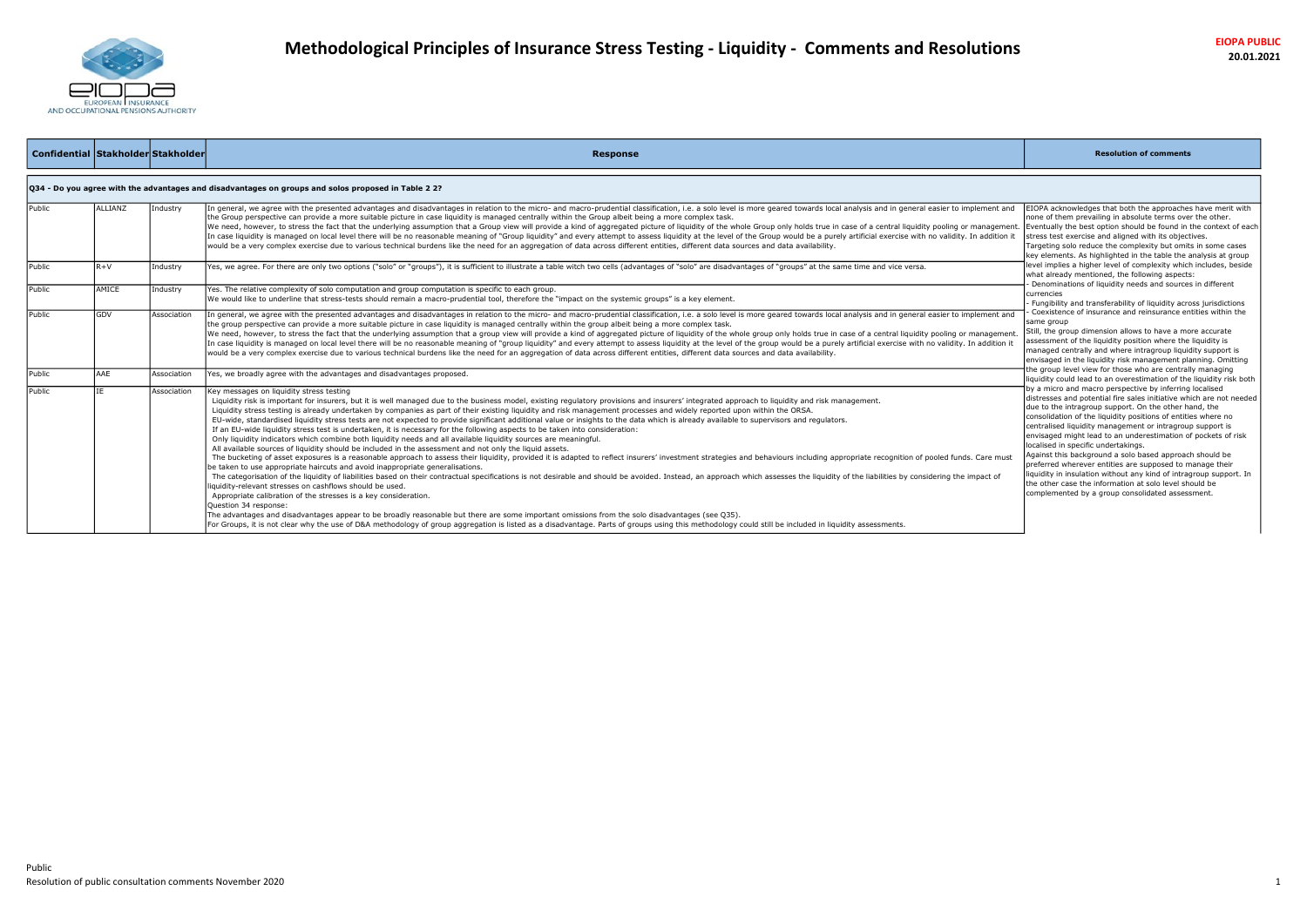| Public | CRO/CFO | Association | The industry strongly questions the need, and even more the appropriateness of developing a simplified and structured liquidity stress testing framework for the purpose of an industry-wide stress testing, in the hope of                                                                                                                                                                                                                                      |                                             |
|--------|---------|-------------|------------------------------------------------------------------------------------------------------------------------------------------------------------------------------------------------------------------------------------------------------------------------------------------------------------------------------------------------------------------------------------------------------------------------------------------------------------------|---------------------------------------------|
|        | Forum   |             | establishing a benchmark with very questionable validity.<br>Liquidity risk in itself is not unimportant, but as EIOPA itself has pointed out is not a major risk for insurers due to the inversed business model. Furthermore, especially larger groups have established strong liquidity                                                                                                                                                                       |                                             |
|        |         |             | management practices tailored to the characteristics and nature of their business. These internally developed frameworks are suited to pick up much more accurately the actual liquidity profile of the business, something th                                                                                                                                                                                                                                   |                                             |
|        |         |             | cannot be achieved by a crude bucketing of assets and, more notably, liabilities. These frameworks can also better assess available management actions that a company may have at its disposal, which may differ per insurer.                                                                                                                                                                                                                                    |                                             |
|        |         |             | Therefore, the ultimate objective and need of a standardized industry stress testing of liquidity would need to be defined first, before embarking on establishing an approach on how such objective can be best supported.<br>General drawbacks of an industry wide stress test methodology:                                                                                                                                                                    |                                             |
|        |         |             | Insurance companies have in place their own specific liquidity planning. The steering of the liquidity planning is highly dependent on the definition of stresses, the time horizon of the stress, the currency of liquidity n                                                                                                                                                                                                                                   |                                             |
|        |         |             | resources, and is very sensitive to the nature of the underlying business. While for example a mass lapse scenario is the most severe stress for a life insurance company it is rather less intense for P&C insurance or reins                                                                                                                                                                                                                                   |                                             |
|        |         |             | companies. Therefore, individual insurers may even deploy different liquidity stress tests within its own group or construct a scenario that reflects its specific nature. The different practices help to avoid creating herd<br>behaviors across the industry, and as such avoid creating systemic liquidity risks.                                                                                                                                            |                                             |
|        |         |             | Asset and liability bucketing:                                                                                                                                                                                                                                                                                                                                                                                                                                   |                                             |
|        |         |             | As the paper shows there are different assumptions how to calibrate appropriate haircuts for the asset bucketing. Trying to establish an industry wide definition of specific haircuts has some drawbacks in itself. In any ca                                                                                                                                                                                                                                   |                                             |
|        |         |             | EIOPA should seek to objectivize the calibration by reference to the economic literature and by fitting them on actual historical stresses relevant for the insurance sector. An aspect EIOPA needs to consider in the calibra<br>the time dimension. For instance, real estates might indeed receive 100% haircut for immediate liquidity needs, but it may be appropriate to reduce progressively this haircut at e.g. 80% in 3 months' time, 50% in one year' |                                             |
|        |         |             | time etc. Moreover, the severity of the stress (e.g. 1:10, 1:20) and whether this is an asymmetric or a systemic shock would influence the haircut in a given scenario. Finally, the market access of an insurer may have an i                                                                                                                                                                                                                                   |                                             |
|        |         |             | on the ability to trade assets.                                                                                                                                                                                                                                                                                                                                                                                                                                  |                                             |
|        |         |             | The liquidity bucketing is heavily flawed and presents an over-simplified representation of the actual liquidity of liabilities. This will evidently lead to wrong interpretations of actual impact and lead to incomparable r<br>shock driven approach, although not perfect would likely be more appropriate.                                                                                                                                                  |                                             |
|        |         |             | Solo/Group selection in the stress test:                                                                                                                                                                                                                                                                                                                                                                                                                         |                                             |
|        |         |             | Insurers employ different practices on whether the focus should be on solo or group level and EIOPA's stress testing should not result in disrupting these. Whether the stresses should be run at solo or group level should r                                                                                                                                                                                                                                   |                                             |
|        |         |             | the appreciation of each participating firm based on the scenario being tested.<br>Some groups manage liquidity on a group level based on a central liquidity pooling/management. For such groups a solo focus would introduce additional complexity and inconsistencies which could underestimate or ignore the                                                                                                                                                 |                                             |
|        |         |             | benefit of central management actions giving an incorrect view of scenario impacts.                                                                                                                                                                                                                                                                                                                                                                              |                                             |
|        |         |             | However, for many other groups/insurers, liquidity is rather managed on a solo entity basis, e.g. on the basis that entities within a group may have very different liquidity profiles and considerations that intra-group sup                                                                                                                                                                                                                                   |                                             |
|        |         |             | not always be available. For these groups there may not be a reasonable meaning of group liquidity and a group focus for these insurers could turn easily into a purely artificial exercise with no validity.                                                                                                                                                                                                                                                    |                                             |
|        |         |             | A balanced approach may be to allow insurers to run the exercise at a level they deem most appropriate and aligned to internal liquidity processes.<br>Balance sheet vs cashflow approach                                                                                                                                                                                                                                                                        |                                             |
|        |         |             | Taking a balance sheet approach is more straightforward and would reduce the complexity of any exercise. Consistently, instantaneous shocks are a proportionate way to reduce the complexity of the exercise. Alternatively,                                                                                                                                                                                                                                     |                                             |
|        |         |             | cashflows information may be informative, but it would significantly complicate the exercise and standardizing cashflows for comparability purposes would produce results not considered economically relevant for participant<br>Definition of the stressed time horizon:                                                                                                                                                                                       |                                             |
|        |         |             | It is unclear how EIOPA is addressing the time dimension of liquidity stresses. Are the periods considered (5 days, 30 days, 6 months) the time horizon to set the probability of occurrence, the time for the event to develo                                                                                                                                                                                                                                   |                                             |
|        |         |             | the time for liquidity needs to be settled? For instance, the insurance and market events that happened over the month of March 2020 may have created liquidity needs that didn't necessarily had to be met in 30 days. This i                                                                                                                                                                                                                                   |                                             |
|        |         |             | particularly true for insurance claims which may take years.                                                                                                                                                                                                                                                                                                                                                                                                     |                                             |
|        |         |             | Conclusion:<br>Steering of liquidity is highly dependent on the business model and operational setup. A stress test based only on a very simplified bucketing of assets and liabilities ignoring this reality will fail to reflect the true l                                                                                                                                                                                                                    |                                             |
|        |         |             | of a company. Even more than capital, insurers should measure their exposure to liquidity risk using company specific and individually developed stress tests in measuring their exposure to liquidity. For further considerat                                                                                                                                                                                                                                   |                                             |
|        |         |             | the CRO Forum would invite EIOPA to consult its paper on liquidity risk management by insurers published in 2019.                                                                                                                                                                                                                                                                                                                                                |                                             |
|        |         |             |                                                                                                                                                                                                                                                                                                                                                                                                                                                                  |                                             |
| Public | IRSG    |             | EIOPA group solo or group level and EIOPA's stress testing should not result in disrupting these. Whether the stresses should be run at solo or group level should rely on the appreciation of each participating firm based o<br>hetee <sup>.</sup>                                                                                                                                                                                                             |                                             |
|        |         |             | Some groups manage liquidity on a group level based on a central liquidity pooling/management. For such groups a solo focus would introduce additional complexity and inconsistencies which could underestimate or ignore the                                                                                                                                                                                                                                    |                                             |
|        |         |             | benefit of central management actions giving an incomplete incorrect view of scenario impacts. However, for many other groups/insurers, liguidity is managed on solo level there may not be a reasonable meaning of group                                                                                                                                                                                                                                        |                                             |
|        |         |             | liquidity and a group focus.                                                                                                                                                                                                                                                                                                                                                                                                                                     |                                             |
|        |         |             | Q35 - Which additional advantages and disadvantages do you consider relevant?                                                                                                                                                                                                                                                                                                                                                                                    |                                             |
| Public | ALLIANZ | Industry    | Ref. Q.34.                                                                                                                                                                                                                                                                                                                                                                                                                                                       |                                             |
| Public | $R + V$ | Industry    | None.                                                                                                                                                                                                                                                                                                                                                                                                                                                            |                                             |
| Public | AMICE   | Industry    | None                                                                                                                                                                                                                                                                                                                                                                                                                                                             |                                             |
| Public | GDV     | Association |                                                                                                                                                                                                                                                                                                                                                                                                                                                                  |                                             |
| Public | AAE     | Association | None                                                                                                                                                                                                                                                                                                                                                                                                                                                             |                                             |
| Public | TF.     | Association | Solo analysis will over-estimate any liquidity concerns that may be found because groups will almost always have excess liquidity both from other solo entities and from group level resources. This should be included as a                                                                                                                                                                                                                                     |                                             |
|        |         |             | disadvantage.                                                                                                                                                                                                                                                                                                                                                                                                                                                    |                                             |
|        |         |             | Any prescriptive approach from supervisors to companies' individual liquidity frameworks could have detrimental effects and should be avoided. The current supervisory approach allows companies for which liquidity is a rele                                                                                                                                                                                                                                   |                                             |
|        |         |             | risk to develop sophisticated and highly integrated internal models for measuring and managing liquidity risk reflecting risk appetite and their relevant liquidity risks.                                                                                                                                                                                                                                                                                       |                                             |
| Public | CRO/CFO | Association | Without a clear view on the objective and need of a standardized industry stress test on liquidity it is difficult to assess advantages and disadvantages, either those in EIOPA's paper or any further ones. As mentioned in                                                                                                                                                                                                                                    |                                             |
|        | Forum   |             | previous question, there are many general drawbacks when trying to establish an industry standard and it is highly questionable one detailed defined standard is appropriate in the case of measuring liquidity, especially wi                                                                                                                                                                                                                                   |                                             |
|        |         |             | purpose of comparing the results of individual insurers.                                                                                                                                                                                                                                                                                                                                                                                                         |                                             |
|        |         |             | In any case, insurers employ different practices on whether the focus should be on solo or group level and EIOPA's stress testing should not result in disrupting these. Whether the stresses should be run at solo or group l<br>should rely on the appreciation of each participating firm based on the scenario being tested.                                                                                                                                 |                                             |
|        |         |             |                                                                                                                                                                                                                                                                                                                                                                                                                                                                  |                                             |
| Public | IRSG    | EIOPA group | Without a clear view on the objective and need of a standardized industry stress test on liquidity it is difficult to assess advantages and disadvantages, either those in EIOPA paper or any further ones. As mentioned in th                                                                                                                                                                                                                                   |                                             |
|        |         |             | previous question, there are many general drawbacks when trying to establish an industry standard and it is highly questionable one detailed defined standard is appropriate in the case of measuring liquidity, especially wi                                                                                                                                                                                                                                   |                                             |
|        |         |             | purpose of comparing the results of individual insurers.<br>In any case, insurers employ different practices on whether the focus should be on solo or group level and EIOPA's stress testing should not result in disrupting these. Whether the stresses should be run at solo or group l                                                                                                                                                                       |                                             |
|        |         |             | should rely on the appreciation of each participating firm based on the scenario being tested.                                                                                                                                                                                                                                                                                                                                                                   |                                             |
|        |         |             |                                                                                                                                                                                                                                                                                                                                                                                                                                                                  |                                             |
|        |         |             | Q36 - Do you consider the intra-group support a key part of the liquidity assessment? If yes how can this be included in the design of a Stress Test?                                                                                                                                                                                                                                                                                                            |                                             |
| Public | ALLIANZ | Industry    | In case there is an intra-Group liquidity support foreseen it clearly is a key aspect of the liquidity management of the Group and should be reflected in the respective liquidity risk management. In the absence of such an                                                                                                                                                                                                                                    | In principle the intra-group support should |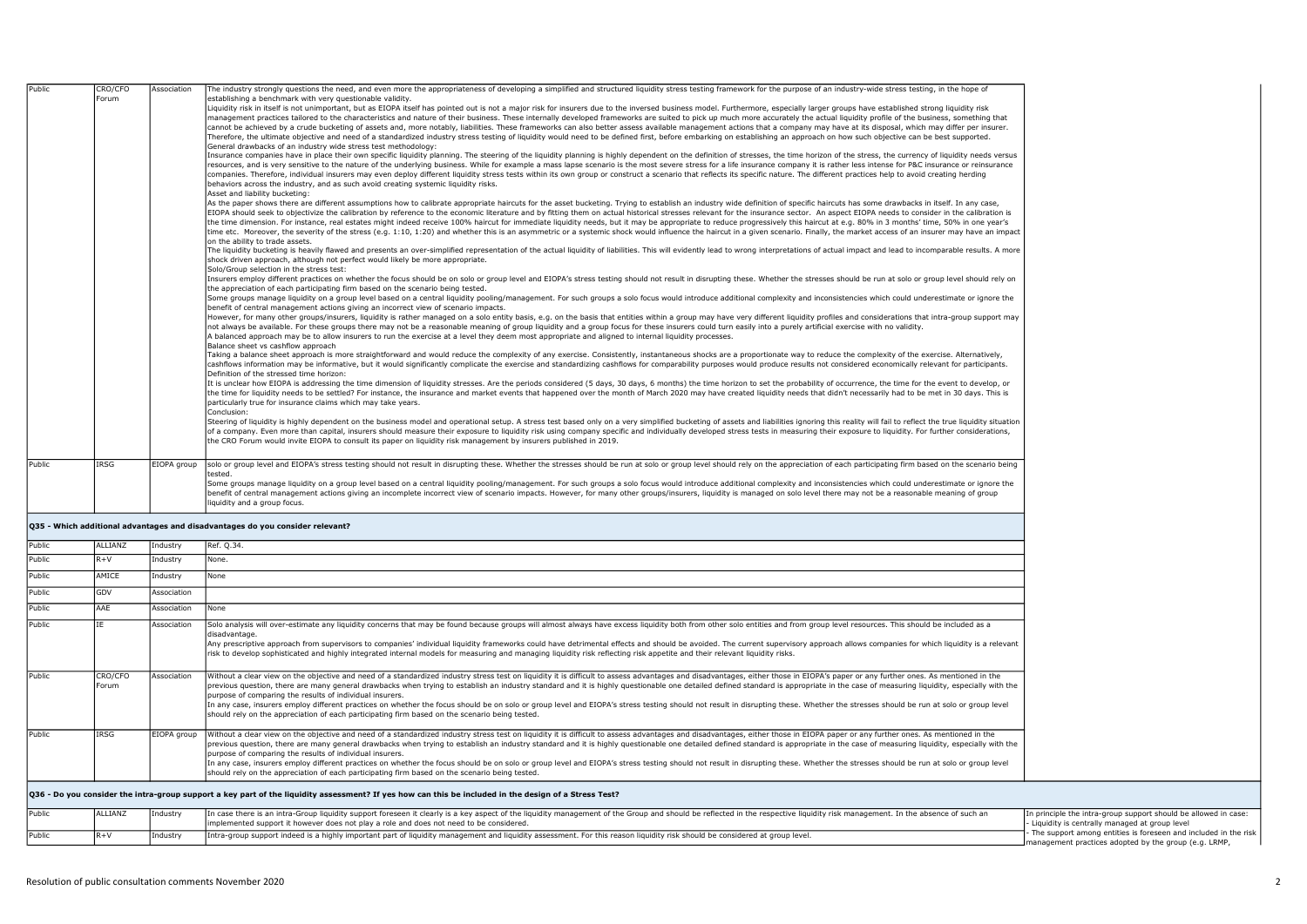| Public | AMICE            | Industry    | Yes, intra-group assessment is a key part of liquidity assessment and the possibility or impossibility to transfer cash within the group may impact the assessment of liquidity situation.<br>olicies may provide indication about money transfers that would be performed in stressed situations.                                                                                                                                                                                                                                                                                                                                                                                                                                                                                                                                                                                                                                                                                                                                                                                                                                                                                                                                                                                                                                                                   | ecovery plans, other policies adopted at group level by the<br>board or other committees in line with the governance structure)                                                                                                                                                                                                                                                                                                      |
|--------|------------------|-------------|----------------------------------------------------------------------------------------------------------------------------------------------------------------------------------------------------------------------------------------------------------------------------------------------------------------------------------------------------------------------------------------------------------------------------------------------------------------------------------------------------------------------------------------------------------------------------------------------------------------------------------------------------------------------------------------------------------------------------------------------------------------------------------------------------------------------------------------------------------------------------------------------------------------------------------------------------------------------------------------------------------------------------------------------------------------------------------------------------------------------------------------------------------------------------------------------------------------------------------------------------------------------------------------------------------------------------------------------------------------------|--------------------------------------------------------------------------------------------------------------------------------------------------------------------------------------------------------------------------------------------------------------------------------------------------------------------------------------------------------------------------------------------------------------------------------------|
| Public | GDV              | Association | Support within the group is generally an important aspect of the liquidity analysis. Nevertheless, every single company should be able to resolve liquidity bottlenecks primarily by its own efforts. Besides, a liquidity ana<br>to be done on company level, because it is a deep asset-liability-analysis. We therefore support a liquidity stress test at solo level, that is a more microprudential approach, and which can be supplemented by additional l<br>measures at group level within the framework of the qualitative questionnaire.<br>Just in case there is an intra-group liquidity support provided it is a key aspect of the liquidity management of the group and should be reflected in the respective liquidity risk management. In the absence of such an<br>implemented support it however does not play a role and does not need to be considered                                                                                                                                                                                                                                                                                                                                                                                                                                                                                           | Documentation on the liquidity management practices at group<br>level shall be shared with the national authorities during the pre-<br>validation process (refer to the 1st methodological paper on<br>insurance stress tests) and the potential liquidity transfer shall<br>be highlighted in the templates for the data collection.                                                                                                |
| Public | AAE              | Association | Yes, intra-group support should be a key part of a liquidity assessment.<br>This could be included as an additional separate request to a solo-undertaking scenario. EIOPA could ask for impacts with and without expected intra-group support.<br>Intra-group reinsurance could affect liquidity positions in case receivables are not paid on due time.                                                                                                                                                                                                                                                                                                                                                                                                                                                                                                                                                                                                                                                                                                                                                                                                                                                                                                                                                                                                            | In other cases, where the intragroup transfer of liquidity is<br>implemented as an ad-hoc measure in reaction to specific events<br>or shocks included in the stress test scenario, this won't be                                                                                                                                                                                                                                    |
| Public | <b>TF</b>        | Association | Yes, intra-group support is a very important aspect of a liquidity analysis.<br>At solo level (because of the business model and because it will be managed), liquidity will rarely be a material source of concern. However, it is possible that there are situations which create a localised shortfall in l<br>a solo entity. Groups with such a potential exposure will be aware of this but also aware of excess liquidity in other solo entities and at group holding level.<br>Groups may also manage liquidity explicitly at group rather than solo level.<br>Therefore, a liquidity stress test can only deliver reasonable results if they are conducted on the level on which liquidity is actually managed.<br>The value of an approach based on solo submissions where under a corporate structure there is a reliance on group actions and support in a stress situation is questionable. This approach would introduce additional cost,<br>complexity and inconsistencies, and could underestimate the benefit of intra-group support, ultimately giving an incomplete view of scenario impacts.                                                                                                                                                                                                                                                      | allowed.                                                                                                                                                                                                                                                                                                                                                                                                                             |
| Public | CRO/CFO<br>Forum | Association | Intra-group operations are an integral part of liquidity risk management in groups and an appropriate liquidity risk management framework. Whether the exercise is performed at solo or group level, it is part of the design<br>choices how and if to reflect this and how to treat outcomes in case of any choice made. Not taking it into account intra-group support as a matter of principle and even before considering the scenario would be a rigid app<br>and limit the informative nature of the exercise.                                                                                                                                                                                                                                                                                                                                                                                                                                                                                                                                                                                                                                                                                                                                                                                                                                                 |                                                                                                                                                                                                                                                                                                                                                                                                                                      |
| Public | IRSG             | EIOPA group | In case there is an intra-Group liquidity support foreseen it clearly is a key aspect of the liquidity management of the Group and should be reflected in the respective liquidity risk management. In the absence of such an<br>mplemented support it however does not play a role and does not need to be considered                                                                                                                                                                                                                                                                                                                                                                                                                                                                                                                                                                                                                                                                                                                                                                                                                                                                                                                                                                                                                                               |                                                                                                                                                                                                                                                                                                                                                                                                                                      |
|        |                  |             | Q37 - Do you consider the list of the liquidity exposures exhaustive? If not please elaborate on the missing elements.                                                                                                                                                                                                                                                                                                                                                                                                                                                                                                                                                                                                                                                                                                                                                                                                                                                                                                                                                                                                                                                                                                                                                                                                                                               |                                                                                                                                                                                                                                                                                                                                                                                                                                      |
| Public | <b>ALLIANZ</b>   | Industry    | In our view the key exposures which can affect the liquidity situation of an insurance undertaking are appropriately covered.                                                                                                                                                                                                                                                                                                                                                                                                                                                                                                                                                                                                                                                                                                                                                                                                                                                                                                                                                                                                                                                                                                                                                                                                                                        | The section elaborates the sources of liquidity risk to which                                                                                                                                                                                                                                                                                                                                                                        |
| Public | $R + V$          | Industry    | Yes.                                                                                                                                                                                                                                                                                                                                                                                                                                                                                                                                                                                                                                                                                                                                                                                                                                                                                                                                                                                                                                                                                                                                                                                                                                                                                                                                                                 | nsurers are potentially exposed according to their risk profile.<br>Part of the listed risks are traced back to the deterioration of the                                                                                                                                                                                                                                                                                             |
| Public | AMICE            | Industry    | Premium inflows constitute a major source of cash and an instrumental tool for liquidity management for undertakings in non-life insurance.                                                                                                                                                                                                                                                                                                                                                                                                                                                                                                                                                                                                                                                                                                                                                                                                                                                                                                                                                                                                                                                                                                                                                                                                                          | liquidity sources which are further elaborated in the specific                                                                                                                                                                                                                                                                                                                                                                       |
| Public | GDV              | Association | In our view the key exposures which can affect the liquidity situation of an insurance undertaking are appropriately covered.                                                                                                                                                                                                                                                                                                                                                                                                                                                                                                                                                                                                                                                                                                                                                                                                                                                                                                                                                                                                                                                                                                                                                                                                                                        | section. The liquidity sources section elaborate a pure balance<br>sheet based approach estimating the availability based on the                                                                                                                                                                                                                                                                                                     |
| Public | AAE              | Association | We broadly agree with the list of liquidity exposures. The following might be considered:<br>The lapse likelihood can also be impacted by fiscal changes or other legal features in life policies. The relative performance return of unit-linked products (see 0.44) can also be a lapse trigger.<br>The following exposures could also be considered (see also IAIS application paper on liquidity risk management dd 29/06/20 - https://www.iaisweb.org/page/consultations/closed-consultations/2019/draft-application-paper-on-<br>liquidity-risk-management):<br>Funding risk related to other sources than reduced access to repo market. The concept of "Wholesale funding" would be more appropriate to include any financing from institutions<br>Other risks could include<br>Foreign exchange convertibility and access to foreign exchange markets<br>O Concentration and correlation of funding sources should be included (market, sector, geography and counterparty as suggested but also at instrument type and currency level)                                                                                                                                                                                                                                                                                                                     | asset allocation.<br>EIOPA agrees to include / further specify the following sources of<br>liquidity risk:<br>Policyholders behaviour: potential drop in written premia;<br>potential reduction of fungibility of liquid funds stemming from<br>the need to access to foreign exchange markets; and<br>access to wholesale funding with the risk of shortening tenors<br>or refusal to roll over or extend the maturity of funding.  |
| Public | <b>TF</b>        | Association | The discussion in section 2.1.3 on sources of liquidity risk discusses both events which can cause a need for liquid funds (eq exposure to cat events, mass lapses) and concerns that some sources to mitigate liquidity risk<br>nsurer counterparty risk and funding risk) may not be available when needed. There are important sources of liquidity/mitigants for liquidity risks which are missing (and are not included in the later section on liquidity<br>which focuses only in liquidity of investment assets).<br>For a correct and complete analysis there should first be an identification of the events/situations which could lead to a need for liquidity and then an assessment of the sources of liquidity/mitigants for liquidity risk.<br>The sources of liquidity risk are well covered but are better summarised in Table 2-12.<br>However, there is no similar and complete assessment of sources for liquidity/mitigations. There should be a dedicated section for this and a summary table similar to Table 2-12. This would include, for example, the follow<br>Cash<br>Re-insurance<br>Income from investments (rent, coupons, dividends) and maturing bonds<br>Liquid assets/investments<br>Premiums<br>Intra-group transfers<br>Pre-arranged and potential bank/credit lines<br>Existing (NSA supported) powers to prevent mass lapse. | In order to do that, EIOPA proposes a revised approach to the<br>assessment of the liquidity position that analyses stocks, flows<br>and the interactions therein. The enhanced approach explained<br>in section 2.2 includes a stylised flow analysis that allows to<br>include the aspects related to liquidity the where neglected in<br>the discussion paper such as the premium inflows, the<br>reinsurance dynamics and other. |
| Public | CRO/CFO<br>Forum | Association | In general, the key exposures which can affect the liquidity situation of an insurance undertaking seem appropriately covered. However, the risks are dependent on the objective that we are attempting to address and so with<br>larity on that objective, any opinion on the completeness of risks must, by necessity, be somewhat limited.                                                                                                                                                                                                                                                                                                                                                                                                                                                                                                                                                                                                                                                                                                                                                                                                                                                                                                                                                                                                                        |                                                                                                                                                                                                                                                                                                                                                                                                                                      |
| Public | IRSG             | EIOPA group | The key question is how much those exposures are relevant for individual insurer. Subject to the business mix, the risk profile and the Treasury department's policy, many of those exposures may be of low relevance for firm<br>Oualitative answers should be allowed in such situation.<br>Premium inflows are not included in the list and yet, notably for non-life insurance, they constitute a major source of cash and an instrumental tool for liquidity management for undertakings                                                                                                                                                                                                                                                                                                                                                                                                                                                                                                                                                                                                                                                                                                                                                                                                                                                                        |                                                                                                                                                                                                                                                                                                                                                                                                                                      |
|        |                  |             | Q38 - Do you consider the description of the exposures appropriate? If not please provide suggestions.                                                                                                                                                                                                                                                                                                                                                                                                                                                                                                                                                                                                                                                                                                                                                                                                                                                                                                                                                                                                                                                                                                                                                                                                                                                               |                                                                                                                                                                                                                                                                                                                                                                                                                                      |
| Public | ALLIANZ          | Industry    | Description of exposures is deemed appropriate.                                                                                                                                                                                                                                                                                                                                                                                                                                                                                                                                                                                                                                                                                                                                                                                                                                                                                                                                                                                                                                                                                                                                                                                                                                                                                                                      |                                                                                                                                                                                                                                                                                                                                                                                                                                      |
| Public | $R + V$          | Industry    | The sections 2.1.3.x describe possible sources of illiquidity. In this context the sections "off balance sheet exposures" and "balance sheet exposures" might be merged to a section "financial market developments", because<br>kinds of exposures are affected by the same source (financial market developments).                                                                                                                                                                                                                                                                                                                                                                                                                                                                                                                                                                                                                                                                                                                                                                                                                                                                                                                                                                                                                                                 |                                                                                                                                                                                                                                                                                                                                                                                                                                      |
| Public | AMICE            | Industry    | Yes                                                                                                                                                                                                                                                                                                                                                                                                                                                                                                                                                                                                                                                                                                                                                                                                                                                                                                                                                                                                                                                                                                                                                                                                                                                                                                                                                                  |                                                                                                                                                                                                                                                                                                                                                                                                                                      |
| Public | GDV              | Association | Regarding the sources of potential liquidity risk, we consider the description appropriate. However, both due to the insurance business model and the regulatory framework already in place. Liquidity risk exposure of the<br>nsurance industry is very moderate and situations of systemic liquidity risk are extremely unlikely. For example, for the German life insurance market, historical lapse data show that lapse rates tend to be very stable and<br>fluctuate in stressed market conditions such as the financial crisis in 2008.<br>Most of the mentioned sources of liquidity risks are also sources of solvency risks and are therefore already monitored within SII regulation                                                                                                                                                                                                                                                                                                                                                                                                                                                                                                                                                                                                                                                                      |                                                                                                                                                                                                                                                                                                                                                                                                                                      |
|        |                  |             |                                                                                                                                                                                                                                                                                                                                                                                                                                                                                                                                                                                                                                                                                                                                                                                                                                                                                                                                                                                                                                                                                                                                                                                                                                                                                                                                                                      |                                                                                                                                                                                                                                                                                                                                                                                                                                      |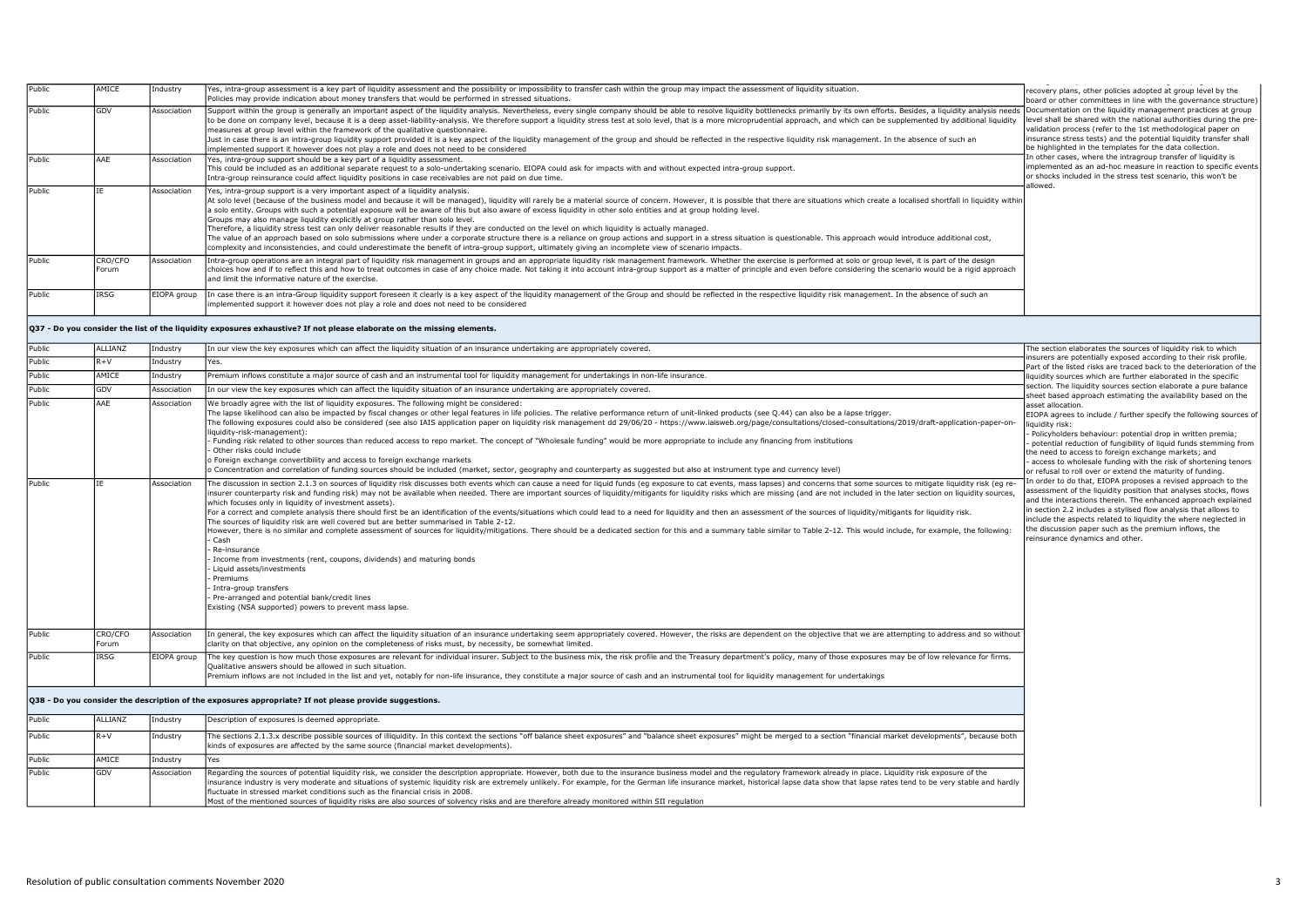| <b>IPublic</b> | AAE              | Association | The descriptions do not account for the risk mitigations that are generally implemented by the insurance sector. Some examples are given below:<br>. Exposure to insurable events:<br>o Asset side: insurers generally hold a strong buffer of cash and high-quality liquid assets. In addition, in going concern, incoming cash flows will be realized from new business and premiums outside contract boundaries.<br>o Liability side: for life, e.g. fiscal penalties and market value adjustments are important mitigations. Non-life CAT is usually mitigated through reinsurance, in addition, the run-off of claims usually takes a long time.<br>Balance sheet exposures: can be mitigated through e.g. cash flow matching and market value adjustments<br>. Funding risk: exposure to repo markets is usually limited compared to the total balance sheet of insurers. In addition, insurers usually have a large stock of high quality liquid assets to post as collateral.<br>Counterparty:<br>o Counterparty risk of reinsurance contracts mitigated through the high creditworthiness of the reinsurer or through the posting of collateral.<br>o Mortgage loans are underwritten based on strong standards of debt-to-income and loan-to-value. Mortgage loans may represent an attractive investment for insurers as it provides long-term, stable cash flows and<br>diversification based on a large number of relatively small counterparties.                                                                                                                                                                                                                                                                                                                                                                                                                                                                                                        |
|----------------|------------------|-------------|------------------------------------------------------------------------------------------------------------------------------------------------------------------------------------------------------------------------------------------------------------------------------------------------------------------------------------------------------------------------------------------------------------------------------------------------------------------------------------------------------------------------------------------------------------------------------------------------------------------------------------------------------------------------------------------------------------------------------------------------------------------------------------------------------------------------------------------------------------------------------------------------------------------------------------------------------------------------------------------------------------------------------------------------------------------------------------------------------------------------------------------------------------------------------------------------------------------------------------------------------------------------------------------------------------------------------------------------------------------------------------------------------------------------------------------------------------------------------------------------------------------------------------------------------------------------------------------------------------------------------------------------------------------------------------------------------------------------------------------------------------------------------------------------------------------------------------------------------------------------------------------------------------------------------------------------------------------------|
| Public         |                  | Association | The descriptions are considered to be broadly appropriate. However, the descriptions give no indication of the actual level of risk or concern in practice. Due to the insurance business model and the requlatory framework a<br>in place, liquidity risk exposure of the insurance industry is very moderate, and situations of systemic liquidity risk are extremely unlikely.<br>For example, for the German life insurance market, historical lapse data show that lapse rates tend to be very stable and hardly fluctuate in stressed market conditions such as the financial crisis in 2008.<br>. Regarding policyholder behaviour and lapses, it should be noted that immediate payment to the insured is not always required (eq. it can take up to several months) which allows the insurer time to update its liquidity<br>Iplanning.<br>. Regarding off-balance sheet exposures, it is important to highlight that insurers are restricted in their use of derivative instruments insofar as they contribute to a reduction of risks or facilitate efficient portfolio<br>Article 132 of the Solvency II Directive (Prudent Person Principle). Coupled with the fact that derivative usage by insurers is also very limited at EU level (ESRB report that 80% of notional exposures was held by only 30<br>undertakings), the prominence of this risk in the discussion appears to be disproportionate.<br>. Regarding intra group-exposures, it is important to separate those linked to legally binding commitment, where failure could theoretically lead to potential cross-default and therefore accelerate/create liquidity crisis,<br>discretionary (eq. capital/cash injection into subsidiaries) where consequences are benign or limited.<br>It is also worthwhile noting that most of the mentioned sources of liquidity risk are also sources of solvency risks (as noted by EIOPA) and are therefore already monitored within SII requlation. |
| Public         | CRO/CFO<br>Forum | Association | We would like to note that that under the Solvency II framework, it is already the responsibility of undertakings to assess and manage any arising liquidity risk, as it is the case for any other risk. Both due to the (re)i<br>business model and the requlatory framework already in place, liquidity risk exposure of the insurance industry is very moderate, and situations of systemic liquidity risk are extremely unlikely. Additionally, the descript<br>Inot set out any sense of the likelihood of such risks occurring.                                                                                                                                                                                                                                                                                                                                                                                                                                                                                                                                                                                                                                                                                                                                                                                                                                                                                                                                                                                                                                                                                                                                                                                                                                                                                                                                                                                                                                  |
| Public         | IRSG             | EIOPA group | We would like to note that that under the Solvency II framework, it is already the responsibility of undertakings to assess and manage any arising liquidity risk, as it is the case for any other risk. Both due to the (re)i<br>business model and the requlatory framework already in place, liquidity risk exposure of the insurance industry is very moderate and situations of systemic liquidity risk are extremely unlikely                                                                                                                                                                                                                                                                                                                                                                                                                                                                                                                                                                                                                                                                                                                                                                                                                                                                                                                                                                                                                                                                                                                                                                                                                                                                                                                                                                                                                                                                                                                                    |

Q39 - Indicators such as the surrender ratio can be based on surrender values or exposures (e.g. best estimates). Which is in your opinion the best option?

| Public | ALLIANZ          | Industry    | Best estimates                                                                                                                                                                                                                                                                                                                                                                                                                                                                                                                                                                                                                                                                                                                                                                                                                                                                                                                                                                                                                                                                                                                                                                                                                                                                                                                                                                                                                                                                                                                                                                                                                                                                                                                                                                                                                                                                                                                                                                                                                                                                                                                                                                                                                                                                                                                                                                                                                       | EIOPA acknowledges stakeholders view that, from a stock                                                                                                                                                                                                                  |
|--------|------------------|-------------|--------------------------------------------------------------------------------------------------------------------------------------------------------------------------------------------------------------------------------------------------------------------------------------------------------------------------------------------------------------------------------------------------------------------------------------------------------------------------------------------------------------------------------------------------------------------------------------------------------------------------------------------------------------------------------------------------------------------------------------------------------------------------------------------------------------------------------------------------------------------------------------------------------------------------------------------------------------------------------------------------------------------------------------------------------------------------------------------------------------------------------------------------------------------------------------------------------------------------------------------------------------------------------------------------------------------------------------------------------------------------------------------------------------------------------------------------------------------------------------------------------------------------------------------------------------------------------------------------------------------------------------------------------------------------------------------------------------------------------------------------------------------------------------------------------------------------------------------------------------------------------------------------------------------------------------------------------------------------------------------------------------------------------------------------------------------------------------------------------------------------------------------------------------------------------------------------------------------------------------------------------------------------------------------------------------------------------------------------------------------------------------------------------------------------------------|--------------------------------------------------------------------------------------------------------------------------------------------------------------------------------------------------------------------------------------------------------------------------|
| Public | $R+V$            | Industry    | For Non-Life business, a potential indicator could be Excess Capital / Natural catastrophe claims amount.<br>For life business, indicators should be based on surrender values. There are contracts with high reserves that cannot lapse (annuities, disability), so solvency best estimate reserves could be an indicator that does not gi<br>lanswer.                                                                                                                                                                                                                                                                                                                                                                                                                                                                                                                                                                                                                                                                                                                                                                                                                                                                                                                                                                                                                                                                                                                                                                                                                                                                                                                                                                                                                                                                                                                                                                                                                                                                                                                                                                                                                                                                                                                                                                                                                                                                              | perspective, indicators such as the surrender ratio should be<br>based on best estimates. Following the revised approach to the<br>been split between "flow" and "stock" perspective. Therefore, in                                                                      |
| Public | AMICE            | Industry    | Surrenders are already factored in the evaluation of liabilities. A surrender ratio has not much added value for evaluating the liquidity risks since inflows are limited to premium and outflows are not limited to surrender<br>liabilities liquidity ratio appears to be completer and more appropriate ratio.                                                                                                                                                                                                                                                                                                                                                                                                                                                                                                                                                                                                                                                                                                                                                                                                                                                                                                                                                                                                                                                                                                                                                                                                                                                                                                                                                                                                                                                                                                                                                                                                                                                                                                                                                                                                                                                                                                                                                                                                                                                                                                                    | addition to the surrender ratio based on flows (total amount of<br>surrender over premiums) already included in the paper, a<br>second surrender ratio based on best estimates (stock                                                                                    |
| Public | GDV              | Association | A surrender ratio for liquidity purposes should build on the definition the companies use for deriving the best estimate assumptions for their cash flow projections. The influence on the cash flow is the relevant aspect fo<br>purposes. That definition might e. q. build on the best estimate, surrender values or number of surrendered policies. A liquidity stress test should be flexible in this regard to allow companies to use the most adequate de<br>for their portfolio and to minimize ST costs also to use the definitions that are in place. That probably means specifying a common shock for the stress test, but with a definition relative to the best estimate assumption                                                                                                                                                                                                                                                                                                                                                                                                                                                                                                                                                                                                                                                                                                                                                                                                                                                                                                                                                                                                                                                                                                                                                                                                                                                                                                                                                                                                                                                                                                                                                                                                                                                                                                                                    | perspective) will also be added (surrender value over best<br>estimates).                                                                                                                                                                                                |
| Public | AAE              | Association | There are advantages and disadvantages to both.<br>Surrender ratio based on surrender values represent the actual amounts to be paid out rather than the best estimate. It can be an important indicator for liquidity purposes. The denominator should be consistent, e.q. the b<br>value of technical reserves (and not premiums as in Table 2-3).<br>Best estimates would give a better indication of liquidity position but will be more difficult to compare due to differences in assumptions.<br>The nature of the metric might need to vary with the risk-profile of the business. For example, SP unit-linked business with no future premiums - considering premium in a liquidity metric could give a distorted view of ong<br>surrender rates/liquidity constraints.                                                                                                                                                                                                                                                                                                                                                                                                                                                                                                                                                                                                                                                                                                                                                                                                                                                                                                                                                                                                                                                                                                                                                                                                                                                                                                                                                                                                                                                                                                                                                                                                                                                     |                                                                                                                                                                                                                                                                          |
| Public |                  | Association | Insurance Europe strongly agrees that only liquidity indicators which combine both liquidity needs and all available liquidity sources are meaningful eq.<br>Liquidity indicator = Liquidity sources/liquidity needs<br>However, this is only of use and relevance if:<br>- the liquidity sources include all sources of liquidity and is not only based on liquid investment assets.<br>the liquidity needs include the impact of customer penalties and actions such as powers to prevent mass lapses.<br>The timing is taken into account so that it is not assumed that a liquidity need is instantaneous if in fact payment would only have to be made with, for example, within 1 month.<br>Some companies have set up a comprehensive liquidity risk policy including tailored liquidity indicators, stress test scenarios, asset classification and liquidity needs assessment. Creating a standardised indicator or a<br>standardised approach would be inefficient and even counterproductive for these firms as it would lead to a substandard version of an existing assessment and may lead to biased results. The results of these liquidity<br>assessments are already monitored by the NCA and communicated in the ORSA report.<br>Asset liquidity by itself does not appear very useful as it looks at only one source of liquidity. Likewise, Liability liquidity which will not indicate liquidity issues.<br>The surrender ratio indicated also does not in itself appear to be very useful. Instead surrender risk could be included as one of the liquidity needs in the liquidity nidicator and the premiums included as one of the liqu<br>sources. In such a case the surrender values appear to of relevance as this is what would impact the amount that would have to be paid out at short notice.<br>If a surrender ratio is considered to be a necessary metric for liquidity purposes, it should build on the definition that companies use for deriving the best estimate assumptions for their cash flow projections. The influ<br>cash flow is the relevant aspect for liquidity purposes. That definition might for example build on surrender values or number of surrendered policies. A liquidity stress test should be flexible in this reqard to allow com<br>use the most adequate definition for their portfolio and to minimise costs by using the definitions that are already in place. |                                                                                                                                                                                                                                                                          |
| Public | CRO/CFO<br>Forum | Association | The surrender ratio, as defined in the paper, is of limited relevance. If received premiums do provide liquidity and ability to pay for surrenders, the payment of surrenders can also come from selling assets backing the te<br>provision constituted over the years. Besides, it only covers part of the liquidity risk. In any case, such indicators should be computed based on best estimates (to avoid possible volatility arising when considering short<br>horizon)                                                                                                                                                                                                                                                                                                                                                                                                                                                                                                                                                                                                                                                                                                                                                                                                                                                                                                                                                                                                                                                                                                                                                                                                                                                                                                                                                                                                                                                                                                                                                                                                                                                                                                                                                                                                                                                                                                                                                         |                                                                                                                                                                                                                                                                          |
| Public | IRSG             | EIOPA group | Liabilities are considered to be illiquid. Therefore, a measure of liquidity makes little sense. We rather suggest looking at payment patterns and stressed payment patterns of liabilities.<br>The surrender ratio, as defined in the paper, is of limited relevance. If received premiums do provide liquidity and ability to pay for surrenders, the payment of surrenders can also come from selling assets backing the te<br>provision constituted over the years. Besides, it only covers part of the liquidity risk. In any case, such indicators should be computed based on best estimates (to avoid possible volatility arising when considering short<br>horizon)                                                                                                                                                                                                                                                                                                                                                                                                                                                                                                                                                                                                                                                                                                                                                                                                                                                                                                                                                                                                                                                                                                                                                                                                                                                                                                                                                                                                                                                                                                                                                                                                                                                                                                                                                         |                                                                                                                                                                                                                                                                          |
|        |                  |             | Q40 - Which other liquidity indicators do you consider to be relevant especially in the context of a ST?                                                                                                                                                                                                                                                                                                                                                                                                                                                                                                                                                                                                                                                                                                                                                                                                                                                                                                                                                                                                                                                                                                                                                                                                                                                                                                                                                                                                                                                                                                                                                                                                                                                                                                                                                                                                                                                                                                                                                                                                                                                                                                                                                                                                                                                                                                                             |                                                                                                                                                                                                                                                                          |
| Public | ALLIANZ          | Industry    | The liquidity indicator (i.e. the ratio between liquidity sources and needs) is the most meaningful metric for liquidity in our view. In the context of a stress test, however, in addition to the liquidity needs and sources<br>the base case, possible countermeasures (i.e. countermeasures which reduce liquidity needs and such which increase liquidity sources) should be taken into account as those are natural elements of the liquidity risk<br>management of an insurer.                                                                                                                                                                                                                                                                                                                                                                                                                                                                                                                                                                                                                                                                                                                                                                                                                                                                                                                                                                                                                                                                                                                                                                                                                                                                                                                                                                                                                                                                                                                                                                                                                                                                                                                                                                                                                                                                                                                                                | EIOPA agrees with stakeholders that a proper overview of the<br>liquidity position of an insurance undertaking should be based on<br>indicators that encompass the full ranges of the liquidity sources<br>and of the liquidity needs both according a stock perspective |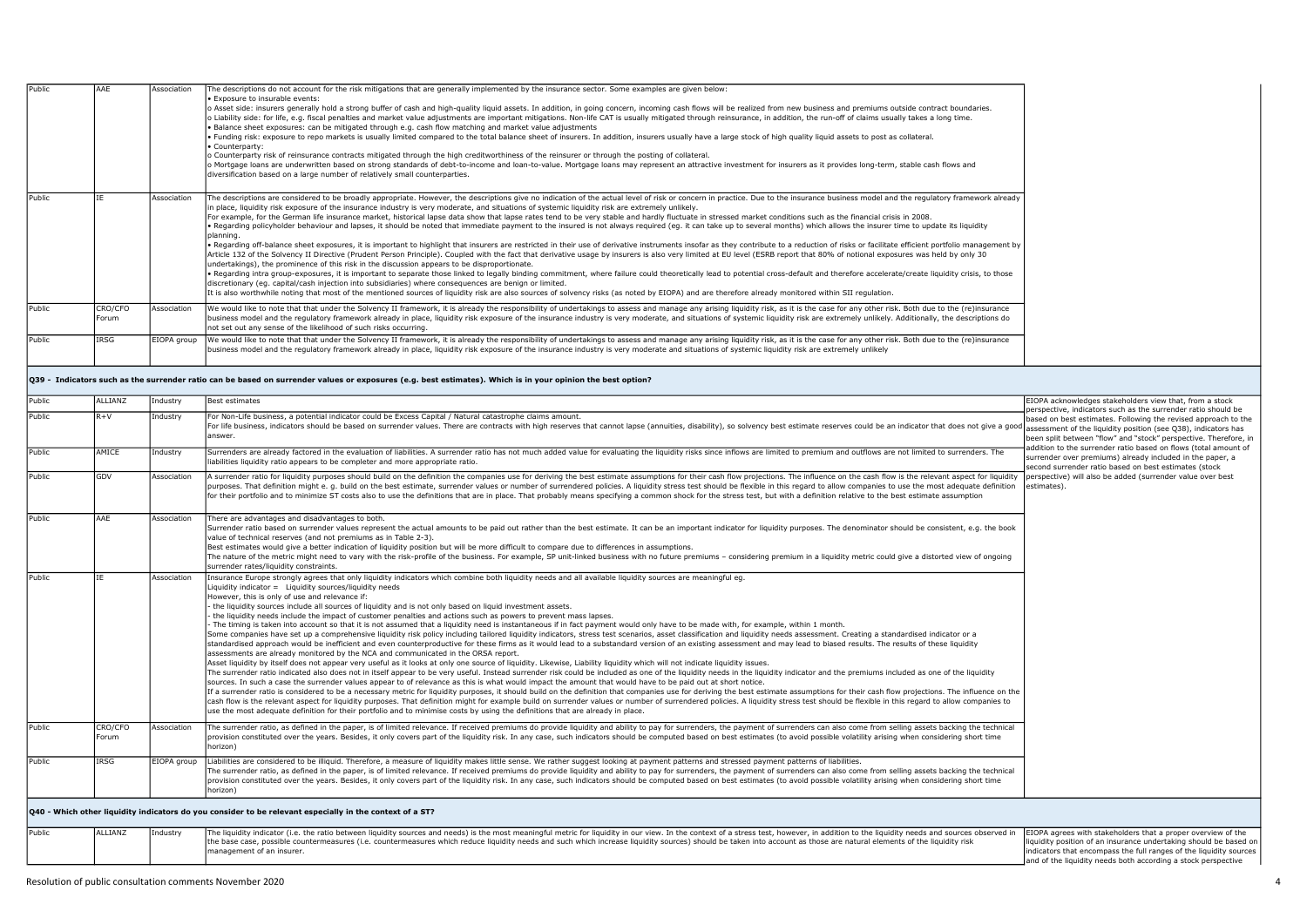| Public           | $R + V$          | industry                | We don't see other indicators for measuring illiquidity risks.                                                                                                                                                                                                                                                                                                                                                                                                                                                                                                                                                                                                                                                                                                                                                                                                                                                                                                                                                                                                                                                                                                                                                                                                                                                                                                                                                                                                                                                                                                                                                                                                                                                                                                                                                                                                                                                                                                                                                                                                                                 | (based on balance-sheet data) and in a flow perspective (based                                                                                                                                                                                                                                                                                                                                                                                                                                                                                                                                                                                                                                                                                                                                               |
|------------------|------------------|-------------------------|------------------------------------------------------------------------------------------------------------------------------------------------------------------------------------------------------------------------------------------------------------------------------------------------------------------------------------------------------------------------------------------------------------------------------------------------------------------------------------------------------------------------------------------------------------------------------------------------------------------------------------------------------------------------------------------------------------------------------------------------------------------------------------------------------------------------------------------------------------------------------------------------------------------------------------------------------------------------------------------------------------------------------------------------------------------------------------------------------------------------------------------------------------------------------------------------------------------------------------------------------------------------------------------------------------------------------------------------------------------------------------------------------------------------------------------------------------------------------------------------------------------------------------------------------------------------------------------------------------------------------------------------------------------------------------------------------------------------------------------------------------------------------------------------------------------------------------------------------------------------------------------------------------------------------------------------------------------------------------------------------------------------------------------------------------------------------------------------|--------------------------------------------------------------------------------------------------------------------------------------------------------------------------------------------------------------------------------------------------------------------------------------------------------------------------------------------------------------------------------------------------------------------------------------------------------------------------------------------------------------------------------------------------------------------------------------------------------------------------------------------------------------------------------------------------------------------------------------------------------------------------------------------------------------|
| Public<br>Public | AMICE<br>GDV     | Industry<br>Association | Liquidity indicators should be qualified with a time horizon. The means to address a liquidity need at a 2 days, 2 weeks, 2 months or 2 years differ widely.<br>We would propose an indicator that allow to set a bridge between assets and liabilities:<br>[Highly Predictable Inflows] T/(TxBE/Dur BE)<br>On the numerator side, we define a measure of "Highly Predictable Inflows" constituted by cash flows not exposed to market risk. They are constituted by:<br>Redemptions<br>Coupons<br>Rents<br>Cash and cash equivalents<br>Dividends<br>Interest payments and principal on loans<br>Those amounts would be subject to a haircut linked to the default risk.<br>On the denominator side, we propose to approximate an average annual cash outflow thanks to the best estimates divided by their duration.<br>Both those measures are estimated on a given T horizon. In our experience, this horizon should be set to three years and correspond to what a sound ALM should ensure in terms of avoiding liquidity gaps.<br>In our view, the indicators listed by EIOPA are a reasonable choice. The liquidity indicator (i.e. the ratio between liquidity sources and needs) is the most meaningful metric for liquidity in our view.                                                                                                                                                                                                                                                                                                                                                                                                                                                                                                                                                                                                                                                                                                                                                                                                                                             | on the analysis of in-flows and out-flows during the selected time<br>horizon). To better reflect these concepts the paper will be<br>enriched and a further indicator aimed at measuring the<br>sustainability of the cashflows (considering the interactions<br>between stocks and flows) will be added. Both liquidity indicators<br>computed in absolute and relative terms will be considered.<br>EIOPA acknowledges that the metric chosen should be<br>complemented with qualitative information regarding the<br>potential countermeasures that insurance can take to mitigate<br>the liquidity risk. The use of reactive management action is dealt<br>with in section xxx. Concerning the metric, a sentence<br>addressing the potential countermeasures will be added in the<br>relevant section. |
|                  |                  |                         | The liquidity indicator in no. 191 should not limit the liquidity sources to available assets of high liquidity but of course take into account liquidity sources from the liabilities like premiums. Alternatively the liquid<br>liabilities can be netted already and not only focus on e. g. surrender values. This is probably not so relevant for the change in the stress scenario, but to cover the proper base effect in the best estimate situation. Th<br>covered in the text later on for the cash flow approach, when the total net cash outflows are considered.<br>In the context of a stress test, however, in addition to the liquidity needs and sources observed in the base case, possible countermeasures (i.e. countermeasures which reduce liquidity needs and such which increase liquid<br>sources) should be taken into account as those are natural elements of the liquidity risk management of an insurer.                                                                                                                                                                                                                                                                                                                                                                                                                                                                                                                                                                                                                                                                                                                                                                                                                                                                                                                                                                                                                                                                                                                                                         |                                                                                                                                                                                                                                                                                                                                                                                                                                                                                                                                                                                                                                                                                                                                                                                                              |
| Public           | AAE              | Association             | A simple projection of Liquidity Sources Minus Liquidity Needs over the business plan horizon could be useful.<br>Cashflow projection remains the preferred approach.<br>We would like to point to the following fact: There are significant differences in the business models of banking industry and insurance industry. The focus of banks is on the liquidity risk which is not a comparable high<br>insurers. Tailor-made indicators for banks should not be brought unchecked into the insurance business.<br>Especially the specificities of long term business models in combination with recurring premiums cannot be reflected by such an indicator. For long term business models illiquidity is not a large risk. Insurers should rath<br>to earn an illiquidity premium due to special rigidity and predictability of liability cash flows.<br>Due to this incompatibility of the two business models, a simple application of LCR and NSFR will not show an adequate risk heat map for insurance business in its entirety.<br>The implementation of a complementary indicator inspired from Basel III would therefore need appropriate adjustments given the different business specificities and relevant horizons to measure liquidity risk                                                                                                                                                                                                                                                                                                                                                                                                                                                                                                                                                                                                                                                                                                                                                                                                                                   |                                                                                                                                                                                                                                                                                                                                                                                                                                                                                                                                                                                                                                                                                                                                                                                                              |
| Public           | <b>TF</b>        | Association             | As noted in Q39, Insurance Europe considers only meaningful liquidity indicators in the context of a stress tests must combine both liquidity needs and all sources of available liquidity.<br>Liquidity also has a temporal element which should be considered as part of a stress testing exercise eq. daily collateral margining process needs cash like assets that can be transformed into cash very quickly, while othe<br>liquidity stresses are less demanding.                                                                                                                                                                                                                                                                                                                                                                                                                                                                                                                                                                                                                                                                                                                                                                                                                                                                                                                                                                                                                                                                                                                                                                                                                                                                                                                                                                                                                                                                                                                                                                                                                        |                                                                                                                                                                                                                                                                                                                                                                                                                                                                                                                                                                                                                                                                                                                                                                                                              |
| Public           | CRO/CFO<br>Forum | Association             | The liquidity indicator (i.e. the ratio between liquidity sources and needs) is the most meaningful metric for liquidity in our view. In the context of a stress test, however, in addition to the liquidity needs and sources<br>the base case, possible countermeasures (i.e. countermeasures which reduce liquidity needs and such which increase liquidity sources) should be taken into account as those are natural elements of the liquidity risk<br>management of an insurer.                                                                                                                                                                                                                                                                                                                                                                                                                                                                                                                                                                                                                                                                                                                                                                                                                                                                                                                                                                                                                                                                                                                                                                                                                                                                                                                                                                                                                                                                                                                                                                                                          |                                                                                                                                                                                                                                                                                                                                                                                                                                                                                                                                                                                                                                                                                                                                                                                                              |
| Public           | <b>IRSG</b>      | EIOPA group             | The liquidity indicator (i.e. the ratio between liquidity sources and needs) is the most meaningful metric for liquidity in our view. In the context of a stress test, however, in addition to the liquidity needs and sources<br>the base case, possible countermeasures (i.e. countermeasures which reduce liquidity needs and such which increase liquidity sources) should be taken into account as those are natural elements of the liquidity risk<br>management of an insurer.<br>As liquidity is more sensitive to some balance sheet items than others, any specific liquidity ratios that are considered needs to take this properly into account to avoid misleading risk indicators. Also similar balance s<br>can have several characteristics that needs to be taken into account to capture the liquidity profile in it.<br>Liquidity indicators should be qualified with a time horizon significantly shorter than typical durations of best estimates.<br>We would advise an indicator that sets a bridge between assets and liabilities reflecting the way liquidity gaps are managed in practice.                                                                                                                                                                                                                                                                                                                                                                                                                                                                                                                                                                                                                                                                                                                                                                                                                                                                                                                                                                           |                                                                                                                                                                                                                                                                                                                                                                                                                                                                                                                                                                                                                                                                                                                                                                                                              |
|                  |                  |                         | Q41 - Which classification do you consider as the most appropriate between the ESRB and the IAIS?                                                                                                                                                                                                                                                                                                                                                                                                                                                                                                                                                                                                                                                                                                                                                                                                                                                                                                                                                                                                                                                                                                                                                                                                                                                                                                                                                                                                                                                                                                                                                                                                                                                                                                                                                                                                                                                                                                                                                                                              |                                                                                                                                                                                                                                                                                                                                                                                                                                                                                                                                                                                                                                                                                                                                                                                                              |
| Public           | ALLIANZ          | Industry                | In principle both classifications try to do the same. The ESRB classification however seems to be more aligned with other Solvency II related data.<br>Instruments issued by financial institutions should however not per se be excluded from the liquidity sources. Such assumption is overly conservative and unrealistic. Especially when it comes to the availability in stress<br>it should be adequately reflected. In a pure claim stress scenario for example it is not clear that these assets cannot be sold unlike in a financial market crisis.                                                                                                                                                                                                                                                                                                                                                                                                                                                                                                                                                                                                                                                                                                                                                                                                                                                                                                                                                                                                                                                                                                                                                                                                                                                                                                                                                                                                                                                                                                                                   | EIOPA considers that the most appropriate approach to be<br>line with the following principles:<br>. Bucketing of the assets should homogeneously applicable by all                                                                                                                                                                                                                                                                                                                                                                                                                                                                                                                                                                                                                                          |
| Public           | $R+V$            | Industry                | We consider ESRB classification appropriate due to lower complexity with respect to ratings.                                                                                                                                                                                                                                                                                                                                                                                                                                                                                                                                                                                                                                                                                                                                                                                                                                                                                                                                                                                                                                                                                                                                                                                                                                                                                                                                                                                                                                                                                                                                                                                                                                                                                                                                                                                                                                                                                                                                                                                                   | undertakings operating in the European Union;<br>The bucketing should be based on the information already<br>produced and reported by undertakings in the regular Solvency                                                                                                                                                                                                                                                                                                                                                                                                                                                                                                                                                                                                                                   |
| Public           | AMICE            | Industry                | No preference                                                                                                                                                                                                                                                                                                                                                                                                                                                                                                                                                                                                                                                                                                                                                                                                                                                                                                                                                                                                                                                                                                                                                                                                                                                                                                                                                                                                                                                                                                                                                                                                                                                                                                                                                                                                                                                                                                                                                                                                                                                                                  | II reporting;<br>Given the lack of experience in the insurance industry, haircuts                                                                                                                                                                                                                                                                                                                                                                                                                                                                                                                                                                                                                                                                                                                            |
| Public           | GDV              | Association             | Both classifications seem not to capture sufficiently the characteristics of insurance business (see 43 for more details) but rather reflect banking regulation.<br>Regarding the IAIS classification, the method might better differentiate between the liquidity of sovereign bonds by making reference to economic criteria (rating) instead of "political" criteria (membership to EU).<br>However, the high granularity of the IAIS' classification in terms of ratings would increase complexity. In a systemic crisis in particular, ratings are likely to change, making the IAIS classification impractical.<br>Furthermore the classification of covered bonds fits better to the liquidity we observed in markets during financial crisis, where the liquidity of covered bonds (German Pfandbrief) proved to be even more robust than those<br>senior unsecured bonds or sovereign bonds of "weaker" EU member states. However, we would suggest referring to COS instead of rating for consistency to Solvency II.<br>Considering the ESRB classification, the bucketing method seems to be more aligned with other Solvency II related data. Haircuts proposed by ESRB seem to be calibrated to bonds with long time to maturity and high COS and<br>this is too conservative for large parts of insurance portfolio. Last, allocating financial bonds to the lowest bucket irrespective of their quality seems not appropriate from our perspective<br>Generally, instruments issued by financial institutions should not per se be excluded from the liquidity sources. Such assumption is overly conservative and unrealistic. Especially when it comes to the availability in stre<br>situations it should be adequately reflected. In a pure claim stress scenario for example it is not clear that these assets cannot be sold unlike in a financial market crisis.<br>Besides, we would suggest to consider additional criteria (e.g. time to maturity) and more differentiated haircuts for bonds with COS > = 2 as they make an important part of insurers' portfolios. | should be aligned with widely recognised practices applied in<br>other industries<br>As the definition of the liquidity position is based on the concept<br>of haircuts, EIOPA proposes that the parameters to be used to<br>adjust the value of the asset classes according to their liquidity<br>to be inspired by the Liquidity Coverage Ratio applied in the<br>banking industry however adapted to the exposures of insurers<br>as reported in the Solvency II regular reporting. In detail, the<br>classification of the liquid assets and the calibration of the<br>weights will be taken from the LCR calculation tool and the<br>aggregation of the asset classes will be adjusted to the Solvency                                                                                                  |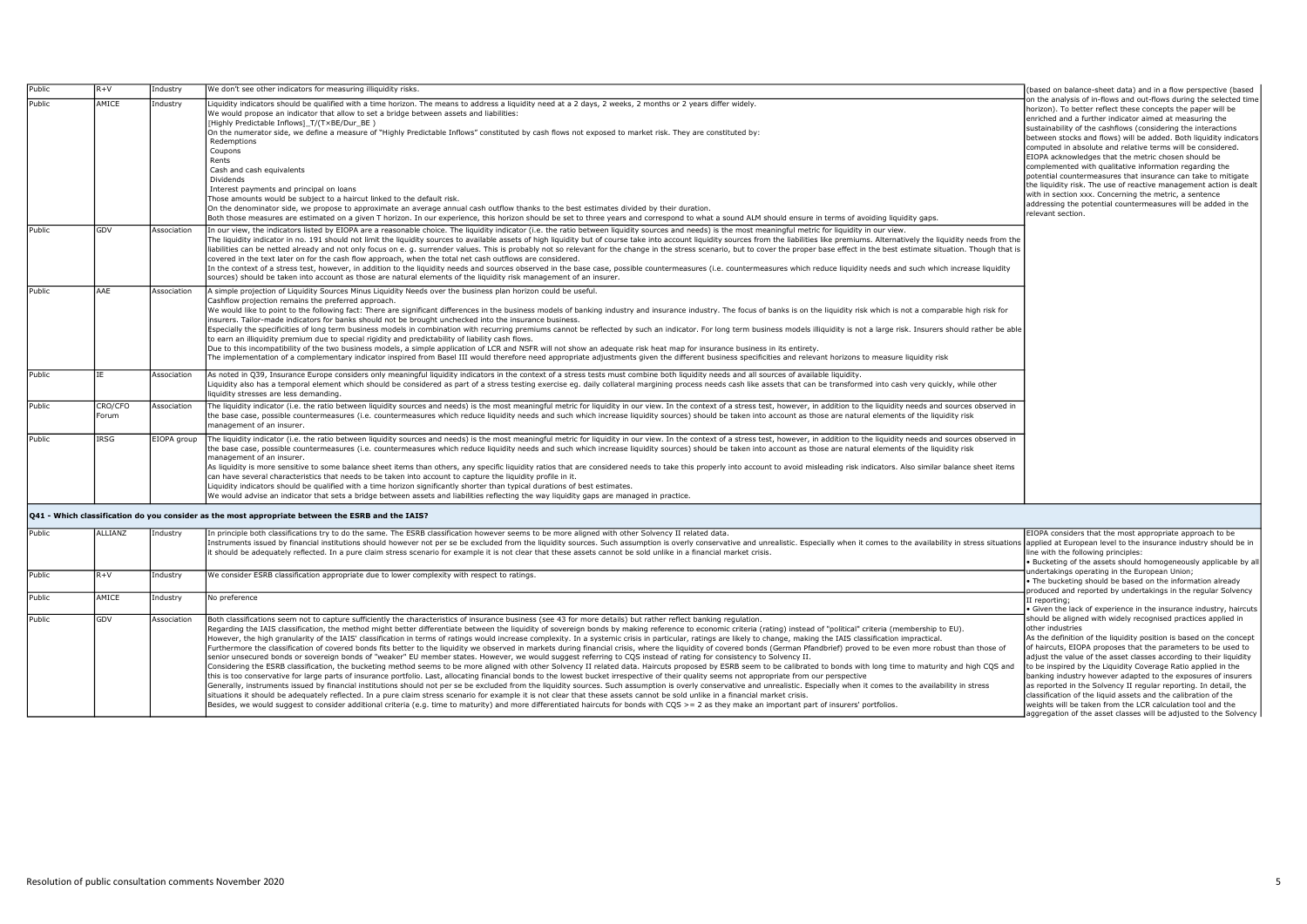| Public | AAE         | Association | Both approaches have advantages and disadvantages. The ESRB approach appears to be easier for firms to implement but still captures the liquidity characteristics of the various assets. ESRB is also quite clear/prescriptive                                                                                                                                                                                                                                   | II specificities. The proposal includes different haircuts for bonds                                                                                              |
|--------|-------------|-------------|------------------------------------------------------------------------------------------------------------------------------------------------------------------------------------------------------------------------------------------------------------------------------------------------------------------------------------------------------------------------------------------------------------------------------------------------------------------|-------------------------------------------------------------------------------------------------------------------------------------------------------------------|
|        |             |             | erms of structure, so easier to understand/apply.<br>IAIS allows for an extra category with low credit & market risk that is readily marketable and has a proven record in stressed liquid markets. We question whether such a category would also be relevant and which assets are                                                                                                                                                                              | based on their Credit Quality Step. Haircuts considered will<br>account for the scenario design and the different time horizons                                   |
|        |             |             | typically part of this remaining category.                                                                                                                                                                                                                                                                                                                                                                                                                       | considered in the stress test.                                                                                                                                    |
|        |             |             | The ESRB classification treats covered bonds rated CQS 0 and 1 as level 2B assets:<br>Covered bonds have proven to be a stable asset class during previous crisis periods and are compliant with the requirement of "ensuring that they can be monetised without incurring large discounts in sale or repurchase<br>agreement markets in times of stress."                                                                                                       | Proposed bucketing:                                                                                                                                               |
|        |             |             | We remind that covered bonds are considered in the secondary bucket by the IAIS.                                                                                                                                                                                                                                                                                                                                                                                 | ssets (excluding assets held for UL/IL)                                                                                                                           |
|        |             |             | As such, a level 2A classification would be more appropriate for covered bonds, in line with the IAIS bucketing.                                                                                                                                                                                                                                                                                                                                                 | Cash & Bank Deposits & Bank Commercial Paper/Certificates of Deposits)<br>Securities (Central governments & affili                                                |
|        |             |             | The proposed classifications exclude financial sector issuers from the liquidity portfolio. While a differentiated approach for the financial sector could be justified (as it is the case under the standard formula for SCR<br>calculations), a full exclusion from liquid assets does not seem appropriate                                                                                                                                                    | ued/guaranteed by EU member states (all CQSs) and issued by highly rated non-EU countries (CO                                                                     |
|        |             |             | . The ESRB classification, and the proposed exclusion of the financial sector, was copied from Basel III LCR framework for banks. For banks, this exclusion may be appropriate in order to account for specific idiosyncratic                                                                                                                                                                                                                                    | ed or guaranteed by highly rated non-EU countries (CC<br>posures to ECB, Central banks, multilateral development banks & international organ                      |
|        |             |             | stemming from the banking sector. However, it is not clear why the same should be applied for insurers.                                                                                                                                                                                                                                                                                                                                                          | ed or guaranteed by ECB, EU central banks, supranational institutions (BIS, IMF, EC,) or Multil<br>ued or guaranteed by central banks of non-EU countries (CQSO/1 |
|        |             |             | Liquidity scenarios for banks (with risks stemming from the interbank market, short term deposits and potential run on the bank) are fundamentally different from the insurance sector. As insurers can provide a stabilizing                                                                                                                                                                                                                                    |                                                                                                                                                                   |
|        |             |             | factor in crisis periods through their predictable cash flows and liabilities, liquidity frameworks should adequately distinguish insurance undertakings from banks.                                                                                                                                                                                                                                                                                             | dremely high quality covered bonds - CQSO/<br>High quality covered bonds - CQS2                                                                                   |
|        |             |             | · Overall, excluding the financial sector seems rather arbitrary as different sectors are exposed to different risks. Sector-specific effects should be based on a broader stress test narrative; e.g. a pandemic scenario or                                                                                                                                                                                                                                    | <b>Corporate bonds</b><br>rporate debt securities (CQSO/1)                                                                                                        |
|        |             |             | transition stress test will likely target other sectors or specific activities, without assuming a full illiquidity of financial sector assets.<br>In any case, we remind that residual risks of level 2 assets can be accounted for through a prudent haircut.                                                                                                                                                                                                  | rporate debt securities (CQS2/3)                                                                                                                                  |
| Public | IE          | Association | insurance Europe does not consider either the ESRB or IAIS bucketing of assets to be fully appropriate for the purposes of insurance stress testing as they reflect a banking regulation and do not sufficiently consider the                                                                                                                                                                                                                                    | ollateralised securities (CQSO/1)                                                                                                                                 |
|        |             |             | characteristics of insurance business.                                                                                                                                                                                                                                                                                                                                                                                                                           | Off-balance sheet or contingent financial liabilities to third parti                                                                                              |
|        |             |             | Furthermore, as noted by EIOPA, it is important that haircuts to asset values reflect the ST's time horizon. This is not the case of the ESRB classification.                                                                                                                                                                                                                                                                                                    |                                                                                                                                                                   |
|        |             |             | Insurance Europe does not agree with EIOPA's assessment (outlined in para. 201) that "instruments issued by other financial institutions should generally not be considered as liquid, except for deposits". This would appear                                                                                                                                                                                                                                   | Assets held for UL/R                                                                                                                                              |
|        |             |             | prohibit financial institution securities (eg bonds) and certain money market instruments (eg commercial paper) from being eligible as liquid resources and would represent a major divergence from typical liquidity framewor<br>Regarding the TATS classification:                                                                                                                                                                                             |                                                                                                                                                                   |
|        |             |             | The high granularity of the IAIS' classification in terms of ratings would increase complexity. In a systemic crisis in particular, ratings are likely to change, making the IAIS classification impractical.                                                                                                                                                                                                                                                    |                                                                                                                                                                   |
|        |             |             | . The classification of covered bonds fits better to the liquidity we observed in markets during financial crisis, where the liquidity of covered bonds (German Pfandbrief) proved to be even more robust than those of senior                                                                                                                                                                                                                                   | Haircuts will be specifically defined as part of the general                                                                                                      |
|        |             |             | unsecured bonds                                                                                                                                                                                                                                                                                                                                                                                                                                                  | calibration of each stress test exercise.                                                                                                                         |
|        |             |             | Ratings specifications should be switched to CQS for consistency with Solvency II.                                                                                                                                                                                                                                                                                                                                                                               |                                                                                                                                                                   |
|        |             |             | Regarding the ESRB classification:                                                                                                                                                                                                                                                                                                                                                                                                                               |                                                                                                                                                                   |
|        |             |             | Haircuts seem to be calibrated to bonds with long time to maturity and high CQS and this is too conservative for large parts of insurance portfolio.                                                                                                                                                                                                                                                                                                             |                                                                                                                                                                   |
|        |             |             | Bonds with COS >= 2 form an important part of insurers' portfolios and should be more differentiated.                                                                                                                                                                                                                                                                                                                                                            |                                                                                                                                                                   |
|        |             |             | Allocating all financial bonds to the lowest bucket irrespective of their quality overly conservative and not appropriate.                                                                                                                                                                                                                                                                                                                                       |                                                                                                                                                                   |
|        |             |             |                                                                                                                                                                                                                                                                                                                                                                                                                                                                  |                                                                                                                                                                   |
| Public | CRO/CFO     | Association | Both classifications from ESRB and IAIS have shortcomings and would only provide extremely crude assessments for liquidity risk testing, in the sense that they rely on market or credit risk characteristics (e.g. issuer qua                                                                                                                                                                                                                                   |                                                                                                                                                                   |
|        | Forum       |             | ating) which are not fully relevant for liquidity risk.                                                                                                                                                                                                                                                                                                                                                                                                          |                                                                                                                                                                   |
|        |             |             | Therefore, while the design is fine as a simplified approach, the right calibration is key and further work by EIOPA would be needed to objectivise the calibration by reference to the economic literature, historical volume                                                                                                                                                                                                                                   |                                                                                                                                                                   |
|        |             |             | issuance and by fitting them on actual historical stresses relevant for the insurance sector. Apart from the market vs liquidity risk angle, another aspect for EIOPA to consider in its calibration is the time dimension. Fo                                                                                                                                                                                                                                   |                                                                                                                                                                   |
|        |             |             | real estates might indeed receive 100% haircut for immediate liquidity needs, but it may be appropriate to reduce progressively this haircut at e.g. 80% in 3 months' time, 50% in one year's time etc. Moreover, the severity<br>the stress (e.g. 1:10, 1:20) and whether this is an asymmetric or a systemic shock would influence the haircut in a given scenario. In any case, as per the above, the haircut should be evidence- and scenario- based and as  |                                                                                                                                                                   |
|        |             |             | result a general exclusion of FIs' exposures (i.e. 100% haircut) is unjustified, e.g. if the scenarios we might test may be catastrophe where banks are unaffected, and deviates from market practices. An additional point to                                                                                                                                                                                                                                   |                                                                                                                                                                   |
|        |             |             | considered, whatever method is applied, is to avoid pre-defined exclusions of assets based on assumptions on how they might behave under certain stress scenarios as this might not generally hold true for all stress scenari                                                                                                                                                                                                                                   |                                                                                                                                                                   |
|        |             |             | at all, any specifics should be embedded in the scenario description, rather than a blanket exclusion from the base case, i.e. the stress description of a financial market stress could additionally contain the non-availabi                                                                                                                                                                                                                                   |                                                                                                                                                                   |
|        |             |             | haircut of financial instruments issued by financial institutions for a certain period of time. Finally, in case concentration risk management is in place, counterparty exposure should not be identified as a major source o                                                                                                                                                                                                                                   |                                                                                                                                                                   |
|        |             |             | risk.                                                                                                                                                                                                                                                                                                                                                                                                                                                            |                                                                                                                                                                   |
|        |             |             | These are limitations that need to be understood and can be relevant when analysing results and drawing conclusions.                                                                                                                                                                                                                                                                                                                                             |                                                                                                                                                                   |
| Public | <b>IRSG</b> | EIOPA group | Both classifications from ESRB and IAIS have shortcomings and would only provide extremely crude assessments for liquidity risk testing, in the sense that they rely on market or credit risk characteristics (e.g. issuer qua                                                                                                                                                                                                                                   |                                                                                                                                                                   |
|        |             |             | ating) which are not fully relevant for liquidity risk.                                                                                                                                                                                                                                                                                                                                                                                                          |                                                                                                                                                                   |
|        |             |             | Therefore, while the design is fine as a simplified approach, the right calibration is key and further work by EIOPA would be needed to objectivise the calibration by reference to the economic literature and by fitting the                                                                                                                                                                                                                                   |                                                                                                                                                                   |
|        |             |             | actual historical stresses relevant for the insurance sector. Apart from the market vs liquidity risk angle, another aspect for EIOPA to consider in its calibration is the time dimension. For instance, real estates might i                                                                                                                                                                                                                                   |                                                                                                                                                                   |
|        |             |             | receive 100% haircut for immediate liquidity needs, but it may be appropriate to reduce progressively this haircut at e.g. 80% in 3 months' time, 50% in one year's time etc. Moreover, the severity of the stress (e.g. 1:10,<br>and whether this is an asymmetric or a systemic shock would influence the haircut in a given scenario. In any case, as per the above, the haircut should be evidence- and scenario- based and as a result a general exclusion  |                                                                                                                                                                   |
|        |             |             | FIs' exposures (i.e. 100% haircut) is unjustified and deviates from market practices.                                                                                                                                                                                                                                                                                                                                                                            |                                                                                                                                                                   |
|        |             |             | These are limitations that need to be understood.                                                                                                                                                                                                                                                                                                                                                                                                                |                                                                                                                                                                   |
|        |             |             |                                                                                                                                                                                                                                                                                                                                                                                                                                                                  |                                                                                                                                                                   |
|        |             |             | Q42 - Which other methods to classify assets according to their liquidity do you consider to be relevant?                                                                                                                                                                                                                                                                                                                                                        |                                                                                                                                                                   |
| Public | ALLIANZ     | Industry    | The classification could in a first step follow the SII MVBS structure and differentiate between cash, equity and fixed income instruments. Within these major classes additional features can be considered, e.g. distinguish                                                                                                                                                                                                                                   |                                                                                                                                                                   |
|        |             |             | between the size of the issuer of equity or the issuer type for fixed income (e.g. government / corporate). In addition to come to various liquidity classes. credit ratings of instruments can be considered, similarly to bo                                                                                                                                                                                                                                   |                                                                                                                                                                   |
|        |             |             | mentioned proposals.                                                                                                                                                                                                                                                                                                                                                                                                                                             |                                                                                                                                                                   |
| Public | $R+V$       | Industry    | None.                                                                                                                                                                                                                                                                                                                                                                                                                                                            |                                                                                                                                                                   |
| Public | AMICE       | Industry    | No preference                                                                                                                                                                                                                                                                                                                                                                                                                                                    |                                                                                                                                                                   |
| Public | GDV         |             |                                                                                                                                                                                                                                                                                                                                                                                                                                                                  |                                                                                                                                                                   |
|        |             | Association | The classification could in a first step follow the SII MVBS structure and differentiate between cash, equity and fixed income instruments. Within these major classes additional features can be considered, e.g. distinguish<br>between the size of the issuer of equity or the issuer type for fixed income (e.g. government / corporate). In addition to come to various liquidity classes credit ratings of instruments can be considered, similarly to bot |                                                                                                                                                                   |
|        |             |             | mentioned proposals.                                                                                                                                                                                                                                                                                                                                                                                                                                             |                                                                                                                                                                   |
|        |             |             | Further, we would suggest that also internal methods with more differentiated modelling should be permitted, given that they are backtested on a regular basis, even if they lead to lower haircuts (compared to internal mode                                                                                                                                                                                                                                   |                                                                                                                                                                   |
|        |             |             | for solvency requirements).                                                                                                                                                                                                                                                                                                                                                                                                                                      |                                                                                                                                                                   |
|        |             |             | More elaboration on approaches like the IAIS method would be advisable, where additional important criteria like time to maturity are taken into account and haircuts are more differentiated especially for CQS>2. Also hairc                                                                                                                                                                                                                                   |                                                                                                                                                                   |
|        |             |             | should be based strictly on economic criteria to avoid wrong incentives resulting e.g. from the subsidiation of sovereign bonds of EU member states with lower rating, which have lower haircuts than e.g. US treasuries or Ge                                                                                                                                                                                                                                   |                                                                                                                                                                   |
|        |             |             | Pfandbriefe which is inconsistent with what was observed in past financial crisis.                                                                                                                                                                                                                                                                                                                                                                               |                                                                                                                                                                   |
|        |             |             | Furthermore, EIOPA should align its requirements for liquidity stress testing of assets with ESMA's quidelines on liquidity stress testing for asset managers to avoid inconsistent double requlation, as the assets of insure<br>ypically managed by asset managers. Here an alignment in the design of stress scenarios and haircuts is very important to avoid additional regulatory costs.                                                                   |                                                                                                                                                                   |
|        |             |             |                                                                                                                                                                                                                                                                                                                                                                                                                                                                  |                                                                                                                                                                   |
| Public | AAE         | Association | Classifications in other frameworks may also define the liquidity level of the assets from a management perspective, e.g. Held to Maturity under IFRS9 (only specific Equities qualification under S2 seems to be taken into a                                                                                                                                                                                                                                   |                                                                                                                                                                   |
|        |             |             | n Table 2-6).                                                                                                                                                                                                                                                                                                                                                                                                                                                    |                                                                                                                                                                   |
| Public | IΕ          | Association |                                                                                                                                                                                                                                                                                                                                                                                                                                                                  |                                                                                                                                                                   |
| Public | CRO/CFO     | Association |                                                                                                                                                                                                                                                                                                                                                                                                                                                                  |                                                                                                                                                                   |
|        |             |             |                                                                                                                                                                                                                                                                                                                                                                                                                                                                  |                                                                                                                                                                   |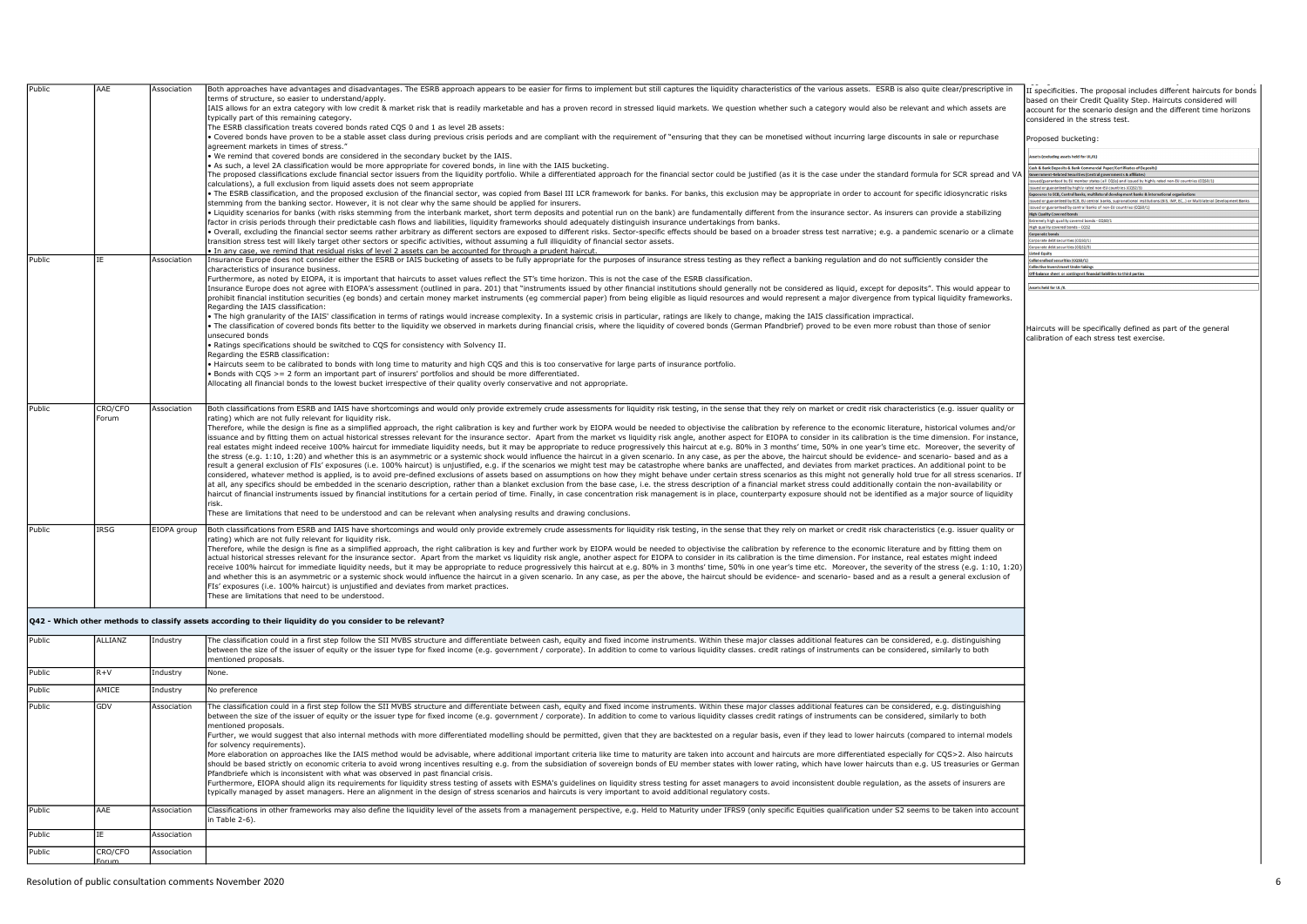| Public | IRSG             | EIOPA group | The classification could in a first step follow the SII MVBS structure and differentiate between cash, equity and fixed income instruments. Within these major classes additional features can be considered, e.g. distinguish<br>between the size of the issuer of equity or the issuer type for fixed income (e.g. government / corporate). In addition to come to various liquidity classes. credit ratings of instruments can be considered, similarly to bo                                                                                                                                                                                                                                                                                                                                                                                                                                                                                                                                                                                                                                                                                                                                                                                                                                                                                                                                                                                                                                                                                                                                                                                                                                                                                                                                                                                                                                                                                                                                                                                                                                                                               |                                                                                                                                                                                                                                                                                                                                            |
|--------|------------------|-------------|------------------------------------------------------------------------------------------------------------------------------------------------------------------------------------------------------------------------------------------------------------------------------------------------------------------------------------------------------------------------------------------------------------------------------------------------------------------------------------------------------------------------------------------------------------------------------------------------------------------------------------------------------------------------------------------------------------------------------------------------------------------------------------------------------------------------------------------------------------------------------------------------------------------------------------------------------------------------------------------------------------------------------------------------------------------------------------------------------------------------------------------------------------------------------------------------------------------------------------------------------------------------------------------------------------------------------------------------------------------------------------------------------------------------------------------------------------------------------------------------------------------------------------------------------------------------------------------------------------------------------------------------------------------------------------------------------------------------------------------------------------------------------------------------------------------------------------------------------------------------------------------------------------------------------------------------------------------------------------------------------------------------------------------------------------------------------------------------------------------------------------------------|--------------------------------------------------------------------------------------------------------------------------------------------------------------------------------------------------------------------------------------------------------------------------------------------------------------------------------------------|
|        |                  |             | mentioned proposals.<br>Q43 - Please provide your view on the exemplificative calibration of the haircuts presented in the IAIS and ESRB example. Do you have other suggestions for the calibration?                                                                                                                                                                                                                                                                                                                                                                                                                                                                                                                                                                                                                                                                                                                                                                                                                                                                                                                                                                                                                                                                                                                                                                                                                                                                                                                                                                                                                                                                                                                                                                                                                                                                                                                                                                                                                                                                                                                                           |                                                                                                                                                                                                                                                                                                                                            |
|        |                  |             |                                                                                                                                                                                                                                                                                                                                                                                                                                                                                                                                                                                                                                                                                                                                                                                                                                                                                                                                                                                                                                                                                                                                                                                                                                                                                                                                                                                                                                                                                                                                                                                                                                                                                                                                                                                                                                                                                                                                                                                                                                                                                                                                                |                                                                                                                                                                                                                                                                                                                                            |
| Public | ALLIANZ          | Industry    | The IAIS bucketing is in our view unfortunate as the classification into primary, secondary and tertiary suggest an implicit order which assets will be used first in order to generate liquidity. The actual decision which a<br>sold in a liquidity stress situation however is situation dependent. A more suitable approach would be the use of haircuts per liquidity asset class calibrated to already available information and uses, e.g. ECB collateral<br>applied to eligible marketable assets.                                                                                                                                                                                                                                                                                                                                                                                                                                                                                                                                                                                                                                                                                                                                                                                                                                                                                                                                                                                                                                                                                                                                                                                                                                                                                                                                                                                                                                                                                                                                                                                                                                     |                                                                                                                                                                                                                                                                                                                                            |
| Public | $R+V$            | Industry    | It is not possible to assess the appropriateness of the calibration as long as there is no scenario to be regarded.                                                                                                                                                                                                                                                                                                                                                                                                                                                                                                                                                                                                                                                                                                                                                                                                                                                                                                                                                                                                                                                                                                                                                                                                                                                                                                                                                                                                                                                                                                                                                                                                                                                                                                                                                                                                                                                                                                                                                                                                                            |                                                                                                                                                                                                                                                                                                                                            |
| Public | AMICE            | Industry    | Haircuts reflect the amounts that may be lost when an investment is settled. The loss in value may be retraced to:<br>Adverse market condition at the time of the selling.<br>Discount consented to buyers in order to sell the investment quickly<br>EIOPA's CP suggests that only the later point was accounted for (e.g. Sovereign bonds have no haircuts while exposed to interest rate risk). This is justified by the fact that SCR already accounts for adverse market moveme<br>Therefore, haircuts should be more explicitly identified as a measure of the discount a seller would need to accept in order to settle quickly an investment. Following this path, we advocate for a 0% haircut to equities wh<br>market is likely to be the most liquid.                                                                                                                                                                                                                                                                                                                                                                                                                                                                                                                                                                                                                                                                                                                                                                                                                                                                                                                                                                                                                                                                                                                                                                                                                                                                                                                                                                              |                                                                                                                                                                                                                                                                                                                                            |
| Public | GDV              | Association | Whether the strength of the haircuts is appropriate depends primarily on the design of the scenario. If the scenario affects the entire market (e.g. in the context of a financial crisis), high haircuts may be appropriate.<br>constrain in the liquidity position is mainly due to liquidity requirements on the liabilities side, which for example also applies to only one or a few companies, low haircuts or no haircuts are to be applied.<br>A classification into primary, secondary and tertiary could suggest an implicit order which assets will be used first in order to generate liquidity. The actual decision which assets are sold in a liquidity stress situatio<br>situation dependent. A more suitable approach would be the use of haircuts per liquidity asset class calibrated to already available information and uses, e.g. ECB collateral haircuts applied to eligible marketable assets.<br>In general terms, categorization of assets and haircuts should strictly follow economic criteria, for example:<br>1) German Pfandbriefe proved to be more liquid in past crises than senior unsecured bonds or sovereign bonds of lower rating. However they have higher haircuts under the ESRB method and same haircuts under IAIS. This is of<br>high importance as German Pfandbriefe are very important for the portfolios of German life insurance.<br>2) Senior bonds with CQS 2 under both methods have the same haircuts than e.g. high yield bonds.<br>3) Under the ESRB classification sovereigns of all EU member states are privileged and belong the highest liquidity bucket (no haircut) whereas US treasuries are not explicitly mentioned und to our understanding thus quali<br>only for the second bucket (non financial with CQS 0 or 1) and have a haircut of 15%.                                                                                                                                                                                                                                                                                                                            |                                                                                                                                                                                                                                                                                                                                            |
| Public | AAE              | Association | Overall, the haircuts appear to be very prudent compared to:<br>Solvency II SCR market calibrations<br>Haircuts on G7 equities and investment grade bonds during 2007-2009 reported by the CGFS (BIS Committee on the Global Financial System, The role of margin requirements and haircuts in procyclicality, Paper No.36, March<br>2010, p. 2)<br>Repo haircuts on corporate and equity exposures during the financial crisis, surveyed by Fitch Ratings (Fitch Ratings, Repo Emerges from the "Shadow", February 3 2012, p.3)                                                                                                                                                                                                                                                                                                                                                                                                                                                                                                                                                                                                                                                                                                                                                                                                                                                                                                                                                                                                                                                                                                                                                                                                                                                                                                                                                                                                                                                                                                                                                                                                               |                                                                                                                                                                                                                                                                                                                                            |
| Public |                  | Association | Haircuts should reflect the loss in value that would be incurred when an investment is sold. There are two drivers of the loss in value:<br>1. Loss in value due to market conditions at the moment the sale occurs. In a stress test exercise, this is governed by the scenario specifications and within Pillar 1 and SII framework this is governed by the SCR.<br>2. The discount that is needed to ensure the assets can be sold quickly. The time period is the key parameter of the scenario which affects this driver. The general market sentiment in the stress scenario will also be a dr<br>Therefore, Insurance Europe is of the view that<br>In the baseline, haircuts should be very small given insurers typical investment portfolio. There would be no impact from the first driver and only marginal impacts on some asset classes from the second driver. Notably, la<br>and deep equity and bond markets should have a 0% haircut.<br>. In the stress scenario, the strength of the haircuts depends primarily on the design of the scenario including the time period involved. If the scenario affects the entire market in a short time horizon (eg global financ<br>high haircuts may be appropriate. If the scenario focuses on liquidity requirements arising from liabilities changes (eg localised lapses), which only apply to a limited number of insurers, low haircuts or no haircuts woul<br>expected.<br>In general terms, categorisation of assets and haircuts should strictly follow economic criteria. For example, under the ESRB classification, EU sovereigns belong the highest liquidity bucket (no haircut) whereas US treasu<br>not explicitly mentioned and to our understanding thus qualify only for the second bucket (non-financial with COS 0 or 1) and therefore have a haircut of 15% which is not expected to reflect economic reality.<br>nsurance Europe notes that the IAIS does not prescribe haircuts but indicates that haircuts should differ per stress horizon.                                                                                                                |                                                                                                                                                                                                                                                                                                                                            |
| Public | CRO/CFO<br>Forum | Association | Whether the strength of the haircuts is appropriate depends primarily on the design of the scenario and the time horizon. If the scenario affects the entire market (e.g. in the context of a financial crisis), high haircuts<br>appropriate. If the constrain in the liquidity position is mainly due to liquidity requirements on the liabilities side, which for example also applies to only one or a few companies, low haircuts or no haircuts are to be<br>Similarly, the haircut would tend to reduce as the period considered to settle the stress in a given scenario increases. For instance, real estates might indeed receive 100% haircut for immediate liquidity needs, but it ma<br>appropriate to reduce progressively this haircut at e.g. 80% in 3 months' time, 50% in one year's time etc.<br>Deriving standardized haircut for all firms without regard to their risk profile and business mix could result in artificial drawdowns at individual level. In any case, EIOPA should seek to objectivize the calibration by r<br>he economic literature and by fitting them on actual historical stresses relevant for the insurance sector                                                                                                                                                                                                                                                                                                                                                                                                                                                                                                                                                                                                                                                                                                                                                                                                                                                                                                                                                                               |                                                                                                                                                                                                                                                                                                                                            |
| Public | IRSG             | EIOPA group | The IAIS bucketing is in our view unfortunate as the classification into primary, secondary and tertiary suggest an implicit order which assets will be used first in order to generate liquidity.<br>Whether the strength of the haircuts is appropriate depends primarily on the design of the scenario and the time horizon. If the scenario affects the entire market (e.g. in the context of a financial crisis), high haircuts<br>appropriate. If the constrain in the liquidity position is mainly due to liquidity requirements on the liabilities side, which for example also applies to only one or a few companies, low haircuts or no haircuts are to be<br>Similarly, the haircut would tend to reduce as the period considered to settle the stress in a given scenario increases. For instance, real estates might indeed receive 100% haircut for immediate liquidity needs, but it ma<br>appropriate to reduce progressively this haircut at e.g. 80% in 3 months' time, 50% in one year's time etc.<br>Haircuts reflect the amounts that may be lost when an investment is sold. The loss in value may be retraced to:<br>Adverse market condition at the time of the selling.<br>Discount consented to buvers in order to settle the investment quickly<br>EIOPA's CP suggests that only the later point was accounted for (e.g. Sovereign bonds have no haircuts while exposed to interest rate risk). This is justified by the fact that SCR already accounts for market losses. Theref<br>haircuts should be more explicitly identified as a measure of the discount that a seller would be bound to accept in order to settle quickly a deal. For instance a 0% haircut (against the proposed 100%) should apply to equ<br>whose market is commonly the most liquid.<br>Deriving standardized haircut for all firms without regard to their risk profile and business mix could result in artificial drawdowns at individual level. In any case, EIOPA should seek to objectivise the calibration by r<br>the economic literature and by fitting them on actual historical stresses relevant for the insurance sector. |                                                                                                                                                                                                                                                                                                                                            |
|        |                  |             | Q44 - Could you please confirm the relevance of the classification of insurance products according to their sensitivity to lapses by a liquidity perspective?                                                                                                                                                                                                                                                                                                                                                                                                                                                                                                                                                                                                                                                                                                                                                                                                                                                                                                                                                                                                                                                                                                                                                                                                                                                                                                                                                                                                                                                                                                                                                                                                                                                                                                                                                                                                                                                                                                                                                                                  |                                                                                                                                                                                                                                                                                                                                            |
| Public | ALLIANZ          | Industry    | We can confirm that recognizing liquidity features of insurance products is relevant for assessing liquidity risk. However we cannot confirm the relevance of classifying insurance liabilities according to their lapse sensi<br>context of an industrywide stress test, due to the huge variety of different products that need to be classified based on certain criteria, which might not appropriately reflect the true underlying sensitivity. (See answer<br>question 45). We also doubt that for the overall purpose of determining the resilience of the sector towards lapses and comparability that any bucketing would result in superior results compared to the application of a fla<br>lapse stress of x%.                                                                                                                                                                                                                                                                                                                                                                                                                                                                                                                                                                                                                                                                                                                                                                                                                                                                                                                                                                                                                                                                                                                                                                                                                                                                                                                                                                                                                      | EIOPA acknowledges the complexity of the two approaches<br>(classification of insurance products according to their sensitivity<br>to lapses and to penalties such as tax incentives by a liquidity<br>perspective) and takes note of the important amount of time and<br>effort that insurers need to set un these classifications and to |
| Public | $R + V$          | Industry    | There is some relevance in the classification. It fits well with surrender values. On the other hand, insurances against biometric risks are not linked to capital markets at all. However, there are no observations that lap<br>products that change with changes on markets.                                                                                                                                                                                                                                                                                                                                                                                                                                                                                                                                                                                                                                                                                                                                                                                                                                                                                                                                                                                                                                                                                                                                                                                                                                                                                                                                                                                                                                                                                                                                                                                                                                                                                                                                                                                                                                                                | implement them in their model projections for running a liquidity<br>stress scenario.                                                                                                                                                                                                                                                      |
| Public | AMICE            | Industry    | No, unit linked contracts shows lapses that may be sensitive to market conditions while lapses in euro denominated funds (general portfolio of the insurer for instance) show a limited sensitivity to market conditions becau<br>(ontracts are savings vehicles largely driven by policyholder's own private situations (age, family situation, estate, tax rate)<br>We would like to comment that a lone sensitivity to lapse based on a product feature does not depict in itself a level of liquidity risk in a balance sheet. A liquidity risk arises where liquidity gaps exist, that is where<br>place fails to provide enough cash in-flows to cover cash out-flows on a "liquidity risk horizon" (maximum of 3 years, see answer to Q40).                                                                                                                                                                                                                                                                                                                                                                                                                                                                                                                                                                                                                                                                                                                                                                                                                                                                                                                                                                                                                                                                                                                                                                                                                                                                                                                                                                                             | lowever, EIOPA still believes that both the approaches have<br>nerit and that given the lack of consensus on one of the two<br>approaches, the best option should be found in the context of<br>each stress test exercise and aligned with its objectives.<br>EIOPA also takes note of the non-applicability of such                       |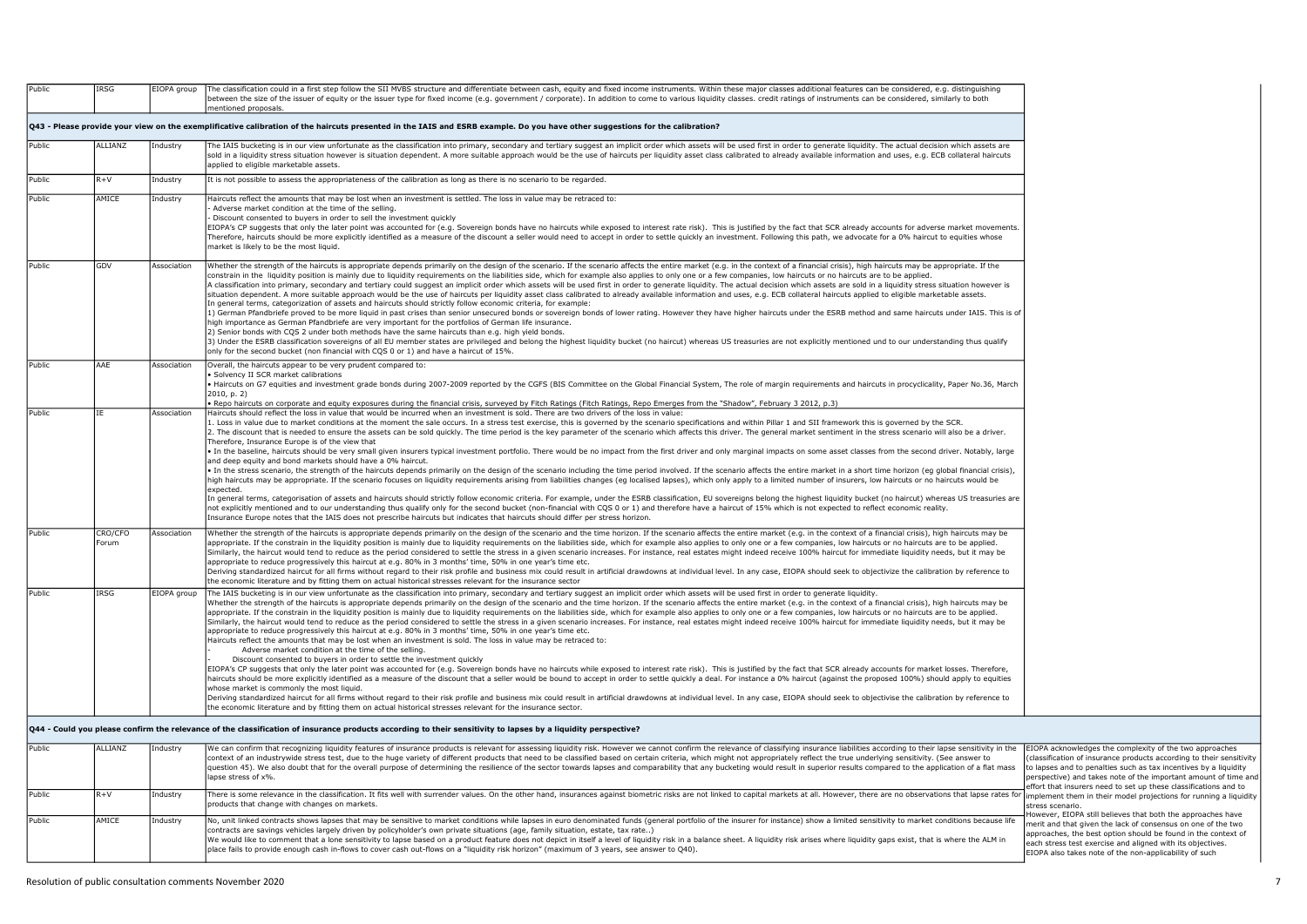|                                                          | GDV              | Association | So far, only low or no sensitivity of the lapse rate to capital market movements has been observed for classic insurance products in the German market. We are therefore of the opinion that endowments and annuities in defer<br>phase - from a theoretical point of view - have at most a medium sensitivity of the lapse rate to capital market movements. From a practical point of view, only a low or no sensitivity can be observed. In addition to the l<br>biometric hedges, the negative tax effects of a cancellation must also be taken into account in the valuation.<br>The classification presented can be confirmed from a theoretical point of view and it makes sense when comparing the different type of product to each other. Though it is key issue what the "medium sensitivity" and "high<br>sensitivity" shall mean exactly. Analyses of lapse data indicate low dependence on capital market movements from a return perspective for the majority of policyholders. It is more likely that policyholder's lapses are driv<br>iquidity reasons in stress times rather than better returns in alternative investments. This should be considered in the definition and calibration of a liquidity ST.                                                                                                                                                                                                                                                                  |
|----------------------------------------------------------|------------------|-------------|-------------------------------------------------------------------------------------------------------------------------------------------------------------------------------------------------------------------------------------------------------------------------------------------------------------------------------------------------------------------------------------------------------------------------------------------------------------------------------------------------------------------------------------------------------------------------------------------------------------------------------------------------------------------------------------------------------------------------------------------------------------------------------------------------------------------------------------------------------------------------------------------------------------------------------------------------------------------------------------------------------------------------------------------------------------------------------------------------------------------------------------------------------------------------------------------------------------------------------------------------------------------------------------------------------------------------------------------------------------------------------------------------------------------------------------------------------------------------------------------------|
| Public                                                   | AAE              | Association | We agree that the classification of products by sensitivity to lapses should be considered when looking at liquidity needs. However, the classification should also take other characteristics into account. Term protection p<br>are classed as having a low lapse sensitivity but they can lead to liquidity risk if there are a large number of claims.<br>Pure Unit-Linked products could be quite sensitive to lapses depending on the return of the fund versus alternative investments and the policyholder's needs for cash in a crisis situation. However, the risk is not borne by<br>company<br>As a general remark the classification does not allow for fiscal and/or contractual restrictions and is thus not meaningful on a stand-alone basis.                                                                                                                                                                                                                                                                                                                                                                                                                                                                                                                                                                                                                                                                                                                                  |
| Public                                                   | <b>TF</b>        | Association | The categorisation of the liquidity of liabilities based on their contractual specifications is not desirable and should be avoided.<br>To date, only low or no sensitivity of the lapse rate to capital market movements has been observed for classic insurance products. Therefore, endowments and annuities in deferral phase - from a theoretical point of view -<br>at most a medium sensitivity of the lapse rate to capital market movements. From a practical point of view, only a low or no sensitivity can be observed. In addition to the loss of biometric protection, the negative tax ef<br>cancellation must also be taken into account in the valuation.<br>in general, lapse sensitivity in insurance is very low. Rates are normally even decreasing in times of stress. Lapse rates are mainly driven by life events like moving to a new house, changing jobs, getting divorce, retiri<br>on. EIOPA should base their classification proposal on experience, evidence and usefulness rather than taking an overly theoretical approach.                                                                                                                                                                                                                                                                                                                                                                                                                                   |
| Public                                                   | CRO/CFO<br>Forum | Association | No, lapse rates are specific to products and companies. The underlying reasons for increases in lapse rates are various. Some products provide tax free payouts after a certain period. This is a point in time, where lapses<br>(as expected). Hence, a uniform assumption by broad product class is not appropriate.<br>Applying different shocks depending on some lapse sensitivity (which is not defined) will be hard to calibrate and/or justify. Applying one single shock to all portfolios in scope might be more relevant rather than to rely<br>artificial and crude bucketing.                                                                                                                                                                                                                                                                                                                                                                                                                                                                                                                                                                                                                                                                                                                                                                                                                                                                                                     |
| Public                                                   | <b>IRSG</b>      | EIOPA group | Lapse rates are specific to products and companies. The underlying reasons for increases in lapse rates are various. Some products provide tax free payouts after a certain period. This is a point in time, where lapses incr<br>expected). Hence, a uniform assumption by broad product class is not appropriate.<br>Applying different shocks depending on some lapse sensitivity (which is not defined) will be hard to calibrate and/or justify. Applying one single shock to all portfolios in scope might be more relevant rather than to rely<br>artificial and crude bucketing.<br>As a specific point, unit linked contracts shows lapses that may be sensitive to market conditions while lapses in euro denominated funds (general portfolio of the insurer for instance) show a limited sensitivity to market<br>conditions because life contracts are savings vehicles largely driven by policyholder's own private situations (age, family situation, estate, tax rate.)<br>As we see it, a lone sensitivity to lapse based on a product feature does not depict in itself a level of liquidity risk in a balance sheet. A liquidity risk arises where liquidity gaps exist, that is where the ALM in plac<br>enough cash in-flows to cover cash out-flows on a "liguidity risk horizon".                                                                                                                                                                                        |
|                                                          |                  |             | Q45 - How much time and effort would be required to set up a classification of your product portfolio according to lapse sensitivity criteria (as proposed by Table 28 or by your answer to Q 44) and to implement such a prod<br>projection models for running a liquidity stress scenario as outlined in section 2.3?                                                                                                                                                                                                                                                                                                                                                                                                                                                                                                                                                                                                                                                                                                                                                                                                                                                                                                                                                                                                                                                                                                                                                                         |
| Public                                                   | ALLTANZ          | Industry    | In general we expect a significant effort and time to set up a classification of our insurance products according to lapse sensitivity, that is going beyond the implemented SII classifications, which IT systems are built t<br>Especially in cases of non-standardized products, that provide the policyholder with several options at contract inception the lapse behaviour can materially change, albeit contracts belonging to the same classification. T<br>holds true in case of different groups of policyholders, e.g. large single premium contracts could reflect more financially educated policyholders, which lapse in case financially opportunistic. Granularity with respect to<br>sensitivity is typically not available in the system which can be used to provide data for a stress test exercise. Significant effort would be required to go through the back book to classify policies according to lapse se<br>would be available only after additional IT support in case already existing information in any database can be used. Especially for larger international insurance groups such an exercise would also require the set-up of a<br>mplementation project including complex communication across a significant number of affected entities.                                                                                                                                                                                                               |
| Public                                                   | $R + V$          | Industry    | The classification in our calculation models would require a high effort. It would take time to classify the contracts according to surrender values.                                                                                                                                                                                                                                                                                                                                                                                                                                                                                                                                                                                                                                                                                                                                                                                                                                                                                                                                                                                                                                                                                                                                                                                                                                                                                                                                           |
|                                                          |                  |             |                                                                                                                                                                                                                                                                                                                                                                                                                                                                                                                                                                                                                                                                                                                                                                                                                                                                                                                                                                                                                                                                                                                                                                                                                                                                                                                                                                                                                                                                                                 |
|                                                          | <b>AMICE</b>     | Industry    | This classification is already in place at least approximately with different lapses according to the product typology.                                                                                                                                                                                                                                                                                                                                                                                                                                                                                                                                                                                                                                                                                                                                                                                                                                                                                                                                                                                                                                                                                                                                                                                                                                                                                                                                                                         |
|                                                          | GDV              | Association | In general, it is likely to require considerable effort and time to set up a classification of all insurance products according to lapse sensitivity that goes beyond the implemented SII classifications that are mapped in t<br>svstems.<br>Especially in cases of non-standardized products, that provide the policyholder with several options at contract inception the lapse behaviour can materially change, albeit contracts belonging to the same classification. T<br>holds true in case of different groups of policyholders. In case of unit-linked contracts the influence of the "presence of additional features" might increase the effort considerably.<br>Granularity with respect to lapse sensitivity is typically not available in the system which can be used to provide data for a stress test exercise. Considerable effort would be required to go through the back book to clas<br>contracts according to lapse sensitivity (or would be available only after additional IT support in case already existing information in any database can be used). Especially for larger international insurance groups such<br>exercise would also require the set-up of a large implementation project including complex communication across a significant number of affected entities.                                                                                                                                                                                       |
|                                                          | AAE              | Association | This would depend on the type of firm, the complexity of its product offering and the granularity of its model. It is not something that we expect firms to already have in place.<br>The classification to lapse sensitivity criteria can be relatively straightforward. However, the overall liquidity stress test requires a projection of stressed cash flows, as well as stressed balance sheet projections, wh<br>require more time and effort compared to previous stress test exercises.<br>While models exist, a proper calibration of the lapse parameters under specific circumstances can be quite challenging given the lack of representative data.<br>Disability covers are often added as a rider to e.g. an annuity or endowment tariff. Lapse sensitivity depends also on this contract.                                                                                                                                                                                                                                                                                                                                                                                                                                                                                                                                                                                                                                                                                      |
|                                                          | TF.              | Association | Insurance Europe considers the illiquidity metric method appropriate and does not consider this proposed classification of products by the lapse sensitivity to be appropriate.                                                                                                                                                                                                                                                                                                                                                                                                                                                                                                                                                                                                                                                                                                                                                                                                                                                                                                                                                                                                                                                                                                                                                                                                                                                                                                                 |
|                                                          | CRO/CFO<br>Forum | Association | For a reinsurance company this is impossible. Classification is not done along these product categories. In many cases we have no outright exposure to products and lapses.<br>In general, we expect a significant effort and time to set up a classification of our insurance products according to lapse sensitivity, that is going beyond the implemented SII classifications, which IT systems are built<br>Especially in cases of non-standardized products, that provide the policyholder with several options at contract inception the lapse behaviour can materially change, albeit contracts belonging to the same classification. T<br>nolds true in case of different groups of policyholders, e.g. large single premium contracts could reflect more financially educated policyholders, which lapse in case financially opportunistic. Granularity with respect to<br>sensitivity is typically not available in the system which can be used to provide data for a stress test exercise. Significant effort would be required to go through the back book to classify policies according to lapse se<br>would be available only after additional IT support in case already existing information in any database can be used. Especially for larger international insurance groups such an exercise would also require the set-up of a<br>mplementation project including complex communication across a significant number of affected entities.                                 |
| Public<br>Public<br>Public<br>Public<br>Public<br>Public | <b>IRSG</b>      | EIOPA group | In general, we expect a significant effort and time to set up a classification of our insurance products according to lapse sensitivity, that is going beyond the implemented SII classifications, which IT systems are built<br>Especially in cases of non-standardized products, that provide the policyholder with several options at contract inception the lapse behaviour can materially change, albeit contracts belonging to the same classification. T<br>nolds true in case of different groups of policyholders, e.g. large single premium contracts could reflect more financially educated policyholders, which lapse in case financially opportunistic. Granularity with respect to<br>sensitivity is typically not available in the system which can be used to provide data for a stress test exercise. Significant effort would be required to go through the back book to classify policies according to lapse se<br>would be available only after additional IT support in case already existing information in any database can be used. Especially for larger international insurance groups such an exercise would also require the set-up of a<br>mplementation project including complex communication across a significant number of affected entities.<br>We would like to bring out that for a reinsurance company this is impossible. Classification is not done along these product categories. In many cases we have no outright exposure to products and lapses. |
|                                                          |                  |             | Q46 - Do you consider the relevance of the classification of insurance products according to their sensitivity to penalties such as tax incentives relevant for a liquidity perspective? Please elaborate.                                                                                                                                                                                                                                                                                                                                                                                                                                                                                                                                                                                                                                                                                                                                                                                                                                                                                                                                                                                                                                                                                                                                                                                                                                                                                      |
| Public                                                   | <b>ALLIANZ</b>   | Industry    | We agree that penalties imbedded in insurance products may play a role with respect to the liquidity of insurance liabilities. However that is only one aspect and cannot be evaluated in isolation. For example in a stress s<br>with high unemployment rate people might be forced to surrender even with tax penalty in case the social security system is not providing enough support to cover the basic needs. We would like to gain more insight how the<br>20% threshold has been derived.                                                                                                                                                                                                                                                                                                                                                                                                                                                                                                                                                                                                                                                                                                                                                                                                                                                                                                                                                                                              |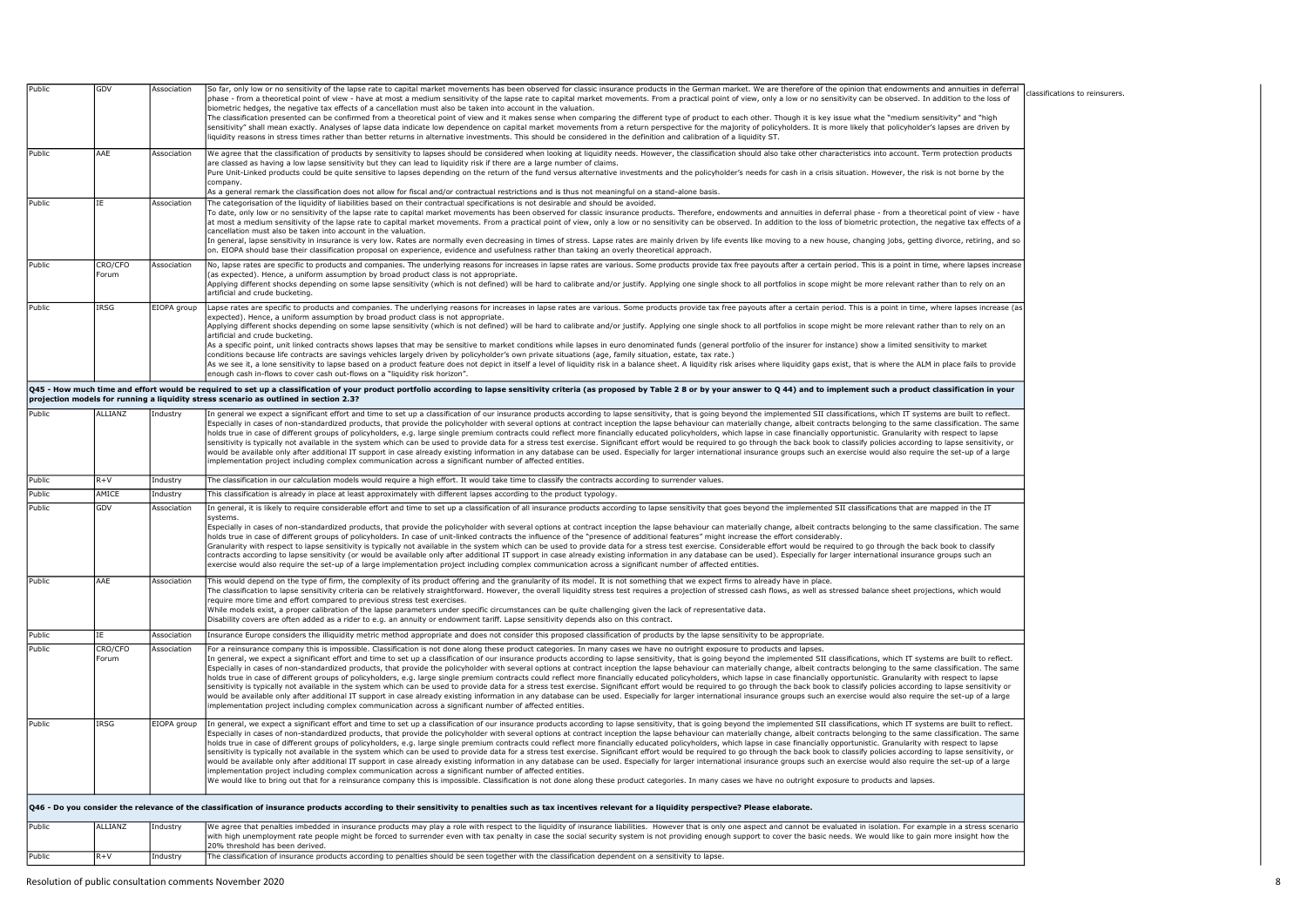| Public | AMICE          | Industry    |                                                                                                                                                                                                                                                                                                                                                                                                                                                                 |
|--------|----------------|-------------|-----------------------------------------------------------------------------------------------------------------------------------------------------------------------------------------------------------------------------------------------------------------------------------------------------------------------------------------------------------------------------------------------------------------------------------------------------------------|
|        |                |             | Yes, there may be an impact of tax on policyholders. Yet changes in tax rules may also blur the picture.                                                                                                                                                                                                                                                                                                                                                        |
| Public | GDV            | Association | Although penalties embedded in insurance products could play a role with respect to the liquidity of insurance liabilities, we do not believe that the proposed classification of products by the embedded types of penalties                                                                                                                                                                                                                                   |
|        |                |             | appropriate. Penalties are only one aspect that affects the sensitivity of the lapse rate.<br>Specifically, it is not comprehensible why a combined contract and fiscal penalty of 5% each should have a significantly lower sensitivity than a 10% contract penalty without an additional fiscal penalty. Furthermore the s                                                                                                                                    |
|        |                |             | 20% threshold seems pretty rough. It could be helpful to gain more insight how the 20% threshold has been derived.                                                                                                                                                                                                                                                                                                                                              |
| Public | AAE            | Association | We agree that the classification of products by sensitivity to penalties should be considered when looking at liquidity needs. However, we are not convinced that the extra effort to determine the buckets would give extra                                                                                                                                                                                                                                    |
|        |                |             | information when compared to just bucketing by lapse sensitivity.                                                                                                                                                                                                                                                                                                                                                                                               |
|        |                |             | We raise the question of the appropriateness of the penalty rate of 20% threshold w.r.t. product classification. The penalties might have different significations: fiscal, fixed or variable % in case of full lapse, market-                                                                                                                                                                                                                                  |
|        |                |             | penalties in case of arbitrage between guaranteed and unit-linked products and vice-versa<br>As a general remark the relevance of the classification of insurance products according to their sensitivity to penalties such as tax incentives is relevant for a liquidity perspective. Best Estimate assumptions in the cor                                                                                                                                     |
|        |                |             | granularity clearly show the relevance in e.g. Germany. However, this approach lacks the product view.                                                                                                                                                                                                                                                                                                                                                          |
|        |                |             | Combining the approaches presented in Tables 2-8 and 2-9 might fix some shortcomings.                                                                                                                                                                                                                                                                                                                                                                           |
| Public | IE             | Association | Insurance Europe agrees that penalties are factors which impact lapse risk, but such penalties are only one aspect that affects the sensitivity of the lapse rate.                                                                                                                                                                                                                                                                                              |
|        |                |             | Insurance Europe does not consider this proposed classification of products by the embedded types of penalties to be appropriate                                                                                                                                                                                                                                                                                                                                |
| Public | CRO/CFO        | Association | No. That's only one effect. Other factors might have a similar effect on lapse rates as well (personal need for money, surrender value combined with the penalty rate, etc.). Additionally, penalty distributions might change                                                                                                                                                                                                                                  |
|        | Forum          |             | contracts due to elapsed time.                                                                                                                                                                                                                                                                                                                                                                                                                                  |
|        |                |             | Penalties and tax incentives are important and do affect customer behaviours. Those effects are generally embedded in some way in best estimates where lapses rate differs with the policy duration (and/or age of customers,                                                                                                                                                                                                                                   |
|        |                |             | beneficiaries). Some tax incentives might exist and only known by the policyholder, not the insurer so the picture could be partial and sometimes biased. Defining several different shocks based on the % of penalty rate wil<br>difficult to calibrate/justify and is likely to distort results significantly making it difficult to compare results across companies or even portfolios.                                                                     |
|        |                |             | Any proposed approach will conflict with companies' own modelling of lapse risk and risks driving non-economic actions if companies start reporting on / managing to a non-economic metric                                                                                                                                                                                                                                                                      |
|        |                |             |                                                                                                                                                                                                                                                                                                                                                                                                                                                                 |
| Public | <b>IRSG</b>    | EIOPA group | No. That's only one effect. Other factors might have a similar effect on lapse rates as well (personal need for money, surrender value combined with the penalty rate, etc.). Additionally, penalty distributions might change                                                                                                                                                                                                                                  |
|        |                |             | contracts due to elansed time.                                                                                                                                                                                                                                                                                                                                                                                                                                  |
|        |                |             | Penalties and tax incentives are important and do affect customer behaviours. Those effects are generally embedded in some way in best estimates where lapses rate differs with the policy duration (and/or age of customers,<br>beneficiaries). Some tax incentives might exist and only known by the policyholder, not the insurer so the picture could be partial and sometimes biased. Defining several different shocks based on the % of penalty rate wil |
|        |                |             | difficult to calibrate/justify and is likely to distort results significantly making it difficult to compare results across companies or even portfolios.                                                                                                                                                                                                                                                                                                       |
|        |                |             |                                                                                                                                                                                                                                                                                                                                                                                                                                                                 |
|        |                |             | Q47 - How much time and effort would be required to set up a classification of your product portfolio according to lapse penalties criteria (as proposed by Table 2 9 or by your answer to Q 46) and to implement such a produ                                                                                                                                                                                                                                  |
|        |                |             | projection models for running a liquidity stress scenario as outlined in section 2.3?                                                                                                                                                                                                                                                                                                                                                                           |
| Public | <b>ALLIANZ</b> | Industry    | We expect a significant effort and time to set up a classification of our insurance products according to penalties sensitivity. In some cases and jurisdictions the required data will not be readily available in the IT sys                                                                                                                                                                                                                                  |
|        |                |             | would be hardly possible to derive it, e.g. due to different approach for building the model points. See also answer to Q45.                                                                                                                                                                                                                                                                                                                                    |
| Public | $R + V$        | Industry    | Considering penalties as well as lapse sensitivity criteria in the calculations would imply a high effort and time.                                                                                                                                                                                                                                                                                                                                             |
| Public | AMICE          | Industry    | Such a classification could prove to be complex. For instance, succession duties applied on inheritance of life insurance contracts in France differ with the age of policyholder. A proper model would require to switch at a                                                                                                                                                                                                                                  |
|        |                |             | point of time in the projection from one level of penalty to another. This level of granularity may prove to be too burdensome in terms of computations and counterproductive in term of calibration quality for lapse rates.                                                                                                                                                                                                                                   |
|        |                |             | We implement lapses rates in our models according to experience and by homogeneous risk groups (i.e HRG).                                                                                                                                                                                                                                                                                                                                                       |
|        |                |             |                                                                                                                                                                                                                                                                                                                                                                                                                                                                 |
| Public | GDV            | Association | The time and effort a classification like in table 2-9 is probably significantly higher than the one in table 2-8 as it would need model changes and influence our algorithms of liability grouping.                                                                                                                                                                                                                                                            |
|        |                |             | We expect a significant effort and time to set up a classification of our insurance products according to penalties sensitivity. In some cases and jurisdictions the required data will not be readily available in the IT sys                                                                                                                                                                                                                                  |
|        |                |             | would be hardly possible to derive it, e.g. due to different approach for building the model points.                                                                                                                                                                                                                                                                                                                                                            |
| Public | AAE            | Association | This would depend on the type of firm, the complexity of its product offering and the granularity of its model. It is not something that we expect firms to already have in place.                                                                                                                                                                                                                                                                              |
| Public | ſF             | Association | Insurance Europe does not consider the proposed classification of products by the embedded types of penalties to be appropriate.                                                                                                                                                                                                                                                                                                                                |
| Public | CRO/CFO        | Association | See 0.45                                                                                                                                                                                                                                                                                                                                                                                                                                                        |
|        | Forum          |             | Applying different shocks to different contracts within a same portfolio of products could operationally be extremely difficult and in some cases not possible. We expect a significant effort and time to set up a classifica                                                                                                                                                                                                                                  |
|        |                |             | insurance products according to penalties sensitivity. In some cases and jurisdictions, the required data will not be readily available in the IT systems or it would be hardly possible to derive it, e.g. due to different a<br>building the model points. See also answer to Q44                                                                                                                                                                             |
|        |                |             |                                                                                                                                                                                                                                                                                                                                                                                                                                                                 |
| Public | IRSG           | EIOPA group | Such a classification could prove to be complex. For instance, succession duties applied on inheritance of life insurance contracts in France differ with the age of policyholder. A proper model would require to switch at a<br>point of time in the projection from one level of penalty to another. This level of granularity may prove to be too burdensome in term of computations and counterproductive in term of calibration quality for lapse rates.  |
|        |                |             | Also a significant effort and time to set up a classification of insurance products according to penalties sensitivity could be expected. In some cases, and jurisdictions, the required data will not be readily available in                                                                                                                                                                                                                                  |
|        |                |             | systems or it would be hardly possible to derive it, e.g. due to different approach for building the model points                                                                                                                                                                                                                                                                                                                                               |
|        |                |             |                                                                                                                                                                                                                                                                                                                                                                                                                                                                 |
|        |                |             |                                                                                                                                                                                                                                                                                                                                                                                                                                                                 |
|        |                |             | Q48 - Which other methods to classify liabilities according to their liquidity do you consider to be relevant?                                                                                                                                                                                                                                                                                                                                                  |
| Public | <b>ALLIANZ</b> | Industry    | <b>NA</b>                                                                                                                                                                                                                                                                                                                                                                                                                                                       |
| Public |                |             |                                                                                                                                                                                                                                                                                                                                                                                                                                                                 |
|        |                |             |                                                                                                                                                                                                                                                                                                                                                                                                                                                                 |
|        | $R + V$        | Industry    | Since lapse rates for insurance contracts don't depend on financial markets, we don't see other methods for life business.                                                                                                                                                                                                                                                                                                                                      |
|        |                |             | For Non-Life business, classifying liabilities could be into "cumulative claims possible"                                                                                                                                                                                                                                                                                                                                                                       |
| Public | AMICE          | Industry    | illiquidity method should be adapted in order to track effective impact on liquidity needs.                                                                                                                                                                                                                                                                                                                                                                     |
|        |                |             |                                                                                                                                                                                                                                                                                                                                                                                                                                                                 |
| Public | GDV            | Association | The (II)liquidity metric method seems reasonable and has the advantage of a continuous method compared to bucketing methods with few buckets. Key in that kind of approach is the definition of the relevant stresses to cover<br>the undertaking's individual risk. If the undertaking e. g. has an individual calibration of a mass lapse scenario from an internal SII model that certainly covers individual liquidity risk better than a standardized mass |
|        |                |             | definition.                                                                                                                                                                                                                                                                                                                                                                                                                                                     |
| Public | AAE            | Association | n/a                                                                                                                                                                                                                                                                                                                                                                                                                                                             |
|        |                |             |                                                                                                                                                                                                                                                                                                                                                                                                                                                                 |
| Public | ΙE             | Association | The illiquidity metric method seems reasonable and has the advantage of a continuous method compared to bucketing methods with few buckets.<br>The key issue in this approach is the definition and calibration of the relevant stresses to cover the undertaking's individual risk. I                                                                                                                                                                          |
|        |                |             | In addition, it is important to stress that assets are not the only source of liquidity. For the other sources of liquidity, timing can also have an impact; the investment income and premiums received during a month or wee                                                                                                                                                                                                                                  |
|        |                |             | provide meaningful sources of liquidity.                                                                                                                                                                                                                                                                                                                                                                                                                        |
| Public | CRO/CFO        | Association |                                                                                                                                                                                                                                                                                                                                                                                                                                                                 |
|        | Forum          |             |                                                                                                                                                                                                                                                                                                                                                                                                                                                                 |
| Public | IRSG           | EIOPA group | We rather look at payment patterns and stressed payment patterns of liabilities. This includes the speed and volume of expected payments per modelled pay-out date.                                                                                                                                                                                                                                                                                             |
|        |                |             | Also illiquidity method should be adapted in order to track effective impact on liquidity needs                                                                                                                                                                                                                                                                                                                                                                 |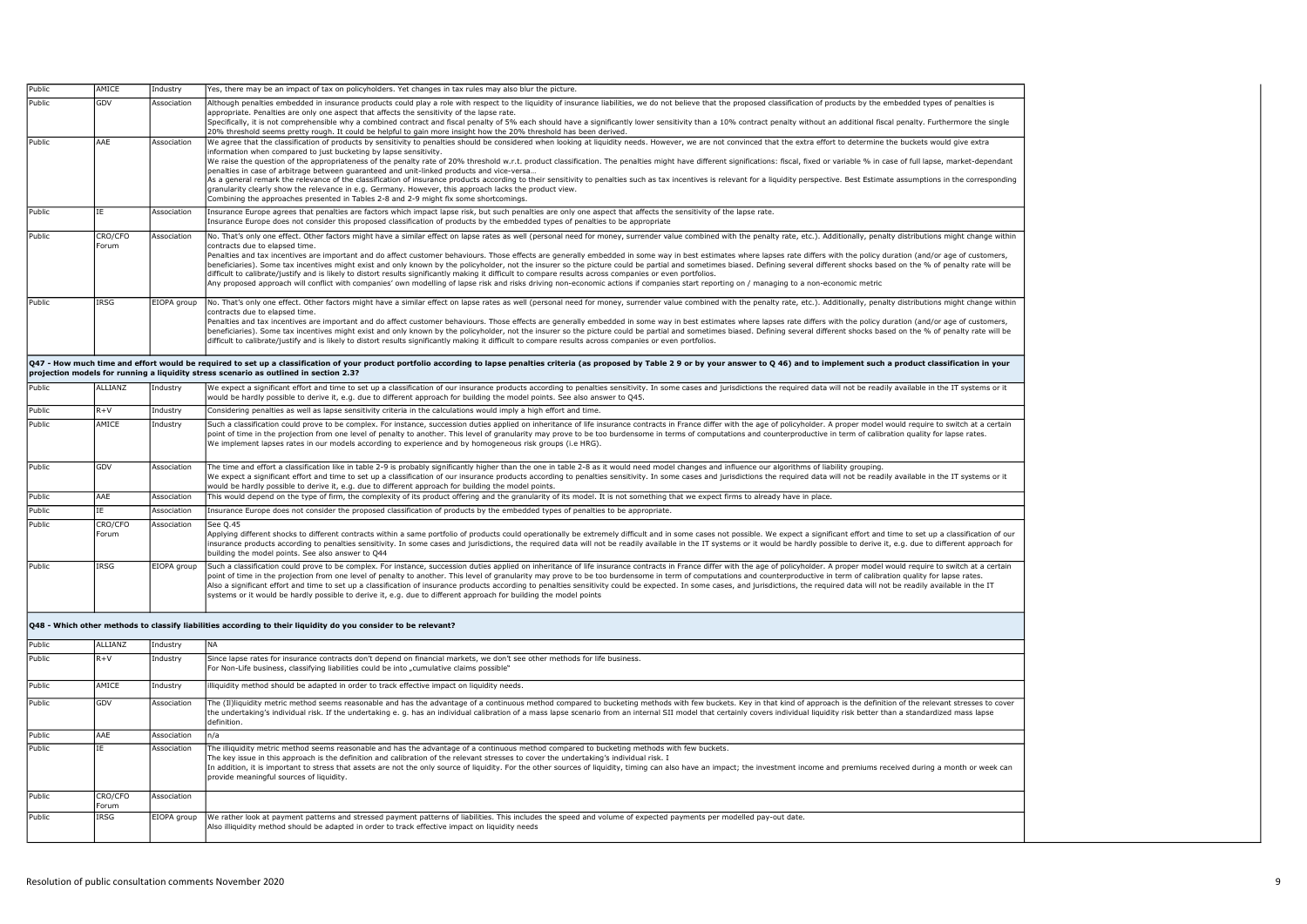|        |                  |             | Q49 - Do you agree with the proposed approach and its foreseen evolutions?                                                                                                                                                                                                                                                                                                                                                                                                                                                                                                                                                                                                                                                                                                                                                                                                                                                                                                                                                                                                                        |                                                                                                                                                                                                                                                                                                                                                                                                                                                                                                                                          |
|--------|------------------|-------------|---------------------------------------------------------------------------------------------------------------------------------------------------------------------------------------------------------------------------------------------------------------------------------------------------------------------------------------------------------------------------------------------------------------------------------------------------------------------------------------------------------------------------------------------------------------------------------------------------------------------------------------------------------------------------------------------------------------------------------------------------------------------------------------------------------------------------------------------------------------------------------------------------------------------------------------------------------------------------------------------------------------------------------------------------------------------------------------------------|------------------------------------------------------------------------------------------------------------------------------------------------------------------------------------------------------------------------------------------------------------------------------------------------------------------------------------------------------------------------------------------------------------------------------------------------------------------------------------------------------------------------------------------|
| Public | ALLIANZ          | Industry    | Generally, we agree with the proposed step-by-step approach (i.e. starting with a balance sheet approach enriched with some cash flow information). It should be however ensured that such an approach would allow for some<br>flexibility to ensure insurers which already have an implemented liquidity risk framework considering balance sheet and cash flows can leverage on that and do not have to implement a parallel system without any added value<br>but increased operational complexity and costs.                                                                                                                                                                                                                                                                                                                                                                                                                                                                                                                                                                                  | EIOPA agrees that a full cash flow based approach<br>complemented by an assessment of the asset holdings is the<br>most appropriate methodology to assess the liquidity position of                                                                                                                                                                                                                                                                                                                                                      |
| Public | $R+V$            | Industry    | We disagree with a cap of the cash inflows. The result of the stress test might indicate liquidity problems even if stressed cash outflows are totally covered by cash inflows.                                                                                                                                                                                                                                                                                                                                                                                                                                                                                                                                                                                                                                                                                                                                                                                                                                                                                                                   | insurers. At the same time, the quantitative assessment of the<br>liquidity risk by a supervisory perspective is not as advanced as<br>the assessment of the capital position. Against this background<br>EIOPA still believes that a staggered approach which elaborates<br>at a first stage on the balance sheet already available in the<br>Solvency II reporting complemented by some simplified flow-<br>based information allows to gain experience and to proceed<br>towards a commonly agreed approach without putting an excess |
| Public | AMICE            | Industry    | We agree that the cash flow approach is superior to the balance sheet approach and is more linked with the issue at hand. We agree as well with the step-by-step approach proposed by EIOPA to capitalize on existing reports<br>and data with limited and progressive request of additional information concerning cash-flows.                                                                                                                                                                                                                                                                                                                                                                                                                                                                                                                                                                                                                                                                                                                                                                   |                                                                                                                                                                                                                                                                                                                                                                                                                                                                                                                                          |
| Public | GDV              | Association | We agree with the proposed approach and would like to emphasize that within the balance sheet approaches we consider the (II)liquidity metric method the most adequate.<br>See question 48 for further details.<br>It should be ensured that such an approach would allow for some flexibility to ensure insurers which already have an implemented liquidity risk framework considering balance sheet and cash flows can leverage on that and do<br>not have to implement a parallel system without any added value but increased operational complexity and costs.                                                                                                                                                                                                                                                                                                                                                                                                                                                                                                                              |                                                                                                                                                                                                                                                                                                                                                                                                                                                                                                                                          |
| Public | AAE              | Association | Yes. As a first step, the balance sheet approach will not require as much data from insurers and will still give supervisors enough detail to gain insights on the liquidity position of insurers. We agree that the cash flow<br>seems to provide the most comprehensive view.<br>Please consider to combine the approaches presented in Tables 2-8 and 2-9 in order to fix the shortcomings addressed in our answers to Q44 and Q46.                                                                                                                                                                                                                                                                                                                                                                                                                                                                                                                                                                                                                                                            | of burden on undertakings.                                                                                                                                                                                                                                                                                                                                                                                                                                                                                                               |
| Public | IE               | Association | Yes, the concept of comparing cashflows that would need to be paid under stressed conditions with all the liquidity resources available within that timeframe, appears to have potential as part of a liquidity assessment.<br>With regard to the ESRB proposal, Insurance Europe agrees that premium inflows and all other available liquidity sources must be included. However, the 75% cap to premium inflows does not appear to have any economic<br>justification.                                                                                                                                                                                                                                                                                                                                                                                                                                                                                                                                                                                                                          |                                                                                                                                                                                                                                                                                                                                                                                                                                                                                                                                          |
| Public | CRO/CFO<br>Forum | Association | Proposed liabilities liquidity bucketing gives a false sense of accuracy and will not reflect actual liquidity risk coming from various business portfolios in a fair manner. Therefore, we would be in favor of an even more<br>approach, applying the same mass lapse charge in a uniform manner to all products sensitive to lapses<br>A balance sheet approach seems more appropriate for the purpose of a sector-wide stress test and fits better within the Solvency 2 framework as it can rely on Solvency 2 reported balance sheet. However, due consideration t<br>new business should be given in this approach to e.g. "contract boundaries" as these are a solvency concept that from a liquidity perspective seems unrealistic.<br>It should be ensured that such an approach would allow for some flexibility to ensure insurers which already have an implemented liquidity risk framework considering balance sheet and cash flows can leverage on that and do<br>not have to implement a parallel system without any added value but increased operational complexity and costs. |                                                                                                                                                                                                                                                                                                                                                                                                                                                                                                                                          |
| Public | IRSG             | EIOPA group | Generally, we agree with the proposed step-by-step approach (i.e. starting with a balance sheet approach enriched with some cash flow information). It should be however ensured that such an approach would allow for some<br>flexibility to ensure insurers which already have an implemented liquidity risk framework considering balance sheet and cash flows can leverage on that and do not have to implement a parallel system without any added value<br>but increased operational complexity and costs                                                                                                                                                                                                                                                                                                                                                                                                                                                                                                                                                                                   |                                                                                                                                                                                                                                                                                                                                                                                                                                                                                                                                          |
|        |                  |             | Q50 - Are you already using similar method to assess your liquidity?                                                                                                                                                                                                                                                                                                                                                                                                                                                                                                                                                                                                                                                                                                                                                                                                                                                                                                                                                                                                                              |                                                                                                                                                                                                                                                                                                                                                                                                                                                                                                                                          |
| Public | ALLIANZ          | Industry    | Yes, we use a cash-flow method for both liquidity needs and sources allocated to different time horizons (between 1 day and 12 months) and subject to several stress scenarios. In addition, specific countermeasures are<br>considered which may reduce needs or increase sources, e.g. sale or repo of assets.<br>In addition the balance sheet is taken into account with unencumbered assets being classified in different liquidity classes according to their liquidity features like asset type, product type, sector, coverage and rating.<br>and volume caps apply to these assets to take into consideration market limitations such as potential costs related with enforced realization of assets or limited capacity of the market to absorb potential asset sales.                                                                                                                                                                                                                                                                                                                  |                                                                                                                                                                                                                                                                                                                                                                                                                                                                                                                                          |
| Public | $R+V$            | Industry    | We assess liquidity based on asset classes which is more granular than a balance sheet approach.                                                                                                                                                                                                                                                                                                                                                                                                                                                                                                                                                                                                                                                                                                                                                                                                                                                                                                                                                                                                  |                                                                                                                                                                                                                                                                                                                                                                                                                                                                                                                                          |
| Public | AMICE            | Industry    | N/A                                                                                                                                                                                                                                                                                                                                                                                                                                                                                                                                                                                                                                                                                                                                                                                                                                                                                                                                                                                                                                                                                               |                                                                                                                                                                                                                                                                                                                                                                                                                                                                                                                                          |
| Public | GDV              | Association | Insurers already have to fulfil the requirements of investments in liquidity classes and have similar methods for the liability side already in place, e.g. a cash-flow method. Likewise, some methods are applied to fulfil t<br>requirements of the risk management measures regarding the volatility assumption for the Solvency II calculations.                                                                                                                                                                                                                                                                                                                                                                                                                                                                                                                                                                                                                                                                                                                                              |                                                                                                                                                                                                                                                                                                                                                                                                                                                                                                                                          |
| Public | AAE              | Association | n/a                                                                                                                                                                                                                                                                                                                                                                                                                                                                                                                                                                                                                                                                                                                                                                                                                                                                                                                                                                                                                                                                                               |                                                                                                                                                                                                                                                                                                                                                                                                                                                                                                                                          |
| Public | ĪΕ               | Association | Insurers already have to fulfil the requirements of investments in liquidity classes and have similar methods for the liability side already in place. Likewise, some methods are applied to fulfil the requirements of the ri<br>management measures regarding the volatility assumption for our Solvency II calculations.<br>One company noted using stress testing techniques at Group level, using its own internal model. Key principles and calibration assumptions, including haircuts, are defined as part of the Group Risk Policy, including Risk A<br>and Tolerance levels. Key legal entities have developed liquidity management policies that include stress testing in most cases. Limits are set locally by the local Board of Directors and monitored by management on a regul<br>basis. Liquidity is a key dimension of ORSAs at both the Group and Legal Entity level. Another company followed a similar approach but based on the liquidity indicator proposed in Q39                                                                                                        |                                                                                                                                                                                                                                                                                                                                                                                                                                                                                                                                          |
| Public | CRO/CFO<br>Forum | Association | Different firms follow different approaches quided by the specificities of their liquidity profile, calibrated to the objectives they are trying to achieve.                                                                                                                                                                                                                                                                                                                                                                                                                                                                                                                                                                                                                                                                                                                                                                                                                                                                                                                                      |                                                                                                                                                                                                                                                                                                                                                                                                                                                                                                                                          |
| Public | <b>IRSG</b>      | EIOPA group |                                                                                                                                                                                                                                                                                                                                                                                                                                                                                                                                                                                                                                                                                                                                                                                                                                                                                                                                                                                                                                                                                                   |                                                                                                                                                                                                                                                                                                                                                                                                                                                                                                                                          |
|        |                  |             | Q51 - Could you please explain the conceptual and practical gaps between the proposed analysis and the tools/approaches you are actually using?                                                                                                                                                                                                                                                                                                                                                                                                                                                                                                                                                                                                                                                                                                                                                                                                                                                                                                                                                   |                                                                                                                                                                                                                                                                                                                                                                                                                                                                                                                                          |
| Public | ALLIANZ          | Industry    | Ref. 0.50.                                                                                                                                                                                                                                                                                                                                                                                                                                                                                                                                                                                                                                                                                                                                                                                                                                                                                                                                                                                                                                                                                        | Most of undertakings did not provide an answer. Nevertheless                                                                                                                                                                                                                                                                                                                                                                                                                                                                             |
| Public | $R + V$          | Industry    | . Q50                                                                                                                                                                                                                                                                                                                                                                                                                                                                                                                                                                                                                                                                                                                                                                                                                                                                                                                                                                                                                                                                                             | some of them made references to the following gaps: different<br>categorization of investments, not fixed arbitrary shocks used in                                                                                                                                                                                                                                                                                                                                                                                                       |
| Public | AMICE            | Industry    | Our ALM is based on strong cash flow matching for shorter horizons with possible increased cash flows mismatches over longer horizons depending on risk appetite, financial markets conditions and prospects.                                                                                                                                                                                                                                                                                                                                                                                                                                                                                                                                                                                                                                                                                                                                                                                                                                                                                     | their models, scenario based approach considering the most<br>adverse liquidity situation used, different time horizons not used.                                                                                                                                                                                                                                                                                                                                                                                                        |
| Public | GDV              | Association | Among members, different categorisations of the investments in liquidity classes are broadly used. For instance, please see our feedback to questions 45, 47 and 48 related to liquidity in liability side.                                                                                                                                                                                                                                                                                                                                                                                                                                                                                                                                                                                                                                                                                                                                                                                                                                                                                       | EIOPA welcomes all the comment and takes due note thereof.                                                                                                                                                                                                                                                                                                                                                                                                                                                                               |
| Public | AAE              | Association | A fully-fledge CF liquidity indicator as a final step might require some fine-tuning and IT developments.<br>The proposed analysis includes a series of fixed, arbitrary shocks that are usually not present in the currently applied tools and approaches. We would recommend removing those fixed parameters from the risk measure to hav<br>a "neutral" risk measure" before applying stresses.<br>Actual approaches are usually based on a "neutral" risk measure with a stress test narrative, which is used as a basis to calibrate shocks and stresses.<br>Some examples of gaps between the proposed analysis and currently used approaches are:<br>HOLA: stress calibration based on narrative instead of fixed haircuts or limitations on level 2 assets<br>· Cash inflows: stressed cash inflows based on narrative instead of fixed 75% cap.<br>· Financial sector in HOLA: sector level stress calibrations based on narrative instead of financial sector exclusion                                                                                                                 |                                                                                                                                                                                                                                                                                                                                                                                                                                                                                                                                          |

IE Association Liquidity risk is an important consideration for insurers, but it is already a carefully managed risk, with requirements on assessing and stressing liquidity set internally and by local regulators. The requi

Association

Public CRO/CFO

Forum<br>IRSG

Public IRSG EIOPA group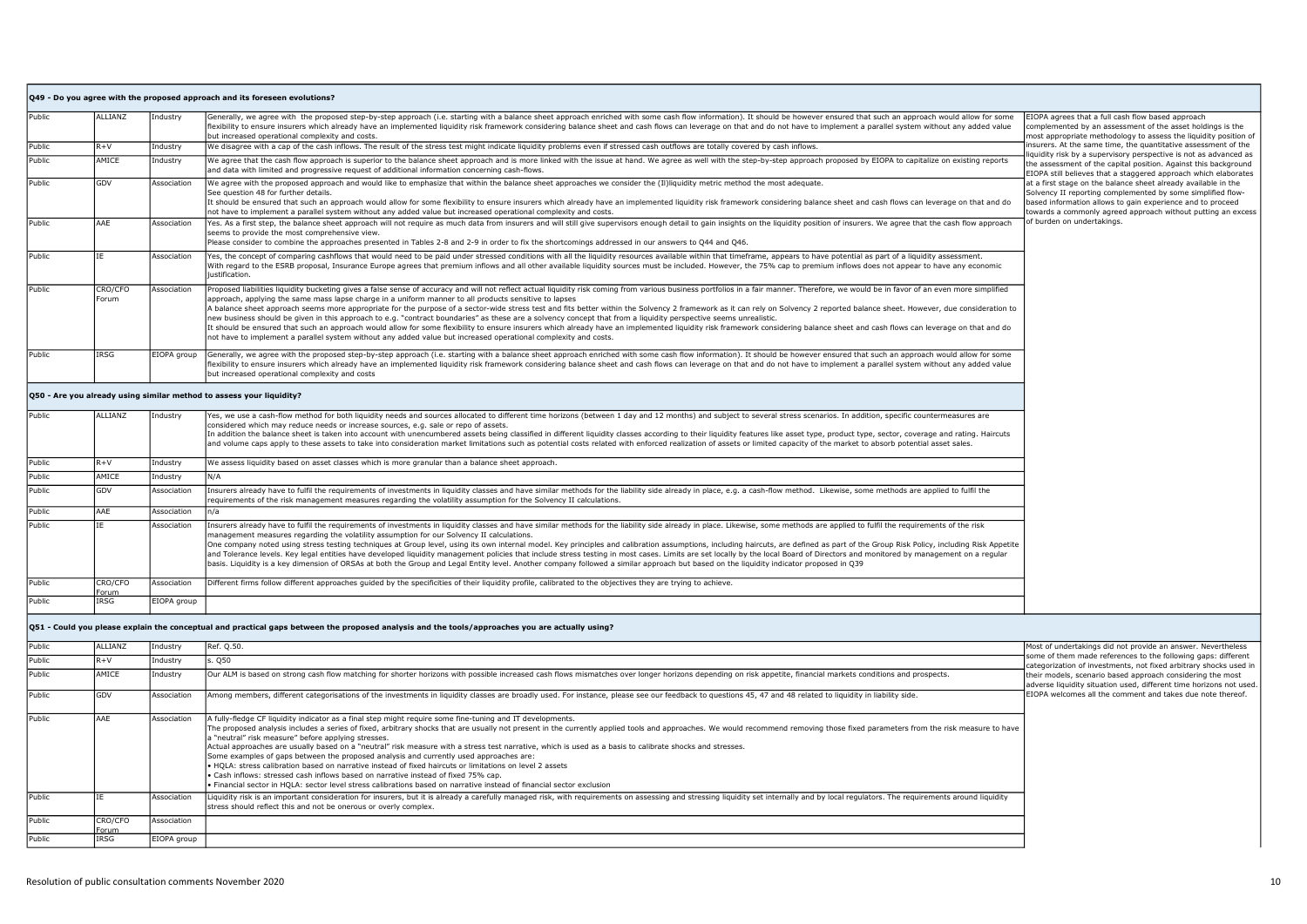|        |                                                                                                                                                 |             | Q52 - Could you please explain the conceptual and practical gaps between the proposed analysis and the tools/approaches you are actually using?                            |  |
|--------|-------------------------------------------------------------------------------------------------------------------------------------------------|-------------|----------------------------------------------------------------------------------------------------------------------------------------------------------------------------|--|
| Public | ALLIANZ                                                                                                                                         | Industry    | Ref. Q.50.                                                                                                                                                                 |  |
| Public | $R + V$                                                                                                                                         | Industry    | s. above (copy-paste mistake?)                                                                                                                                             |  |
| Public | AMICE                                                                                                                                           | Industry    | N/A                                                                                                                                                                        |  |
| Public | GDV                                                                                                                                             | Association | Not all of our members are elaborating on different time horizons. The availability of data for calibration might be challenging with regard to a very short time horizon. |  |
| Public | AAE                                                                                                                                             | Association | In/a                                                                                                                                                                       |  |
| Public |                                                                                                                                                 | Association | The availability of data for calibration might be challenging with regard to a very short time horizon.                                                                    |  |
| Public | CRO/CFO<br>Forum                                                                                                                                | Association |                                                                                                                                                                            |  |
| Public | IRSG                                                                                                                                            | EIOPA group |                                                                                                                                                                            |  |
|        | Q53 - Could you please explain the conceptual and practical gaps between the proposed analysis and the tools/approaches you are actually using? |             |                                                                                                                                                                            |  |
| Public | ALLIANZ                                                                                                                                         | Industry    | Ref. Q.50.                                                                                                                                                                 |  |
|        |                                                                                                                                                 |             |                                                                                                                                                                            |  |

| Public        | $R+V$            | Industry    | s. above (copy-paste mistake?)                                                                                                                                                                                                                |
|---------------|------------------|-------------|-----------------------------------------------------------------------------------------------------------------------------------------------------------------------------------------------------------------------------------------------|
| <b>Public</b> | AMICE            | Industry    | Repeated question - see Q.52.                                                                                                                                                                                                                 |
| <b>Public</b> | <b>GDV</b>       | Association | For the liabilities not all of our members are elaborating on different time horizons. The availability of data for calibration might be challenging with regard to a very short time horizon.                                                |
| Public        | AAE              | Association | The time horizon up to 6 months might not be sufficient given possible spill-over effects in a systemic crisis. Adding a one-year horizon might be more appropriate (also used by the ACPR) with Non-Life insurance features b<br>lconsidered |
| Public        |                  | Association | Repeat question - see Q52.                                                                                                                                                                                                                    |
| Public        | CRO/CFO<br>Forum | Association | Ouestion identical to 0.52                                                                                                                                                                                                                    |
| <b>Public</b> | <b>IRSG</b>      | EIOPA group |                                                                                                                                                                                                                                               |

## $\vert$ Q54 - Do you think that relevant events or shocks are missing? If yes, please elaborate

| Public | ALLIANZ          | Industry    | Some insurance contracts might have a cancellation option granted to the insured in case the insurance undertaking is exposed to a rating downgrade. Under such circumstances premium refunds or collaterals might be<br>required.<br>In addition, an operational risk event that for example is disturbing the premium collection process for some time might be relevant.                                                                                                                                                                                                                                                                                                                                                                                                                                                                                                                                                                                                                                                                                                                                                                                                                                                                                                           | Most of the respondents considered that all relevant shocks are<br>included or did not provide any answer. Some of them<br>considered that some of the events are theoretical or not of                                                                                                                                                                                                                                                                                        |
|--------|------------------|-------------|---------------------------------------------------------------------------------------------------------------------------------------------------------------------------------------------------------------------------------------------------------------------------------------------------------------------------------------------------------------------------------------------------------------------------------------------------------------------------------------------------------------------------------------------------------------------------------------------------------------------------------------------------------------------------------------------------------------------------------------------------------------------------------------------------------------------------------------------------------------------------------------------------------------------------------------------------------------------------------------------------------------------------------------------------------------------------------------------------------------------------------------------------------------------------------------------------------------------------------------------------------------------------------------|--------------------------------------------------------------------------------------------------------------------------------------------------------------------------------------------------------------------------------------------------------------------------------------------------------------------------------------------------------------------------------------------------------------------------------------------------------------------------------|
| Public | $R + V$          | Industry    | lNo.                                                                                                                                                                                                                                                                                                                                                                                                                                                                                                                                                                                                                                                                                                                                                                                                                                                                                                                                                                                                                                                                                                                                                                                                                                                                                  | iquidity nature.<br>Nevertheless some events/shocks missing were indicated by the                                                                                                                                                                                                                                                                                                                                                                                              |
| Public | AMICE            | Industrv    | No, we do not think so                                                                                                                                                                                                                                                                                                                                                                                                                                                                                                                                                                                                                                                                                                                                                                                                                                                                                                                                                                                                                                                                                                                                                                                                                                                                | respondents:                                                                                                                                                                                                                                                                                                                                                                                                                                                                   |
| Public | GDV              | Association | In our view, the relevant events and shocks are covered. We are not convinced that all the events mentioned are of liquidity relevance. A deterioration of own credit rating is more a risk for future capitalisation than a l<br>risk within the focussed time-horizon.<br>Other events like an inflation spike or increase in catastrophes are both a capitalisation and also liquidity risk. The risk is already modelled within the capital models and it is more a question of the kind of capital me<br>without liquidity flow.<br>Only the event of extremely higher lapse ratio in life business result in a predominantly liquidity risk due to the existing but partly not fungible investments.<br>We would suggest to differentiate more clearly between source of risk/ trigger events leading to a liquidity need and implications such as the necessity to fire sell balanced sheet exposure in case of missing highly liquid<br>So from our point of view balance sheet exposures in this sense becomes only then a source of risk if the liquid part of the portfolio is not sufficient to cover liquidity needs.                                                                                                                                                    | Operational and/or reputational<br>. Own rating downgrade giving right to cancellation<br>FX Mismatch<br>· Shocks on asset side like capital market shocks or increased<br>margin/ collateral call<br>· Collateral requirements on short notice in cross border<br>reinsurance<br>Regarding the shocks guoted above, Eiopa considers that:                                                                                                                                     |
| Public | AAE              | Association | No, we believe that all significant shocks are included in the table.                                                                                                                                                                                                                                                                                                                                                                                                                                                                                                                                                                                                                                                                                                                                                                                                                                                                                                                                                                                                                                                                                                                                                                                                                 | Reputational shock and own rating downgrade giving rise to an<br>increase in lapse could be considered included in the event loss                                                                                                                                                                                                                                                                                                                                              |
| Public |                  | Association | Table 2-12 contains many theoretical events and sources that in practice are very unlikely or even impossible. For example, an insurance run has never happened in Europe.<br>Also, a fire sale is not a triggering event, it is a possible subsequent action of liquidising assets in response to another event.                                                                                                                                                                                                                                                                                                                                                                                                                                                                                                                                                                                                                                                                                                                                                                                                                                                                                                                                                                     | of confidence.<br>Operational, fx mismatch: will be included in the provided list of                                                                                                                                                                                                                                                                                                                                                                                           |
| Public | CRO/CFO<br>Forum | Association | There are three relevant time dimensions:<br>• The time horizon of cashflows to consider in the liquidity indicator (for instance 12 months net expected cashflows);<br>. The time horizon for the event to fully develop and the issue to be settled;<br>. The return period to calibrate the stresses.<br>It is unclear in this section of the consultation document which dimension is looking at. There is a difference between liquidity stress whose return period is every 5 or 30 days, and liquidity stress which needs to be set<br>next 5 or 30 days.<br>In practice, the time horizon of cashflows to consider would vary according to the KRIs being tested but would generally be longer than 30 days or indeed 5 days.<br>Regarding the calibration of the stress, there is no reason to align it to Solvency 2 SCR (99.5 VaR over 1 year).                                                                                                                                                                                                                                                                                                                                                                                                                            | shocks<br>Texts should be amended in order to consider shocks on assets<br>and enhance the field of sources regarding the increase of<br>collateral calls. Proposal: Include in the line of Balance sheet<br>exposure another source: Capital market shock and its<br>correspondent shock: Haircut on assets. Proposal: Include in the<br>line of off Balance sheet exposure another source: Capital<br>market shock and its correspondent shock: Increase                     |
| Public | IRSG             |             | EIOPA group As we see it, there are three relevant time dimensions:<br>. The time horizon of cashflows to consider in the liquidity indicator (for instance 12 months net expected cashflows);<br>. The time horizon for the event to fully develop and the issue to be settled;<br>. The return period to calibrate the stresses.<br>It is unclear in this section of the consultation document which dimension is looking at. There is a difference between liquidity stress whose return period is every 5 or 30 days, and liquidity stress which needs to be set<br>next 5 or 30 days.<br>In practice, the time horizon of cashflows to consider would vary according to the KRIs being tested but would generally be longer than 30 days or indeed 5 days.<br>Regarding the calibration of the stress, there is no reason to align it to Solvency 2 SCR (99.5 VaR over 1 year).<br>We also find that some insurance contracts might have a cancellation option granted to the insured in case the insurance undertaking is exposed to a rating downgrade. Under such circumstances premium refunds or collaterals<br>might be required.<br>In addition, an operational risk event that for example is disturbing the premium collection process for some time might be relevant. | margin/collateral calls. Proposal: Include in the line of off<br>Balance sheet exposure another source: Cross border<br>reinsurance and its correspondent shock: Increase of collateral<br>calls<br>Increase of collateral calls<br>Regarding the time dimension of the exercise Eiopa considers<br>that it is the one corresponding to the time horizon over which<br>stress unfolds that is, the time horizon for the event to fully<br>develop and the issue to be settled. |
|        |                  |             | Q55 - Do you think that the proposed sources / events and shocks are plausible for a scenario that evolves over 5 days?                                                                                                                                                                                                                                                                                                                                                                                                                                                                                                                                                                                                                                                                                                                                                                                                                                                                                                                                                                                                                                                                                                                                                               |                                                                                                                                                                                                                                                                                                                                                                                                                                                                                |
| Public | ALLIANZ          | Industry    | The proposed assumptions seem reasonable. For the collateral shock not only the interest rate but also equity increase/decrease can be relevant in case of hedges of equity exposure.                                                                                                                                                                                                                                                                                                                                                                                                                                                                                                                                                                                                                                                                                                                                                                                                                                                                                                                                                                                                                                                                                                 | The short time horizon scenario is designed to capture the<br>financial events such as margin calls or disruption in the repo                                                                                                                                                                                                                                                                                                                                                  |
| Public | $R + V$          | Industry    | We see an increasing margin call on derivatives as by far most important short term scenario, which is covered by your approach. Other sources of illiquidity are of low importance.                                                                                                                                                                                                                                                                                                                                                                                                                                                                                                                                                                                                                                                                                                                                                                                                                                                                                                                                                                                                                                                                                                  | market                                                                                                                                                                                                                                                                                                                                                                                                                                                                         |
| Public | AMICE            | Industry    | Yes                                                                                                                                                                                                                                                                                                                                                                                                                                                                                                                                                                                                                                                                                                                                                                                                                                                                                                                                                                                                                                                                                                                                                                                                                                                                                   | Following stakeholders suggestion, operational risk in the form of                                                                                                                                                                                                                                                                                                                                                                                                             |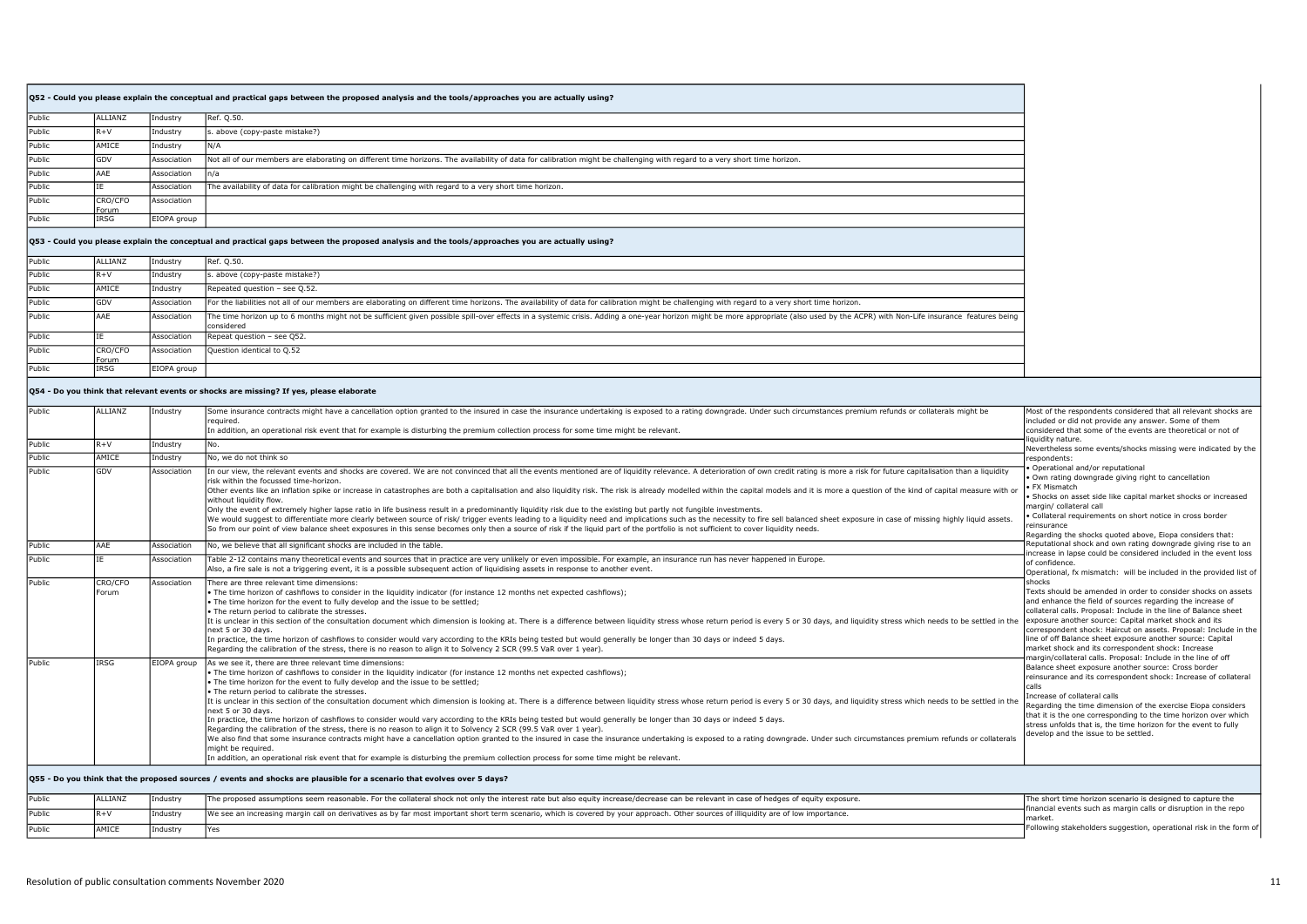| Public | GDV                     | Association | As discussed in question 54 we believe that balance sheet exposure is not a stand-alone source of risk because they are not per se causing a fire sale. They become only then a source of risk, if liquid assets saleable with<br>substantial price impact are not sufficient to cover liquidity needs in a stress scenario.<br>Therefore, this is not a stand-alone risk factor but more an additional requirement that liquidity shocks would lead to substantial losses.<br>For the collateral shock not only the interest rate but also equity increase/decrease can be relevant in case of hedges of equity exposure                                                                                                                                                                                                                                                                                                                                                                                                                                                                                                                                                                                   | a cyber attack will be added among the possible triggers.<br>EIOPA agrees to extending the time horizon under consideration<br>for the medium time horizon scenario to cover the period<br>between 30 and up to 90 days and the long-term scenario |
|--------|-------------------------|-------------|-------------------------------------------------------------------------------------------------------------------------------------------------------------------------------------------------------------------------------------------------------------------------------------------------------------------------------------------------------------------------------------------------------------------------------------------------------------------------------------------------------------------------------------------------------------------------------------------------------------------------------------------------------------------------------------------------------------------------------------------------------------------------------------------------------------------------------------------------------------------------------------------------------------------------------------------------------------------------------------------------------------------------------------------------------------------------------------------------------------------------------------------------------------------------------------------------------------|----------------------------------------------------------------------------------------------------------------------------------------------------------------------------------------------------------------------------------------------------|
| Public | AAE                     | Association | Yes. A short-time additional source of risk could be a cyber-attack on a financial institution temporarily blocking transactions.<br>To consider: A 1-5 days horizon seems to be more appropriate to the bank sector. Longer horizons 1 month, 6 months and 12 months would be more appropriate and should be considered for insurers.                                                                                                                                                                                                                                                                                                                                                                                                                                                                                                                                                                                                                                                                                                                                                                                                                                                                      | between 6 and 12 months. In this way, more time will be<br>allowed for the unfolding of the shocks. As a result of these<br>adjustments in the length of the time horizons, the severity of                                                        |
| Public | IE                      | Association | The scenario narrative appears to be plausible.<br>However, as noted above, fire sales are a result of lack of liquidity and should not be considered to be a triggering event. Therefore, balance sheet exposures are not a standalone source of risk because they are not per s<br>causing a fire sale. They become a source of risk if liquid assets saleable without substantial price impact are not sufficient to cover liquidity needs in a stress scenario.                                                                                                                                                                                                                                                                                                                                                                                                                                                                                                                                                                                                                                                                                                                                         | the shocks has been also adjusted.                                                                                                                                                                                                                 |
| Public | CRO/CFO<br><b>Forum</b> | Association | It is important to assess whether a 5 days horizon scenario is relevant for traditional (re)insurance and whether they are clearly distinct from a 30 days horizon scenario.                                                                                                                                                                                                                                                                                                                                                                                                                                                                                                                                                                                                                                                                                                                                                                                                                                                                                                                                                                                                                                |                                                                                                                                                                                                                                                    |
| Public | IRSG                    | EIOPA group | It is not clear that a 5 days horizon scenario, which may be relevant for banks, is relevant for traditional (re)insurance business                                                                                                                                                                                                                                                                                                                                                                                                                                                                                                                                                                                                                                                                                                                                                                                                                                                                                                                                                                                                                                                                         |                                                                                                                                                                                                                                                    |
|        |                         |             | Q56 - Do you think that the indication of the calibration of the shocks is plausible?                                                                                                                                                                                                                                                                                                                                                                                                                                                                                                                                                                                                                                                                                                                                                                                                                                                                                                                                                                                                                                                                                                                       |                                                                                                                                                                                                                                                    |
| Public | ALLIANZ                 | Industry    | We agree.                                                                                                                                                                                                                                                                                                                                                                                                                                                                                                                                                                                                                                                                                                                                                                                                                                                                                                                                                                                                                                                                                                                                                                                                   |                                                                                                                                                                                                                                                    |
| Public | $R + V$                 | Industry    | Funding risk is of lower importance.                                                                                                                                                                                                                                                                                                                                                                                                                                                                                                                                                                                                                                                                                                                                                                                                                                                                                                                                                                                                                                                                                                                                                                        |                                                                                                                                                                                                                                                    |
| Public | AMICE                   | Industry    | We favour an approach based as much as possible on data. Data driven calibration of fire-sale calibration is possible with historical data and may account for rebounds when they occurred within a short timeframe.                                                                                                                                                                                                                                                                                                                                                                                                                                                                                                                                                                                                                                                                                                                                                                                                                                                                                                                                                                                        |                                                                                                                                                                                                                                                    |
| Public | GDV                     | Association | For the severity, we would differentiate for balance sheet exposures according to the size of the shock. For large liquidity shocks we agree that severity is comparably given the higher probability of needing to fire sell<br>iguid positions<br>Regarding off balance sheet exposure severity depends on the size of derivatives exposure and whether a margining is applied. Given the size of our derivatives exposure we would expect a lower severity.                                                                                                                                                                                                                                                                                                                                                                                                                                                                                                                                                                                                                                                                                                                                              |                                                                                                                                                                                                                                                    |
| Public | AAE                     | Association | Yes                                                                                                                                                                                                                                                                                                                                                                                                                                                                                                                                                                                                                                                                                                                                                                                                                                                                                                                                                                                                                                                                                                                                                                                                         |                                                                                                                                                                                                                                                    |
| Public | IE                      | Association | The calibration of the shocks appears to be extreme although without concrete calibrations and specifications it is not possible to provide a conclusive assessment.<br>For example, the application of high haircuts to high quality assets appears unjustified, even in an extreme situation.                                                                                                                                                                                                                                                                                                                                                                                                                                                                                                                                                                                                                                                                                                                                                                                                                                                                                                             |                                                                                                                                                                                                                                                    |
| Public | CRO/CFO                 | Association | EIOPA should seek to objectivise the calibration by reference to the economic literature and by fitting them on actual historical stresses relevant for the insurance sector.                                                                                                                                                                                                                                                                                                                                                                                                                                                                                                                                                                                                                                                                                                                                                                                                                                                                                                                                                                                                                               |                                                                                                                                                                                                                                                    |
| Public | Forum<br>IRSG           | EIOPA group | We favour an approach based as much as possible on data. Data driven calibration of fire-sale calibration is possible with historical data and may account for rebounds when they occurred within a short timeframe.<br>EIOPA should seek to objectivise the calibration by reference to the economic literature and by fitting them on actual historical stresses relevant for the insurance sector                                                                                                                                                                                                                                                                                                                                                                                                                                                                                                                                                                                                                                                                                                                                                                                                        |                                                                                                                                                                                                                                                    |
|        |                         |             | Q57 - Is the liquidity risk profile of insurers exposed to other shocks in the short time?                                                                                                                                                                                                                                                                                                                                                                                                                                                                                                                                                                                                                                                                                                                                                                                                                                                                                                                                                                                                                                                                                                                  |                                                                                                                                                                                                                                                    |
| Public | <b>ALLIANZ</b>          | Industry    | There might be undertaking specifics but in general the stated shocks should cover the most relevant short term shocks.                                                                                                                                                                                                                                                                                                                                                                                                                                                                                                                                                                                                                                                                                                                                                                                                                                                                                                                                                                                                                                                                                     |                                                                                                                                                                                                                                                    |
| Public | $R + V$                 | Industry    | We do not see further sources of short term shocks.                                                                                                                                                                                                                                                                                                                                                                                                                                                                                                                                                                                                                                                                                                                                                                                                                                                                                                                                                                                                                                                                                                                                                         |                                                                                                                                                                                                                                                    |
| Public | AMICE                   | Industry    | No                                                                                                                                                                                                                                                                                                                                                                                                                                                                                                                                                                                                                                                                                                                                                                                                                                                                                                                                                                                                                                                                                                                                                                                                          |                                                                                                                                                                                                                                                    |
| Public | GDV                     | Association | It seems reasonable not to include liquidity needs stemming from the liabilities in the short time horizon.                                                                                                                                                                                                                                                                                                                                                                                                                                                                                                                                                                                                                                                                                                                                                                                                                                                                                                                                                                                                                                                                                                 |                                                                                                                                                                                                                                                    |
| Public | AAE                     | Association | Large one-off unexpected expenses can also impact short-term liquidity. The risk of this is quite low given the expense controls in most insurers.                                                                                                                                                                                                                                                                                                                                                                                                                                                                                                                                                                                                                                                                                                                                                                                                                                                                                                                                                                                                                                                          |                                                                                                                                                                                                                                                    |
| Public | IE                      | Association | Liquidity needs stemming from stresses to the liabilities should not be included in the short time horizon.<br>The effects of political decisions could possibly result in capital flow restrictions, eq a consequence of BREXIT could be to trap collateral overnight.                                                                                                                                                                                                                                                                                                                                                                                                                                                                                                                                                                                                                                                                                                                                                                                                                                                                                                                                     |                                                                                                                                                                                                                                                    |
| Public | CRO/CFO<br>Forum        | Association | See 055                                                                                                                                                                                                                                                                                                                                                                                                                                                                                                                                                                                                                                                                                                                                                                                                                                                                                                                                                                                                                                                                                                                                                                                                     |                                                                                                                                                                                                                                                    |
| Public | IRSG                    | EIOPA group | There might be undertaking specifics but in general the stated shocks should cover the most relevant short term shocks.                                                                                                                                                                                                                                                                                                                                                                                                                                                                                                                                                                                                                                                                                                                                                                                                                                                                                                                                                                                                                                                                                     |                                                                                                                                                                                                                                                    |
|        |                         |             | Q58 - Do you think that the proposed sources / events and shocks are plausible for a scenario that evolves over 30 days?                                                                                                                                                                                                                                                                                                                                                                                                                                                                                                                                                                                                                                                                                                                                                                                                                                                                                                                                                                                                                                                                                    |                                                                                                                                                                                                                                                    |
| Public | ALLIANZ                 | Industry    | In principle the assumptions seem reasonable. Regarding the deterioration of the credit rating the assumption that this will happen for all companies within 30 days is quite conservative, as this typically would take longe<br>especially if companies are selling a broad spectrum of products and the actual impact of the stress is not instantaneously clear                                                                                                                                                                                                                                                                                                                                                                                                                                                                                                                                                                                                                                                                                                                                                                                                                                         |                                                                                                                                                                                                                                                    |
| Public | $R + V$                 | Industry    | We do not see a high relevance of the medium term scenario. Funding risk is not a major risk for most undertakings. Policyholder behaviour is also unlikely to cause major liquidity problems in a medium term scenario, as hi<br>data of life insurers can show.                                                                                                                                                                                                                                                                                                                                                                                                                                                                                                                                                                                                                                                                                                                                                                                                                                                                                                                                           |                                                                                                                                                                                                                                                    |
| Public | AMICE                   | Industry    | Yes                                                                                                                                                                                                                                                                                                                                                                                                                                                                                                                                                                                                                                                                                                                                                                                                                                                                                                                                                                                                                                                                                                                                                                                                         |                                                                                                                                                                                                                                                    |
| Public | GDV                     | Association | In our view, the triggers suggested do not seem plausible. In light of the comprehensive regulatory framework for insurance intermediation and the safeguards in place a systemic misselling scandal in the life insurance ind<br>can virtually be ruled out, all the more so, if companies are selling a broad spectrum of products. At the same time, insurers usually do not depend on short-term funding so that the described short-term consequences of ra<br>downgrades also do not seem plausible<br>When it is assumed that the redemption of lapsable life insurance contracts is 30 days, the scenario should assume a slightly longer time horizon to allow for the time of the policyholder reaction, e. g. 45 or 60 days.<br>As discussed in question 54 we believe that balance sheet exposure is not a stand-alone source of risk because they are not per se causing a fire sale. They become only then a source of risk, if liquid assets saleable with<br>substantial price impact are not sufficient to cover liquidity needs in a stress scenario. Therefore, this is not a stand-alone risk factor but more an additional requirement that liquidity shocks would lead to substantial |                                                                                                                                                                                                                                                    |
| Public | AAE                     | Association | Higher lapse rates over a number of months are possibly more likely than one mass lapse event within 30 days.                                                                                                                                                                                                                                                                                                                                                                                                                                                                                                                                                                                                                                                                                                                                                                                                                                                                                                                                                                                                                                                                                               |                                                                                                                                                                                                                                                    |
| Public | IE                      | Association | No. The suggested triggering events do not seem plausible. In light of the comprehensive regulatory framework for insurance intermediation and the safeguards in place, a systemic misselling scandal in the life insurance<br>industry is extremely unlikely<br>An increase in funding costs is not a liquidity stress but a capital stress. It should be removed from the list. Insurers usually do not typically depend on short-term funding so that the described short-term consequences<br>downgrades appear exaggerated.<br>Non-renewals and reduction of new business happen gradually over time and are unlikely to have a significant impact over a 30-day period.<br>Also, regarding balance sheet exposures, please see response to Q55.                                                                                                                                                                                                                                                                                                                                                                                                                                                       |                                                                                                                                                                                                                                                    |
|        |                         |             |                                                                                                                                                                                                                                                                                                                                                                                                                                                                                                                                                                                                                                                                                                                                                                                                                                                                                                                                                                                                                                                                                                                                                                                                             |                                                                                                                                                                                                                                                    |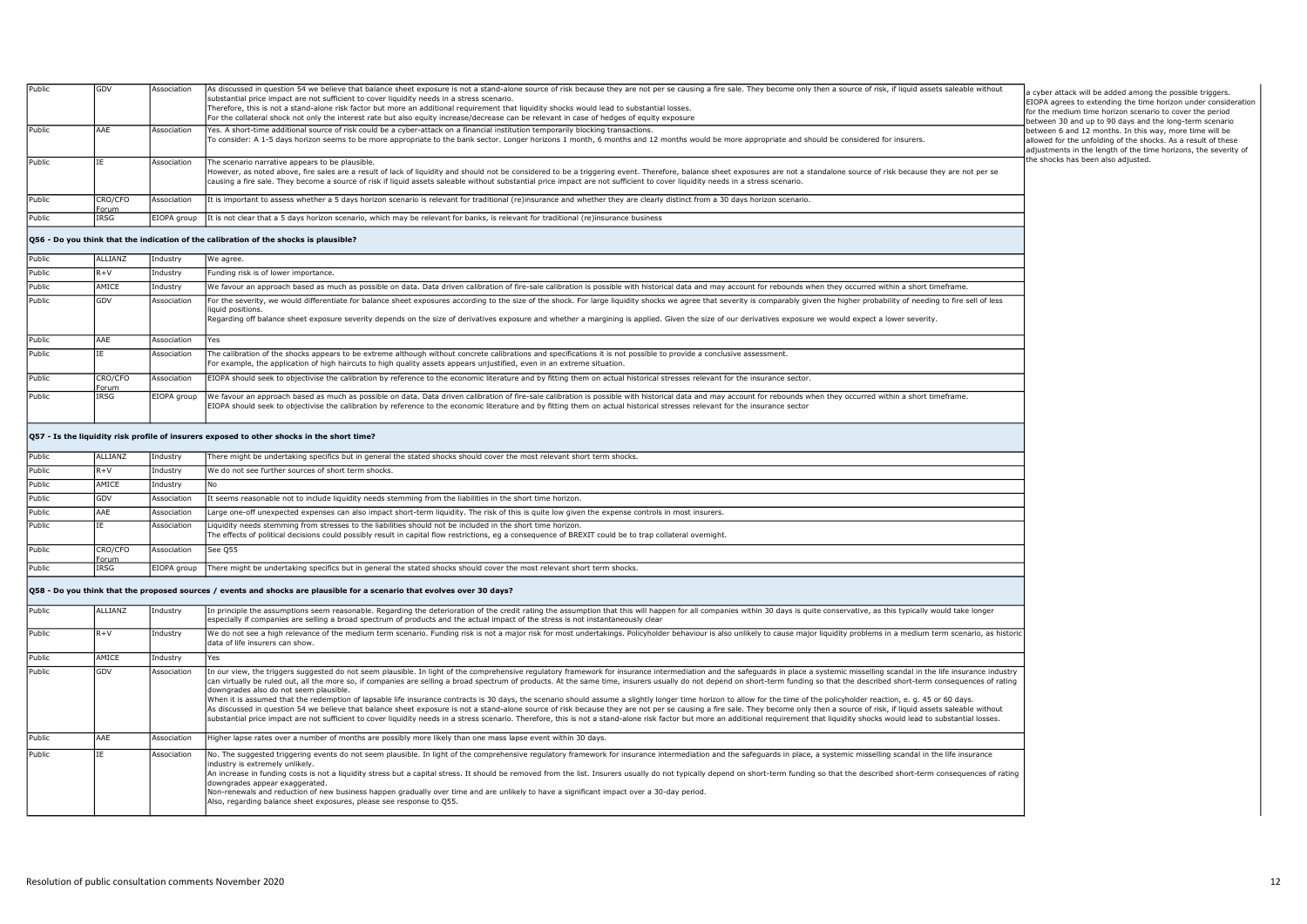| Public | CRO/CFO<br>Forum | Association | This needs to be assessed carefully from a realistic perspective.<br>Events that unfold in the next 30 days may be settled, claim-wise, over a much longer time period. For instance, the insurance and market events that happened over the month of March 2020 may have created liquidity needs<br>that didn't necessarily had to be met in 30 days. Additionally, the increase in funding cost is unlikely to have an immediate impact and will actually flow through as firms refinance debt they already have, and much of thi<br>to be fixed or could be extended. Finally, regarding the deterioration of the credit rating the assumption that this will happen for all companies within 30 days is quite conservative, as this typically would take longer e<br>companies are selling a broad spectrum of products and the actual impact of the stress is not instantaneously clear                                                                                                                                                                                                                                                                                                                                                                                                                                                                                  |
|--------|------------------|-------------|-------------------------------------------------------------------------------------------------------------------------------------------------------------------------------------------------------------------------------------------------------------------------------------------------------------------------------------------------------------------------------------------------------------------------------------------------------------------------------------------------------------------------------------------------------------------------------------------------------------------------------------------------------------------------------------------------------------------------------------------------------------------------------------------------------------------------------------------------------------------------------------------------------------------------------------------------------------------------------------------------------------------------------------------------------------------------------------------------------------------------------------------------------------------------------------------------------------------------------------------------------------------------------------------------------------------------------------------------------------------------------|
|        |                  |             |                                                                                                                                                                                                                                                                                                                                                                                                                                                                                                                                                                                                                                                                                                                                                                                                                                                                                                                                                                                                                                                                                                                                                                                                                                                                                                                                                                               |
| Public | IRSG             | EIOPA group | In principle the assumptions seem reasonable. Regarding the deterioration of the credit rating the assumption that this will happen for all companies within 30 days is quite conservative, as this typically would take longe<br>especially if companies are selling a broad spectrum of products and the actual impact of the stress is not instantaneously clear.<br>For instance, the insurance and market events that happened over the month of March 2020 may have created liquidity needs that didn't necessarily had to met in 30 days. This is particularly true for insurance claims which<br>the case of NDBI may take years before all litigation processes are exhausted.                                                                                                                                                                                                                                                                                                                                                                                                                                                                                                                                                                                                                                                                                       |
|        |                  |             | Q59 - Do you think that the indication of the calibration of the shocks is plausible?                                                                                                                                                                                                                                                                                                                                                                                                                                                                                                                                                                                                                                                                                                                                                                                                                                                                                                                                                                                                                                                                                                                                                                                                                                                                                         |
| Public | <b>ALLIANZ</b>   | Industry    | The severity of the deterioration of credit rating would also depend on the initial rating and the assumed rating action. Per se it is not clear that this would necessarily have a very severe implication as indicated.                                                                                                                                                                                                                                                                                                                                                                                                                                                                                                                                                                                                                                                                                                                                                                                                                                                                                                                                                                                                                                                                                                                                                     |
| Public | $R + V$          | Industry    | s. above                                                                                                                                                                                                                                                                                                                                                                                                                                                                                                                                                                                                                                                                                                                                                                                                                                                                                                                                                                                                                                                                                                                                                                                                                                                                                                                                                                      |
| Public | AMICE            | Industry    | We favour an approach based as much as possible on data. Insurers have already provided in the past lapse numbers during crises to EIOPA and NCAs. Such data could be used to define the level of the shock.<br>Concerning premium inflows, the question is not very clear since it is linked to contract boundaries. So far, premiums outside of the boundaries are not included in the models. However, we do agree that accounting for futu<br>premiums and then performing a stress on those premiums would give a more realistic assessment of the liquidity position.<br>Data driven calibration for fire-sales is possible with historical data and may account for rebounds when they occurred within a medium timeframe.<br>Deterioration of credit rating is likely to cause an increase in funding cost. The severity of this shock will depend on the amplitude of the downgrade. A downgrade by several credit notches could probably be linked to a s<br>cause or group of causes.                                                                                                                                                                                                                                                                                                                                                                              |
| Public | GDV              | Association | It is hard for us to assess whether the calibration of the shocks is plausible because the narrative does not seem plausible and the given information how the calibration of the shocks should look like is very limited.<br>For the severity, we would differentiate for balance sheet exposures according to the size of the shock. For large liquidity shocks we agree that severity is comparably high given the higher probability of needing to fire<br>liquid positions.<br>The severity of the implications of a deterioration of a credit rating would depend on the initial rating and the assumed rating action, among other factors.<br>Regarding misselling and rating-downgrades as a trigger see also answer to question 58.                                                                                                                                                                                                                                                                                                                                                                                                                                                                                                                                                                                                                                  |
| Public | AAF              | Association | Yes                                                                                                                                                                                                                                                                                                                                                                                                                                                                                                                                                                                                                                                                                                                                                                                                                                                                                                                                                                                                                                                                                                                                                                                                                                                                                                                                                                           |
| Public | ΙĒ               | Association | The calibration of the shocks appears to be overly onerous in some cases although without concrete calibrations and specifications it is not possible to provide a conclusive assessment.<br>For example, the severity of non-renewal and reductions in new business over a 30-day period appears unrealistic.                                                                                                                                                                                                                                                                                                                                                                                                                                                                                                                                                                                                                                                                                                                                                                                                                                                                                                                                                                                                                                                                |
| Public | CRO/CFO<br>Forum | Association | EIOPA should seek as much as possible to objectivise the calibration by reference to the economic literature and by fitting them on actual historical stresses relevant for the insurance sector.<br>Non-renewal/new business should be calibrated less severe as mass lapse within 30 days.                                                                                                                                                                                                                                                                                                                                                                                                                                                                                                                                                                                                                                                                                                                                                                                                                                                                                                                                                                                                                                                                                  |
| Public | IRSG             | EIOPA group | EIOPA should seek to objectivise the calibration by reference to the economic literature and by fitting them on actual historical stresses relevant for the insurance sector.<br>Non-renewal/new business should be calibrated less severe as mass lapse within 30 days.<br>Regarding the deterioration of the credit rating, the assumption that this will happen for all companies within 30 days is quite conservative, as this typically would take longer especially if companies are selling a broad<br>of products and the actual impact of the stress is not instantaneously clear.<br>Concerning premium inflows, the question is not very clear since it is linked to contract boundaries. So far premiums outside of the boundaries are not included in the models. However, we do agree that accounting for futur<br>premiums and then performing a stress on those premium would give a more realistic assessment of the liquidity position.<br>Data driven calibration for fire-sale is possible with historical data and may account for rebounds when they occurred within a medium timeframe.<br>Deterioration of credit rating is likely to cause an increase in funding cost. The severity of this shock will depend on the amplitude of the downgrade. A downgrade by several credit notches could probably be linked to a s<br>cause or group of causes. |
|        |                  |             | Q60 - Is the liquidity risk profile of insurers exposed to other shocks in the medium run?                                                                                                                                                                                                                                                                                                                                                                                                                                                                                                                                                                                                                                                                                                                                                                                                                                                                                                                                                                                                                                                                                                                                                                                                                                                                                    |
| Public | <b>ALLIANZ</b>   | Industry    | Main drivers are in our view already covered.                                                                                                                                                                                                                                                                                                                                                                                                                                                                                                                                                                                                                                                                                                                                                                                                                                                                                                                                                                                                                                                                                                                                                                                                                                                                                                                                 |
| Public | $R + V$          | Industry    | We consider the list to be exhaustive.                                                                                                                                                                                                                                                                                                                                                                                                                                                                                                                                                                                                                                                                                                                                                                                                                                                                                                                                                                                                                                                                                                                                                                                                                                                                                                                                        |
| Public | AMICE            | Industry    | No                                                                                                                                                                                                                                                                                                                                                                                                                                                                                                                                                                                                                                                                                                                                                                                                                                                                                                                                                                                                                                                                                                                                                                                                                                                                                                                                                                            |
| Public | GDV              | Association | No                                                                                                                                                                                                                                                                                                                                                                                                                                                                                                                                                                                                                                                                                                                                                                                                                                                                                                                                                                                                                                                                                                                                                                                                                                                                                                                                                                            |
| Public | AAE              | Association | No material risks.                                                                                                                                                                                                                                                                                                                                                                                                                                                                                                                                                                                                                                                                                                                                                                                                                                                                                                                                                                                                                                                                                                                                                                                                                                                                                                                                                            |
| Public | ĪΕ               | Association | See answer to question 54.                                                                                                                                                                                                                                                                                                                                                                                                                                                                                                                                                                                                                                                                                                                                                                                                                                                                                                                                                                                                                                                                                                                                                                                                                                                                                                                                                    |
| Public | CRO/CFO<br>Forum | Association | See 0.55.                                                                                                                                                                                                                                                                                                                                                                                                                                                                                                                                                                                                                                                                                                                                                                                                                                                                                                                                                                                                                                                                                                                                                                                                                                                                                                                                                                     |
| Public | <b>TRSG</b>      | EIOPA group | Main drivers are in our view already covered.                                                                                                                                                                                                                                                                                                                                                                                                                                                                                                                                                                                                                                                                                                                                                                                                                                                                                                                                                                                                                                                                                                                                                                                                                                                                                                                                 |
|        |                  |             | Q61 - Do you think that the proposed sources / events and shocks are plausible for a scenario that evolves over 6 months?                                                                                                                                                                                                                                                                                                                                                                                                                                                                                                                                                                                                                                                                                                                                                                                                                                                                                                                                                                                                                                                                                                                                                                                                                                                     |
| Public | ALLIANZ          | Industry    | The proposed assumptions seem reasonable. The calibration of the shock should however be consistent with the time horizon e.g. in case claims are usually settled within a 1 year horizon this should be reflected if only a 6<br>months period is assumed e.g. by using only 50% of the 1y impact.                                                                                                                                                                                                                                                                                                                                                                                                                                                                                                                                                                                                                                                                                                                                                                                                                                                                                                                                                                                                                                                                           |
| Public | $R + V$          | Industry    | Yes                                                                                                                                                                                                                                                                                                                                                                                                                                                                                                                                                                                                                                                                                                                                                                                                                                                                                                                                                                                                                                                                                                                                                                                                                                                                                                                                                                           |
| Public | AMICE            | Industry    | Yes                                                                                                                                                                                                                                                                                                                                                                                                                                                                                                                                                                                                                                                                                                                                                                                                                                                                                                                                                                                                                                                                                                                                                                                                                                                                                                                                                                           |
| Public | GDV              | Association | Since liquidity risks are mainly short-term the time horizon of a 6-month scenario seems to be too long.<br>In our view, a 6-month period is more dependent on the capital strength of a company than on the availability of sufficient liquid funds. With regard to the available liquidity within six months, a great many assumptions w<br>have to be made and changes would have to be included, so that the results would not be meaningful. Therefore, the longer the time horizon chosen for a liquidity scenario, the more the results lose relevance.<br>As discussed in 54 we believe that balance sheet exposure is not a stand-alone source of risk because they are not per se causing a fire sale. They become only then a source of risk, if liquid assets saleable without subst<br>price impact are not sufficient to cover liquidity needs in a stress scenario. Therefore, this is not a stand-alone risk factor but more an additional requirement that liquidity shocks would lead to substantial losses. Las<br>misselling and rating-downgrades as a trigger see answer to question 58                                                                                                                                                                                                                                                                 |
|        |                  |             |                                                                                                                                                                                                                                                                                                                                                                                                                                                                                                                                                                                                                                                                                                                                                                                                                                                                                                                                                                                                                                                                                                                                                                                                                                                                                                                                                                               |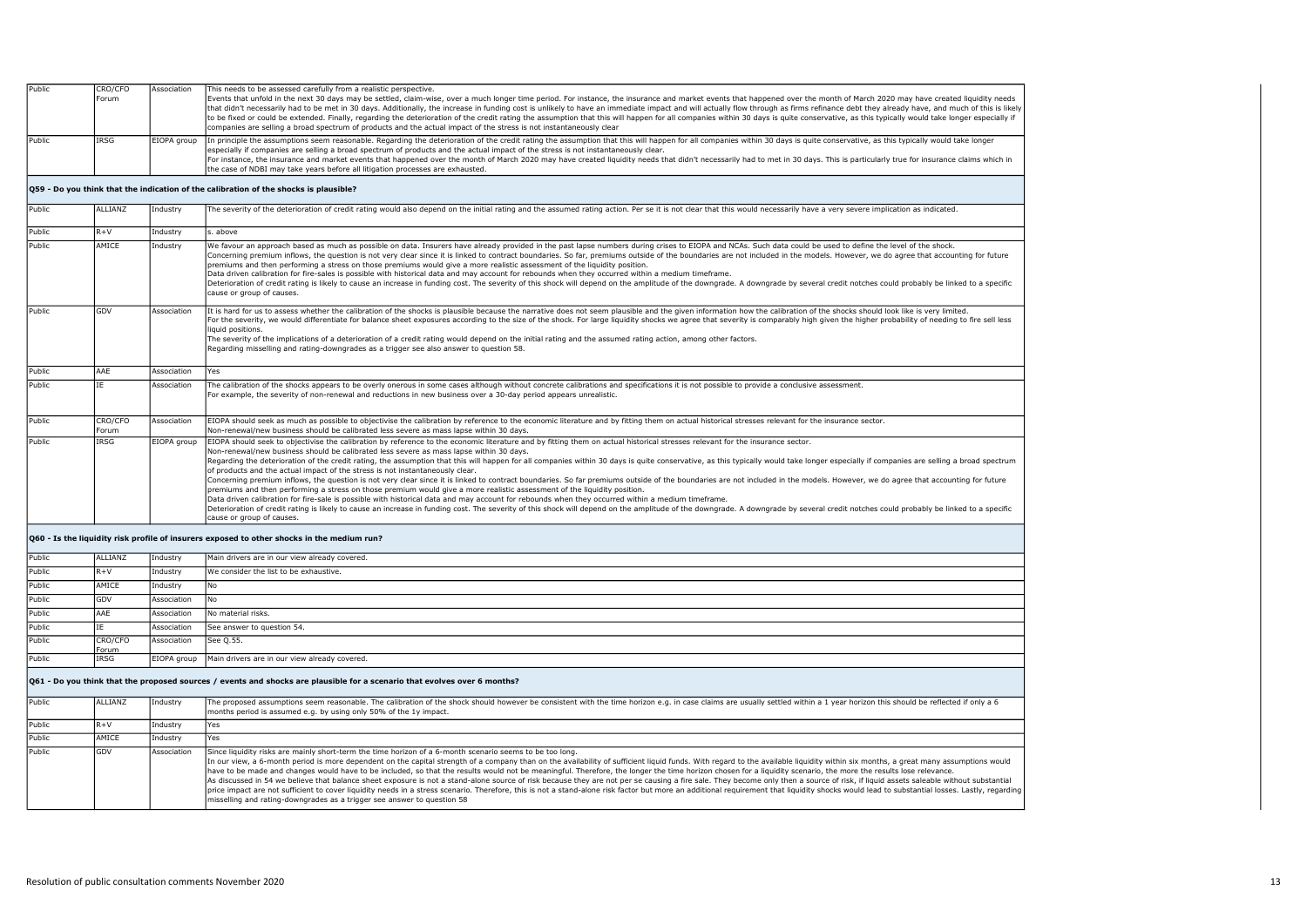| Public                     | AAE             | Association                | This is quite a severe scenario and it is important that the interactions between the different risks are captured (for example, the greater number of claims will be exacerbated by the default of the reinsurer). For compar<br>purposes, it may be better to split the triggers out into different scenarios.<br>In case of general recession over at least a 1 year horizon, other liquidity issues could materialise. Those include a.o.:<br>Policyholder behaviour: strong need for cash resulting in extra lapses and premium reduction<br>Balance sheet exposure: reduced income on illiquid assets resulting from lower dividends and defaults<br>Funding risk: increased disruption in wholesale funding in case of non-agreement at central bank levels<br>As illiquid assets are not included in the considered liquidity indicator, this scenario could not be captured in the considered risk measure                                                                                                                                                                                                                                            |                                                                                                                                                                                                                                                                                                                                                                                                                                                                             |
|----------------------------|-----------------|----------------------------|----------------------------------------------------------------------------------------------------------------------------------------------------------------------------------------------------------------------------------------------------------------------------------------------------------------------------------------------------------------------------------------------------------------------------------------------------------------------------------------------------------------------------------------------------------------------------------------------------------------------------------------------------------------------------------------------------------------------------------------------------------------------------------------------------------------------------------------------------------------------------------------------------------------------------------------------------------------------------------------------------------------------------------------------------------------------------------------------------------------------------------------------------------------|-----------------------------------------------------------------------------------------------------------------------------------------------------------------------------------------------------------------------------------------------------------------------------------------------------------------------------------------------------------------------------------------------------------------------------------------------------------------------------|
| Public                     |                 | Association                | The 6-month scenario is considered to be too extreme and unsuitable for a liquidity analysis. Liquidity risks are mainly short-term.<br>A 6-month period is more dependent on the capital strength of a company than on the availability of sufficient liquid funds. With regard to the available liquidity within six months, a great many assumptions would have to<br>made and changes would have to be included, so that the results would not be meaningful. In particular, mitigating actions would need to be included. Therefore, the longer the time horizon chosen for a liquidity scenario,<br>more the results lose relevance.<br>See previous questions for comments on balance sheet exposures, renewals, new business and ratings-downgrades.                                                                                                                                                                                                                                                                                                                                                                                                   |                                                                                                                                                                                                                                                                                                                                                                                                                                                                             |
| Public                     | CRO/CFO<br>orum | Association                | See Q52 and Q58                                                                                                                                                                                                                                                                                                                                                                                                                                                                                                                                                                                                                                                                                                                                                                                                                                                                                                                                                                                                                                                                                                                                                |                                                                                                                                                                                                                                                                                                                                                                                                                                                                             |
| Public                     | IRSG            | EIOPA group                | The proposed assumptions seem reasonable.                                                                                                                                                                                                                                                                                                                                                                                                                                                                                                                                                                                                                                                                                                                                                                                                                                                                                                                                                                                                                                                                                                                      |                                                                                                                                                                                                                                                                                                                                                                                                                                                                             |
|                            |                 |                            | Q62 - Do you think that the indication of the calibration of the shocks is plausible?                                                                                                                                                                                                                                                                                                                                                                                                                                                                                                                                                                                                                                                                                                                                                                                                                                                                                                                                                                                                                                                                          |                                                                                                                                                                                                                                                                                                                                                                                                                                                                             |
| Public                     | ALLIANZ         | Industry                   | Without further scenario description the consistency to the medium term scenario in severity assumptions is not obviously clear and further explanation could be provided.                                                                                                                                                                                                                                                                                                                                                                                                                                                                                                                                                                                                                                                                                                                                                                                                                                                                                                                                                                                     |                                                                                                                                                                                                                                                                                                                                                                                                                                                                             |
| Public                     | $R + V$         | Industry                   | As in the medium term scenario, funding risk seems to be overestimated.                                                                                                                                                                                                                                                                                                                                                                                                                                                                                                                                                                                                                                                                                                                                                                                                                                                                                                                                                                                                                                                                                        |                                                                                                                                                                                                                                                                                                                                                                                                                                                                             |
| Public                     | AMICE           | ndustry                    | We favour an approach based as much as possible on data.                                                                                                                                                                                                                                                                                                                                                                                                                                                                                                                                                                                                                                                                                                                                                                                                                                                                                                                                                                                                                                                                                                       |                                                                                                                                                                                                                                                                                                                                                                                                                                                                             |
| Public                     | GDV             | Association                | Regarding the narrative please refer to question 61. The information how a calibration of the shocks should look like is very limited and therefore cannot be assessed. Without further scenario description the consistency t<br>medium term scenario in severity assumptions is not obviously clear and further explanation could be provided. For example the mass lapse event is less severe than in the medium term although the triggering event is the<br>same, or the collateral requests are less than in the medium term even though now also the PC sector is affected. In case the severity has a timing perspective and reflects that for example the same amount of policies are<br>lapsed but now spread over a longer time period it makes sense. If the amount of policies being lapsed is assumed to be less than in the medium-term scenario the underlying reasoning is not obvious.<br>For the severity, we would differentiate for balance sheet exposures according to the size of the shock. For large liquidity shocks we agree that severity is comparably high given the higher probability of needing to fire<br>liquid positions. |                                                                                                                                                                                                                                                                                                                                                                                                                                                                             |
| Public                     | AAE             | Association                | Yes                                                                                                                                                                                                                                                                                                                                                                                                                                                                                                                                                                                                                                                                                                                                                                                                                                                                                                                                                                                                                                                                                                                                                            |                                                                                                                                                                                                                                                                                                                                                                                                                                                                             |
| Public                     |                 | Association                | Without concrete calibrations and specifications, it is not possible to provide a conclusive assessment. However, it is important that any stresses over a six-month period must consider possible mitigating actions which wo<br>demonstrate a lower risk                                                                                                                                                                                                                                                                                                                                                                                                                                                                                                                                                                                                                                                                                                                                                                                                                                                                                                     |                                                                                                                                                                                                                                                                                                                                                                                                                                                                             |
| Public                     | CRO/CFO<br>orum | Association                | EIOPA should seek to objectivise the calibration by reference to the economic literature and by fitting them on actual historical stresses relevant for the insurance sector.                                                                                                                                                                                                                                                                                                                                                                                                                                                                                                                                                                                                                                                                                                                                                                                                                                                                                                                                                                                  |                                                                                                                                                                                                                                                                                                                                                                                                                                                                             |
| Public                     | IRSG            | EIOPA group                | Without further scenario description the consistency to the medium term scenario in severity assumptions is not obviously clear and further explanation could be provided. For example, the mass lapse event is less severe th<br>the medium term although the triggering event is the same, or the collateral requests are less than in the medium term even though now also the PC sector is affected. In case the severity has a timing perspective and refle<br>that for example the same amount of policies are lapsed but now spread over a longer time period it makes sense. If the amount of policies being lapsed is assumed to be less than in the medium term scenario the underlying<br>reasoning is not obvious                                                                                                                                                                                                                                                                                                                                                                                                                                  |                                                                                                                                                                                                                                                                                                                                                                                                                                                                             |
|                            |                 |                            | Q63 - Is the liquidity risk profile of insurers exposed to other shocks in the long run?                                                                                                                                                                                                                                                                                                                                                                                                                                                                                                                                                                                                                                                                                                                                                                                                                                                                                                                                                                                                                                                                       |                                                                                                                                                                                                                                                                                                                                                                                                                                                                             |
| Public                     | ALLTANZ         | Industry                   | Main drivers are in our view already covered                                                                                                                                                                                                                                                                                                                                                                                                                                                                                                                                                                                                                                                                                                                                                                                                                                                                                                                                                                                                                                                                                                                   |                                                                                                                                                                                                                                                                                                                                                                                                                                                                             |
| Public                     | $R + V$         | Industry                   | We consider the list to be exhaustive.                                                                                                                                                                                                                                                                                                                                                                                                                                                                                                                                                                                                                                                                                                                                                                                                                                                                                                                                                                                                                                                                                                                         |                                                                                                                                                                                                                                                                                                                                                                                                                                                                             |
| Public                     | AMICE           | Industry                   | Nο                                                                                                                                                                                                                                                                                                                                                                                                                                                                                                                                                                                                                                                                                                                                                                                                                                                                                                                                                                                                                                                                                                                                                             |                                                                                                                                                                                                                                                                                                                                                                                                                                                                             |
| Public                     | GDV             | Association                | No                                                                                                                                                                                                                                                                                                                                                                                                                                                                                                                                                                                                                                                                                                                                                                                                                                                                                                                                                                                                                                                                                                                                                             |                                                                                                                                                                                                                                                                                                                                                                                                                                                                             |
| Public                     | AAE             | Association                | An adverse financial market development might lead to a reduction in the market value of unit-linked assets and a large decrease in the fund management charges collected.                                                                                                                                                                                                                                                                                                                                                                                                                                                                                                                                                                                                                                                                                                                                                                                                                                                                                                                                                                                     |                                                                                                                                                                                                                                                                                                                                                                                                                                                                             |
|                            |                 |                            | An increase in expected expense inflation (for example, due to salary increases across the market) can lead to higher liquidity needs in the long-term.                                                                                                                                                                                                                                                                                                                                                                                                                                                                                                                                                                                                                                                                                                                                                                                                                                                                                                                                                                                                        |                                                                                                                                                                                                                                                                                                                                                                                                                                                                             |
| Public                     |                 | Association                | See answer to question 54.                                                                                                                                                                                                                                                                                                                                                                                                                                                                                                                                                                                                                                                                                                                                                                                                                                                                                                                                                                                                                                                                                                                                     |                                                                                                                                                                                                                                                                                                                                                                                                                                                                             |
| Public                     | CRO/CFO<br>orum | Association                | See Q.55.                                                                                                                                                                                                                                                                                                                                                                                                                                                                                                                                                                                                                                                                                                                                                                                                                                                                                                                                                                                                                                                                                                                                                      |                                                                                                                                                                                                                                                                                                                                                                                                                                                                             |
| Public                     | :RSG            | EIOPA group                |                                                                                                                                                                                                                                                                                                                                                                                                                                                                                                                                                                                                                                                                                                                                                                                                                                                                                                                                                                                                                                                                                                                                                                |                                                                                                                                                                                                                                                                                                                                                                                                                                                                             |
|                            |                 |                            |                                                                                                                                                                                                                                                                                                                                                                                                                                                                                                                                                                                                                                                                                                                                                                                                                                                                                                                                                                                                                                                                                                                                                                |                                                                                                                                                                                                                                                                                                                                                                                                                                                                             |
|                            |                 |                            | Q64 - Do you think that the proposed approach provides meaningful information on the liquidity position of an insurer under adverse scenarios? Which other approaches could be considered?                                                                                                                                                                                                                                                                                                                                                                                                                                                                                                                                                                                                                                                                                                                                                                                                                                                                                                                                                                     |                                                                                                                                                                                                                                                                                                                                                                                                                                                                             |
|                            | ALLIANZ         | Industry                   | The approach is in general reasonable.                                                                                                                                                                                                                                                                                                                                                                                                                                                                                                                                                                                                                                                                                                                                                                                                                                                                                                                                                                                                                                                                                                                         | EIOPA understands that the current drafting doesn't fully reflects                                                                                                                                                                                                                                                                                                                                                                                                          |
|                            | $R + V$         | Industry                   | See specific concerns in our feedback to Q.65.<br>Liquidity risk is much less important for insurance companies than for banks. Nevertheless this approach seems to be meaningful.                                                                                                                                                                                                                                                                                                                                                                                                                                                                                                                                                                                                                                                                                                                                                                                                                                                                                                                                                                             | in the description of the approaches all the sources (such as<br>premiums). The proposed framework includes the sources and                                                                                                                                                                                                                                                                                                                                                 |
| Public<br>Public<br>Public | AMICE           | Industry                   |                                                                                                                                                                                                                                                                                                                                                                                                                                                                                                                                                                                                                                                                                                                                                                                                                                                                                                                                                                                                                                                                                                                                                                | the needs signalled by stakeholders and allows to reach a more                                                                                                                                                                                                                                                                                                                                                                                                              |
|                            |                 |                            | The instantaneous application of the shocks proposed by EIOPA may give a distorted information about the liquidity position. As pointed out by EIOPA, shocks with different horizon have different drivers and are addressed<br>differently by undertakings.<br>Models used by undertaking may not give the possibility to model shocks with very thin time horizon. However, an adaptation should be performed to account for the variety of the shocks.                                                                                                                                                                                                                                                                                                                                                                                                                                                                                                                                                                                                                                                                                                      | accurate estimation of the net flows to be compared with the<br>liquid asset holdings (see also resolution to Q49-Q50).                                                                                                                                                                                                                                                                                                                                                     |
| Public                     | GDV             | Association                | The proposed approach is in general appropriate to provide meaningful information on the liquidity position of an insurer. Key for the de facto meaningfulness will be the calibration and the appropriateness of the data use<br>But there is a difference in conclusion between life and non-life business. Higher lapse ratio in life is a solely liquidity risk due to the existing but partly not fungible investments.<br>Higher claims than expected in non-life is both a capitalisation and liquidity risk and already assessed within the capital risk model.                                                                                                                                                                                                                                                                                                                                                                                                                                                                                                                                                                                        | EIOPA acknowledge the preference expressed by stakeholders to<br>allow for the use of management actions if their appropriateness<br>s demonstrable. The paper will specify that the inclusion of the<br>embedded management actions would be the preferred option in<br>a liquidity stress test, but that, depending on the objective of the                                                                                                                               |
| Public<br>Public           | AAE<br>TF.      | Association<br>Association | Yes, but we believe that management actions are an important factor that should be captured in some manner when assessing the liquidity position of an insurer under adverse scenarios.<br>The following might need further consideration:<br>The baseline scenario should include all liability CF (surrenders, claims but also maturity, expenses, commissions expected in renewed premiums)<br>The haircut applies only to liquid assets whereas the proposed long time scenario also impacts illiquid assets and lapse assumptions. An additional metric such as change in excess of assets over liabilities would be more<br>appropriate in this case<br>It should be made clear whether a 75% cap on inflows would apply in any scenario as indicated in para 223<br>Insurance Europe does not support EU-wide standardised liquidity stress tests.                                                                                                                                                                                                                                                                                                      | exercise, reactive management actions could also be allowed<br>provided that their appropriateness and plausibility is<br>demonstrable. This will allow to assess the system-wide<br>resilience to financial, economic and insurance shocks and the<br>potential spill-over to other markets generated or amplified by<br>the insurance sector.<br>The applied management actions would have to be clearly<br>locumented and the impact of the prescribed shocks would have |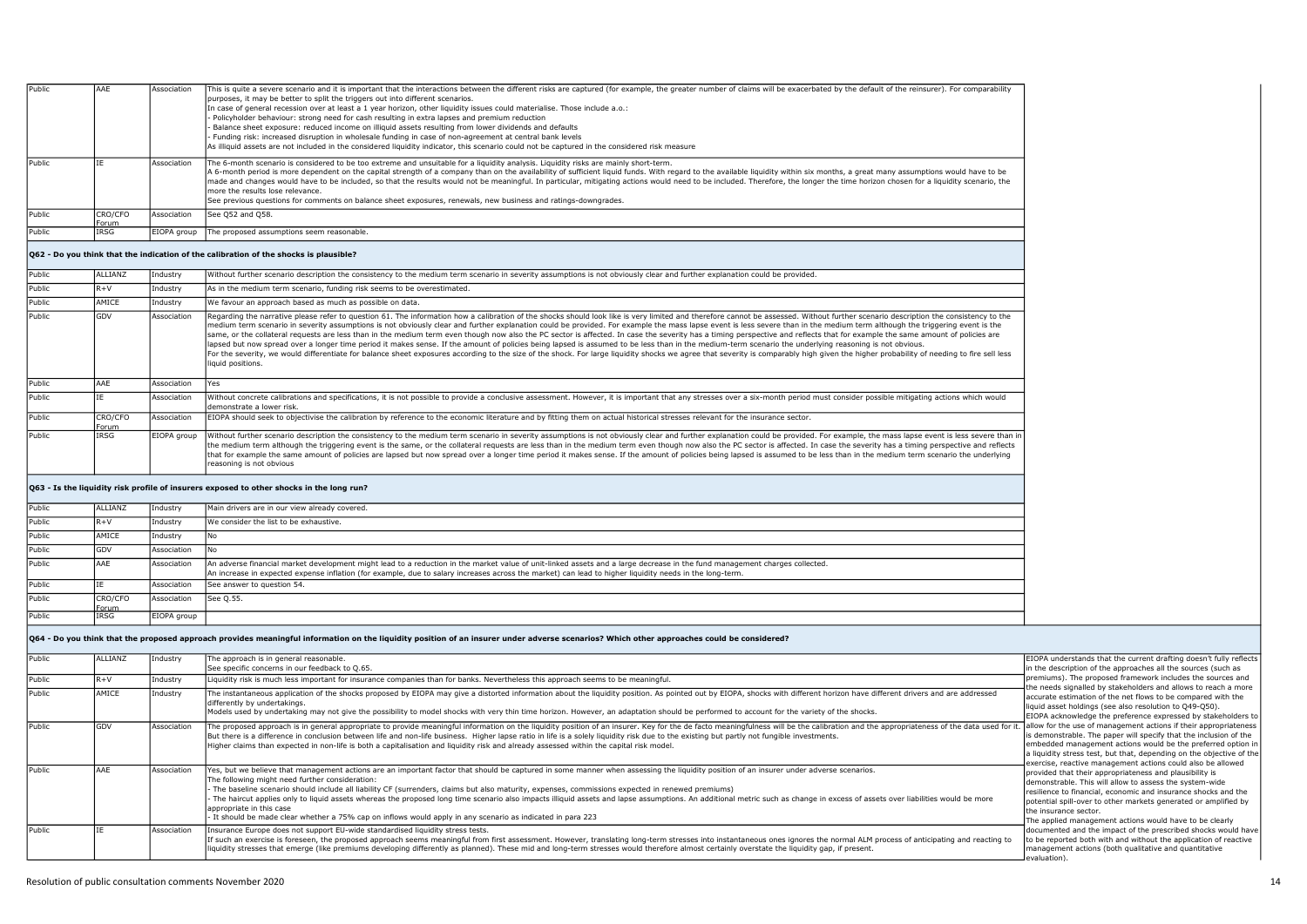| Public | CRO/CFO        | Association | Discussion of methods should be further advanced prior to test calculations. We see no value in testing methods that are unlikely to be part of the final requirement. This is due to computational efforts, inaccuracy due to                                                                                                                                                                                                                           |                                                                                                                                |
|--------|----------------|-------------|----------------------------------------------------------------------------------------------------------------------------------------------------------------------------------------------------------------------------------------------------------------------------------------------------------------------------------------------------------------------------------------------------------------------------------------------------------|--------------------------------------------------------------------------------------------------------------------------------|
|        | Forum          |             | approximations and differing interpretation of rules on both sides. Any test calculation should be based on a sound common understanding.                                                                                                                                                                                                                                                                                                                |                                                                                                                                |
|        |                |             | Some types management actions are relevant and should be allowed within reasonable bounds, including:                                                                                                                                                                                                                                                                                                                                                    |                                                                                                                                |
|        |                |             | limited sales of liquid assets                                                                                                                                                                                                                                                                                                                                                                                                                           |                                                                                                                                |
|        |                |             | intra group funding                                                                                                                                                                                                                                                                                                                                                                                                                                      |                                                                                                                                |
|        |                |             | Management actions are important to reflect what could happen in a real world, especially if the shocks have to be applied instantaneously                                                                                                                                                                                                                                                                                                               |                                                                                                                                |
| Public | IRSG           | EIOPA group | The instantaneous application of the shocks proposed by EIOPA may give a distorted information about the liquidity position. As pointed out by EIOPA, shocks with different horizon have different drivers and are addressed<br>differently by undertakings.                                                                                                                                                                                             |                                                                                                                                |
|        |                |             | Models used by undertaking may not give the possibility to model shocks with very thin time horizon. However an adaptation should be performed to account for the variety of the shocks.                                                                                                                                                                                                                                                                 |                                                                                                                                |
|        |                |             | We see no value in testing methods that are unlikely to be part of the final requirement. This is due to computational efforts, inaccuracy due to approximations and differing interpretation of rules on both sides. Any test                                                                                                                                                                                                                           |                                                                                                                                |
|        |                |             | calculation should be based on a sound common understanding.                                                                                                                                                                                                                                                                                                                                                                                             |                                                                                                                                |
|        |                |             | Some types management actions are relevant and should be allowed within reasonable bounds, including:<br>limited sales of liquid assets                                                                                                                                                                                                                                                                                                                  |                                                                                                                                |
|        |                |             | intra group funding                                                                                                                                                                                                                                                                                                                                                                                                                                      |                                                                                                                                |
|        |                |             | Management actions are important to reflect what could happen in a real world, especially if the shocks have to be applied instantaneously                                                                                                                                                                                                                                                                                                               |                                                                                                                                |
|        |                |             | Q65 - What is you view on the instantaneous nature of the shocks? What are the major limitations brought by this approach?                                                                                                                                                                                                                                                                                                                               |                                                                                                                                |
| Public | ALLIANZ        | Industry    | We agree with the instantaneous nature of the shocks. However, we question the assumption not to consider reactive management actions. For example, in our view it is unreasonable to exclude committed credit lines as an                                                                                                                                                                                                                               | Noted. Following the general agreement on the proposed                                                                         |
|        |                |             | additional source of liquidity in a stress situation. They constitute a legal obligation of the provider and providers hold capital against such commitments. Also if cash is parked in highly liquid investments or money mar                                                                                                                                                                                                                           | instantaneous shocks, there will be no changes in the paper                                                                    |
|        |                |             | instruments the use of this instruments should be recognized as it reflects the way the company is managing liquidity.<br>We believe that if the undertaking is able to demonstrate the appropriateness of the management action it should be considered as additional liquidity source.                                                                                                                                                                 | egarding this aspect.                                                                                                          |
| Public | $R+V$          | Industry    | Instantaneous shocks are much easier to handle and therefore decrease the complexity of the approach.                                                                                                                                                                                                                                                                                                                                                    |                                                                                                                                |
|        |                |             |                                                                                                                                                                                                                                                                                                                                                                                                                                                          |                                                                                                                                |
| Public | AMICE          | Industry    | See above                                                                                                                                                                                                                                                                                                                                                                                                                                                |                                                                                                                                |
| Public | GDV            | Association | Liquidity risk is per definition a short-term risk. Therefore it is important to consider only the events with a short or mid-term horizon.                                                                                                                                                                                                                                                                                                              |                                                                                                                                |
|        |                |             | If the time horizons are assumed up to 6 months in the calibration, but the application of the shocks is instantaneous, it has to be considered that results of the ST are possibly too pessimistic. It is advisable to come u<br>error estimate within the calibration and possibly introduce a correction term to take that effect into account.                                                                                                       |                                                                                                                                |
|        |                |             | Further, we question the assumption not to consider reactive management actions. For example, in our view it is unreasonable to exclude committed credit lines as an additional source of liquidity in a stress situation. The                                                                                                                                                                                                                           |                                                                                                                                |
|        |                |             | constitute a legal obligation of the provider and providers hold capital against such commitments. Also if cash is parked in highly liquid investments or money market instruments the use of these instruments should be                                                                                                                                                                                                                                |                                                                                                                                |
|        |                |             | recognized as it reflects the way the company is managing liquidity.                                                                                                                                                                                                                                                                                                                                                                                     |                                                                                                                                |
|        |                |             | We believe that if the undertaking is able to demonstrate the appropriateness of the management action it should be considered as additional liquidity source.                                                                                                                                                                                                                                                                                           |                                                                                                                                |
| Public | AAE            | Association | Instantaneous shocks will be an easier approach for firms to implement. Again, this approach will not capture the post-stress management actions which are an important factor when assessing the liquidity position of an ins                                                                                                                                                                                                                           |                                                                                                                                |
|        |                |             | inder adverse scenarios.                                                                                                                                                                                                                                                                                                                                                                                                                                 |                                                                                                                                |
| Public |                | Association | If the time horizons are assumed up to 6 months in the calibration, but the application of the shocks is instantaneous, it has to be considered that results of the stress test could be significantly overstated.                                                                                                                                                                                                                                       |                                                                                                                                |
| Public | CRO/CFO        | Association | iquidity risk is a short-term risk. If it persists, any liquidity risk evolves into an ALM risk which is managed by insurers on an ongoing basis. Translating longer horizons into instantaneous stresses ignores current and<br>Instantaneous shocks are a proportionate way to reduce the complexity of the exercise. They are acceptable, if allowing appropriately for some management actions (see Q.64) and taking into account the impact of such |                                                                                                                                |
|        | Forum          |             | approach in explaining the results.                                                                                                                                                                                                                                                                                                                                                                                                                      |                                                                                                                                |
|        |                |             | As per Q64, management actions are important and need to be relevant and allowed. Therefore, there should be the possibility to be able to demonstrate the appropriateness of a management action for it to be considered as                                                                                                                                                                                                                             |                                                                                                                                |
|        |                |             | additional liquidity source                                                                                                                                                                                                                                                                                                                                                                                                                              |                                                                                                                                |
| Public | IRSG           | EIOPA group | We agree with the instantaneous nature of the shocks. However, we question the assumption not to consider reactive management actions. For example, in our view it is unreasonable to exclude committed credit lines as an                                                                                                                                                                                                                               |                                                                                                                                |
|        |                |             | additional source of liquidity in a stress situation. They constitute a legal obligation of the provider and providers hold capital against such commitments. Also if cash is parked in highly liquid investments or money mar                                                                                                                                                                                                                           |                                                                                                                                |
|        |                |             | instruments the use of this instruments should be recognized as it reflects the way the company is managing liquidity.                                                                                                                                                                                                                                                                                                                                   |                                                                                                                                |
|        |                |             | We believe that if the undertaking is able to demonstrate the appropriateness of the management action it should be considered as additional liquidity source                                                                                                                                                                                                                                                                                            |                                                                                                                                |
|        |                |             | Q66 - Do you think that the exposures and the shocks proposed (please refer also to Annex 4.3.1) include the most relevant ones to assess the liquidity of an insurer?                                                                                                                                                                                                                                                                                   |                                                                                                                                |
|        |                |             |                                                                                                                                                                                                                                                                                                                                                                                                                                                          |                                                                                                                                |
| Public | <b>ALLIANZ</b> | Industry    | Exposures and shocks in principle make sense.                                                                                                                                                                                                                                                                                                                                                                                                            | Voted. Following the general agreement on the proposed                                                                         |
|        |                |             | The requirement to deliver the value of the claims for non-life business by line of business is in our view unnecessary, unless there are any restrictions regarding the liquidity sources, i.e. in case of multiple LoBs spec                                                                                                                                                                                                                           | exposures and shocks, no major amendments to the paper is                                                                      |
|        |                |             | sources can only be used for liquidity needs resulting out of a specific LoB (similar to ring fencing). Otherwise liquidity is usually managed on a company level.                                                                                                                                                                                                                                                                                       | foreseen.                                                                                                                      |
| Public | $R + V$        | Industry    | In addition, more detail whether and how reinsurance should be treated to define the cost of claims would be helpful<br>Yes.                                                                                                                                                                                                                                                                                                                             | With regard to the comments received on the requirement to<br>deliver the value of the claims for non-life business by line of |
|        |                |             |                                                                                                                                                                                                                                                                                                                                                                                                                                                          | business, EIOPA's view is that the application of the shocks must                                                              |
| Public | AMICE          | ndustry     | Yes                                                                                                                                                                                                                                                                                                                                                                                                                                                      | nclude the possibility of a granularity by LoB (as there will                                                                  |
| Public | GDV            | Association | Exposures and shocks in principle make sense.                                                                                                                                                                                                                                                                                                                                                                                                            | possibly be different levels of shock per LoB), but the granularity                                                            |
|        |                |             | The requirement to deliver the value of the claims for non-life business by line of business is in our view unnecessary, unless there are any restrictions regarding the liquidity sources, i.e. in case of multiple LoBs spec                                                                                                                                                                                                                           | of data for the reporting has to be defined on a case-by-case                                                                  |
|        |                |             | sources can only be used for liquidity needs resulting out of a specific LoB (similar to ring fencing). Otherwise liquidity is usually managed on a company level.                                                                                                                                                                                                                                                                                       | basis for every stress test exercise (and it goes beyond the                                                                   |
| Public | AAE            | Association | In addition, more detail whether and how reinsurance should be treated to define the cost of claims would be helpful.                                                                                                                                                                                                                                                                                                                                    | ntention of Q66).<br>Following the redrafting of the paper relating to the approaches.                                         |
|        |                |             | Yes                                                                                                                                                                                                                                                                                                                                                                                                                                                      | see Q49-Q50), Annex 4.2.2 (the reference in Q.66 was wrong)                                                                    |
| Public | TF.            | Association | The most relevant shock to investigate is the interest rate up-shock causing massive margin calls exceeding insurers capacity to liquidise assets within one working day. Available cash and efficacy of repo-lines and credit                                                                                                                                                                                                                           | will be deleted.                                                                                                               |
|        |                |             | facilities will be the key determinants of sufficient liquidity.                                                                                                                                                                                                                                                                                                                                                                                         | The paper will also be amended to take on board the suggestion                                                                 |
| Public | CRO/CFO        | Association | The requirement to deliver the value of the claims for non-life business by line of business is in our view unnecessary, unless there are any restrictions regarding the liquidity sources, i.e. in case of multiple LoBs spec                                                                                                                                                                                                                           | on the greater relevance of the increase (compared to the                                                                      |
|        | Forum          |             | sources can only be used for liquidity needs resulting out of a specific LoB (similar to ring fencing). Otherwise liquidity is usually managed on a company level.<br>In addition, more detail whether and how reinsurance should be treated to define the cost of claims would be helpful.                                                                                                                                                              | decrease) of the interest rates causing massive margin call.                                                                   |
| Public | IRSG           | EIOPA group | The requirement to deliver the value of the claims for non-life business by line of business is in our view unnecessary, unless there are any restrictions regarding the liquidity sources, i.e. in case of multiple LoBs spec                                                                                                                                                                                                                           |                                                                                                                                |
|        |                |             | sources can only be used for liquidity needs resulting out of a specific LoB (similar to ring fencing). Otherwise liquidity is usually managed on a company level.                                                                                                                                                                                                                                                                                       |                                                                                                                                |
|        |                |             | In addition, more detail whether and how reinsurance should be treated to define the cost of claims would be helpful                                                                                                                                                                                                                                                                                                                                     |                                                                                                                                |
|        |                |             |                                                                                                                                                                                                                                                                                                                                                                                                                                                          |                                                                                                                                |
|        |                |             | Q67 - Are there any additional exposures or shocks you consider relevant to be assessed in a potential first liquidity ST?                                                                                                                                                                                                                                                                                                                               |                                                                                                                                |
|        |                |             |                                                                                                                                                                                                                                                                                                                                                                                                                                                          |                                                                                                                                |
| Public | ALLIANZ        | Industry    | There might be company specific ones but we agree that the lapse and the claim stress reflect the most common liquidity stress events for life and non-life companies.                                                                                                                                                                                                                                                                                   | There has been no mention of any additional exposure to                                                                        |
| Public | $R + V$        | Industry    | No.                                                                                                                                                                                                                                                                                                                                                                                                                                                      | iquidity risk except of inclusion of premiums inflows that were                                                                |
|        |                |             |                                                                                                                                                                                                                                                                                                                                                                                                                                                          | already considered in table 2-14 and 2-15. The chapter will be                                                                 |
| Public | AMICE          | ndustry     | Premium inflow, see answer to Q.37                                                                                                                                                                                                                                                                                                                                                                                                                       | redrafted to better clarify the implementation of the scenarios                                                                |
| Public | GDV            | Association |                                                                                                                                                                                                                                                                                                                                                                                                                                                          | consequently to the changes in previous chapters (on metrics<br>and approaches) (see also resolution to Q49-50).               |
| Public | AAE            | Association | No                                                                                                                                                                                                                                                                                                                                                                                                                                                       |                                                                                                                                |
| Public | <b>TF</b>      | Association |                                                                                                                                                                                                                                                                                                                                                                                                                                                          |                                                                                                                                |
|        |                |             |                                                                                                                                                                                                                                                                                                                                                                                                                                                          |                                                                                                                                |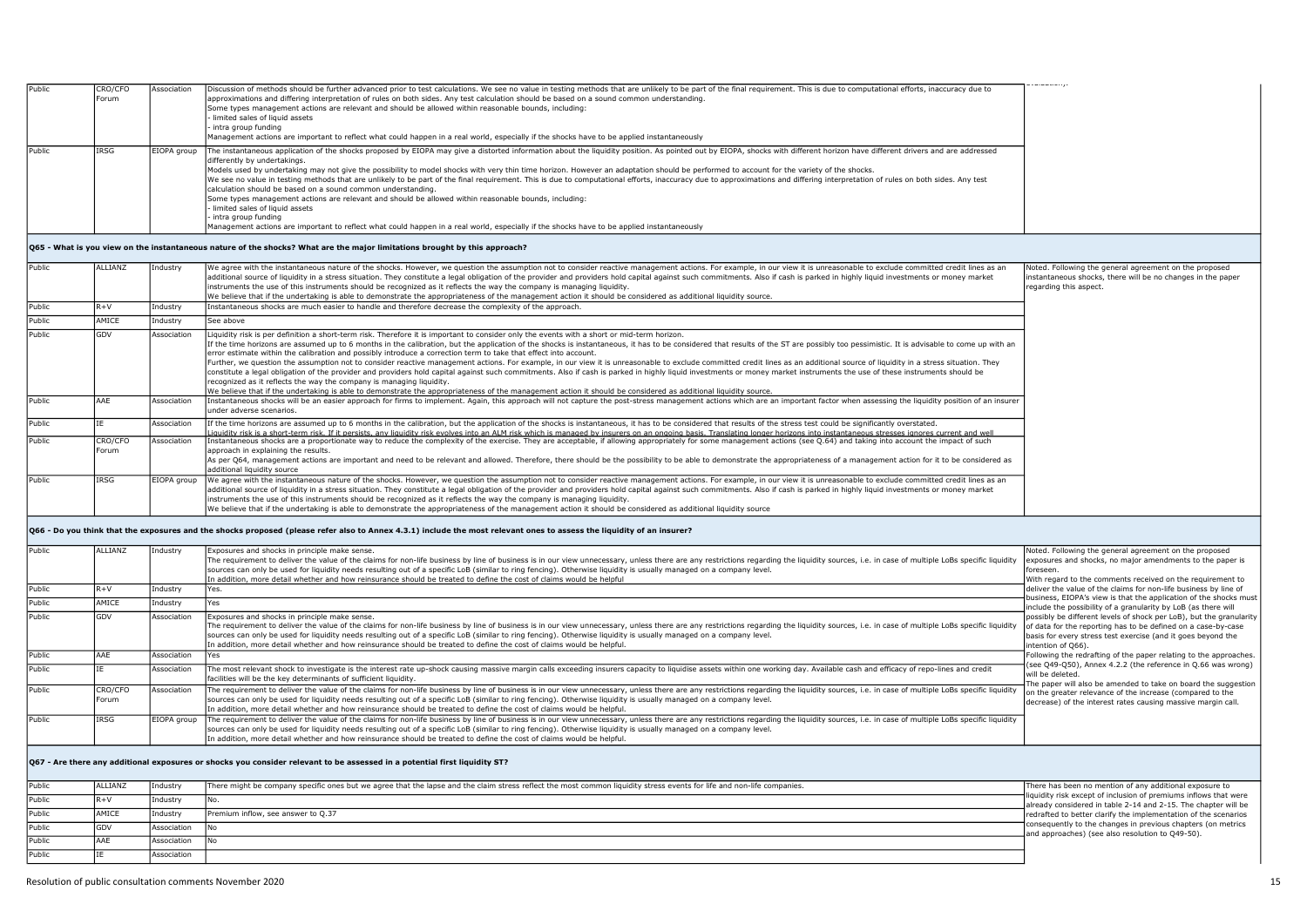| Public                                                   | CRO/CFO          | Association | See 0.64.                                                                                                                                                                                                                                                                                                                                                                                                                                                                                                                                                                                                                                                                                                                                               |                                                                                                                                                                       |
|----------------------------------------------------------|------------------|-------------|---------------------------------------------------------------------------------------------------------------------------------------------------------------------------------------------------------------------------------------------------------------------------------------------------------------------------------------------------------------------------------------------------------------------------------------------------------------------------------------------------------------------------------------------------------------------------------------------------------------------------------------------------------------------------------------------------------------------------------------------------------|-----------------------------------------------------------------------------------------------------------------------------------------------------------------------|
| Public                                                   | Forum<br>IRSG    | EIOPA group | There might be company specific ones but we agree that the lapse, premium inflow and the claim stress reflect the most common liquidity stress events for life and non-life companies.                                                                                                                                                                                                                                                                                                                                                                                                                                                                                                                                                                  |                                                                                                                                                                       |
|                                                          |                  |             | Q68 - Do you consider the proposed "mixed" approach as a viable solution from an operational perspective?                                                                                                                                                                                                                                                                                                                                                                                                                                                                                                                                                                                                                                               |                                                                                                                                                                       |
| Public                                                   | ALLIANZ          | Industry    | Yes.                                                                                                                                                                                                                                                                                                                                                                                                                                                                                                                                                                                                                                                                                                                                                    | SHs preferences on the approaches are split with a general                                                                                                            |
| Public                                                   | $R + V$          | Industry    | With respect to the lower importance of liquidity stresses for insurance companies low complexity should be preferred.                                                                                                                                                                                                                                                                                                                                                                                                                                                                                                                                                                                                                                  | ndication of keeping a low complexity of the exercise. The<br>chapter will be redrafted to better clarify the implementation of                                       |
| Public                                                   | AMICE            | Industry    | The mixed approach based on a static balance sheet and a simplified cash flow perspective will prove to be challenging if not prepared well in advance. During the 2018 Stress Test, cash-flows reporting that are not transmi<br>in the Solvency II reporting package had to be implemented with tight deadlines. We would recommend that any information EIOPA wishes to gather and that is not part of the standard package is discussed and communicated<br>well in advance to the industry.                                                                                                                                                                                                                                                        | the scenarios consequently to the changes in previous chapters<br>(on metrics and approaches). The proposed approaches<br>addresses also SH's concerns on complexity. |
| Public                                                   | GDV              | Association | Depending on the exact design of the scenarios, the approach is practicable from the asset point of view because some members have already implemented large scope of scenarios that are evaluated daily. However the<br>questionnaire means a lot of manual effort and should be very limited or avoided.                                                                                                                                                                                                                                                                                                                                                                                                                                              |                                                                                                                                                                       |
| Public                                                   | AAE              | Association | Yes                                                                                                                                                                                                                                                                                                                                                                                                                                                                                                                                                                                                                                                                                                                                                     |                                                                                                                                                                       |
| Public                                                   |                  | Association | Depending on the exact design of the scenarios and the timelines provided for the ST exercise, the proposed approach appears to be viable. However, the questionnaire means a lot of manual effort and should be very limited<br>avoided.<br>Furthermore, the reporting template should be communicated well in advance to reduce the operational burden on participating firms.                                                                                                                                                                                                                                                                                                                                                                        |                                                                                                                                                                       |
| Public                                                   | CRO/CFO<br>Forum | Association | Taking a balance sheet approach is more straightforward and would reduce the complexity of any exercise.                                                                                                                                                                                                                                                                                                                                                                                                                                                                                                                                                                                                                                                |                                                                                                                                                                       |
| Public                                                   | IRSG             | EIOPA group | Taking a balance sheet approach might be more straightforward and would reduce the complexity of any exercise.                                                                                                                                                                                                                                                                                                                                                                                                                                                                                                                                                                                                                                          |                                                                                                                                                                       |
| Public                                                   | ALLIANZ          | Industry    | A possible quali-quantitative questionnaire may include questions regarding the nature and quantity of additional liquidity sources which could be used in case of a stress, e.q. credit lines with banks, total volume of sal                                                                                                                                                                                                                                                                                                                                                                                                                                                                                                                          | EIOPA acknowledges stakeholders concern about the burden of a                                                                                                         |
|                                                          |                  |             |                                                                                                                                                                                                                                                                                                                                                                                                                                                                                                                                                                                                                                                                                                                                                         |                                                                                                                                                                       |
|                                                          |                  |             | repo of assets etc.                                                                                                                                                                                                                                                                                                                                                                                                                                                                                                                                                                                                                                                                                                                                     | quali-quantitative questionnaire, and the paper will clarify that it<br>will be focused and limited. Moreover, suggestions provided by                                |
|                                                          | $R + V$          | Industry    | None.                                                                                                                                                                                                                                                                                                                                                                                                                                                                                                                                                                                                                                                                                                                                                   | stakeholders (on including questions on evidence of intragroup                                                                                                        |
|                                                          | AMICE            | Industry    | Concerning the type and amount of security sold, the questionnaire should allow for the facts that answers depend much on the specific situation of a company at a precise point of time. For instance, an undertaking with<br>unrealized gains on a specific asset category may sell in priority this category to avoid effects on the annual financial results, even if this category has to be sold with a discount.<br>Similarly, the sequence and timing as well as channels of the sales depend on the specific situation of a company                                                                                                                                                                                                            | paper.                                                                                                                                                                |
|                                                          | GDV              | Association | A possible quali-quantitative questionnaire may include questions regarding the nature and quantity of additional liquidity sources which could be used in case of a stress, e.g. because of mitigation activities that the<br>management would execute including an indication on the effectiveness like credit lines with banks, total volume of sales and repo of assets etc.                                                                                                                                                                                                                                                                                                                                                                        |                                                                                                                                                                       |
|                                                          | AAE              | Association | If the scope is solo-entities, it would be important to assess the level of intra-group support post stress. Also potential post stress management actions should be required.<br>It would be interesting to gather information on the existence (plus short description) of a contingency funding plan and at which level (undertaking/group)                                                                                                                                                                                                                                                                                                                                                                                                          |                                                                                                                                                                       |
|                                                          |                  | Association | Concerning type and amount of security sold, the questionnaire should allow for the fact that answers depend much on the specific situation of a company at a precise point of time. For instance, an undertaking with unreali<br>gains on a specific asset category may sell in priority this category even if this category has to be sold with a discount. Similarly, the sequence and timing as well as channels of the sales depend on the specific situati<br>company. Ideally EIOPA would gather some perspectives about the situation of the company and the reasons for selecting a given option among others.<br>In assessing spill over effects, firms should provide an indication of their reliance on repo and bank committed facilities. |                                                                                                                                                                       |
| Public<br>Public<br>Public<br>Public<br>Public<br>Public | CRO/CFO<br>Forum | Association | A possible quali-quantitative questionnaire may include questions regarding the nature and quantity of additional liquidity sources which are or could be used in case of a stress, e.g. credit lines with banks, total volume<br>and repo of assets etc.                                                                                                                                                                                                                                                                                                                                                                                                                                                                                               | support, nature and quantity of additional liquidity sources, the<br>existence of a contingency funding plan) will be integrated in the                               |

## Q70 - What are the main limitation you foresee in the proposed analysis?

| Public | ALLIANZ    | Industry    | Besides the already mentioned limitations from our perspective an aggregation of results can only deliver an indication where spill over effects could occur but we would refrain from assuming that potential spill over effe<br>be assessed with a certain degree of security. This is mainly due to the necessary assumptions underlying stress tests and the behaviour/response from companies in an actual shock might look different, since a variety of                                                                                                                                                                                                                                                                                                                                                                              | The EIOPA stress test exercise was always characterised by its<br>non-pass fail nature. Any liquidity component that might be                                                                                                                                                                                                                                                                                                                                                                                                                                                       |
|--------|------------|-------------|---------------------------------------------------------------------------------------------------------------------------------------------------------------------------------------------------------------------------------------------------------------------------------------------------------------------------------------------------------------------------------------------------------------------------------------------------------------------------------------------------------------------------------------------------------------------------------------------------------------------------------------------------------------------------------------------------------------------------------------------------------------------------------------------------------------------------------------------|-------------------------------------------------------------------------------------------------------------------------------------------------------------------------------------------------------------------------------------------------------------------------------------------------------------------------------------------------------------------------------------------------------------------------------------------------------------------------------------------------------------------------------------------------------------------------------------|
|        |            |             | aspects need to be considered and the actual shock most likely plays out differently than the one underlying the stress test.                                                                                                                                                                                                                                                                                                                                                                                                                                                                                                                                                                                                                                                                                                               | lincluded in future stress test exercises will follow the same                                                                                                                                                                                                                                                                                                                                                                                                                                                                                                                      |
| Public | $R+V$      | Industry    | The analysis seems to be appropriate.                                                                                                                                                                                                                                                                                                                                                                                                                                                                                                                                                                                                                                                                                                                                                                                                       | principle, namely no direct action on individual insurer will be<br>taken against the results of the stress test. This applies even                                                                                                                                                                                                                                                                                                                                                                                                                                                 |
| Public | AMICE      | Industry    | Limitations will be operational. The more the exercise deviates from the standard formula exercise the more it should be anticipated.<br>Limitations may rise as well from incorrect appreciation of the timeframe leading to improper evaluation of the impact.<br>Management actions may drastically change the impact of some scenarios and yet should be accounted because of the instrumental role they play in practice. In other words, not factoring management actions is an artificial<br>exercise that does not bring relevant results nor valuable insights.<br>More important figure 2-1 proposed by EIOPA performs an analysis based on bucketing of assets and liabilities. We do not favour this approach that is not relevant with pooled assets and liabilities and may lead to a distor<br>lyision of risks and drivers. | more to a liquidity analysis that is not backed by specific<br>quantitative requirement.<br>The disclosure and the communication of the outcome of a stress<br>test exercise is a key topic. EIOPA, in striving for transparency,<br>over time always followed a prudent approach towards the<br>communication of the results. This approach can be observed in<br>the history of the Stress Tests where post stress indicators were<br>disclosed only once the public was sufficiently acquainted with<br>the metrics:<br>- 2016 - only aggregated balance sheet information where |
| Public | <b>GDV</b> | Association | management on the meaningfulness of the results. It should be considered if any publication of the results - even aggregated - is necessary for the first exercise.<br>Besides the already mentioned limitations from our perspective an aggregation of results can only deliver an indication where spill over effects could occur but we would refrain from assuming that potential spill over effe<br>be assessed with a certain degree of security. This is mainly due to the necessary assumptions underlying stress tests and the behaviour/response from companies in an actual shock might look different, since a variety of<br>aspects need to be considered and the actual shock most likely plays out differently than the one underlying the stress test.                                                                      |                                                                                                                                                                                                                                                                                                                                                                                                                                                                                                                                                                                     |
| Public | <b>AAE</b> | Association | A lack of comparison or benchmark to gauge the results is the main limitation.                                                                                                                                                                                                                                                                                                                                                                                                                                                                                                                                                                                                                                                                                                                                                              | disclosed;                                                                                                                                                                                                                                                                                                                                                                                                                                                                                                                                                                          |
| Public |            | Association | If an EU-wide liquidity stress test exercise is foreseen, there should be careful expectation management on the meaningfulness of the results. It should be considered if the aggregated publication of the results is necessa<br>Ithe first exercise.<br>In particular, the lack of clarity on the objectives creates a high risk of not meeting stakeholder expectations and not providing useful information to manage the relevant risks.<br>Experience has shown that an exercise designed and with finalized specifications in advance will help the market to properly prepare the exercise.                                                                                                                                                                                                                                         | - 2018 -- disclosure included the solvency ratio (aggregate data)<br>and the request for partial individual disclosure (up to excess of<br>assets over liabilities).<br>The same approach will be followed for the liquidity component<br>of a stress test exercise. The absence of a quantitative                                                                                                                                                                                                                                                                                  |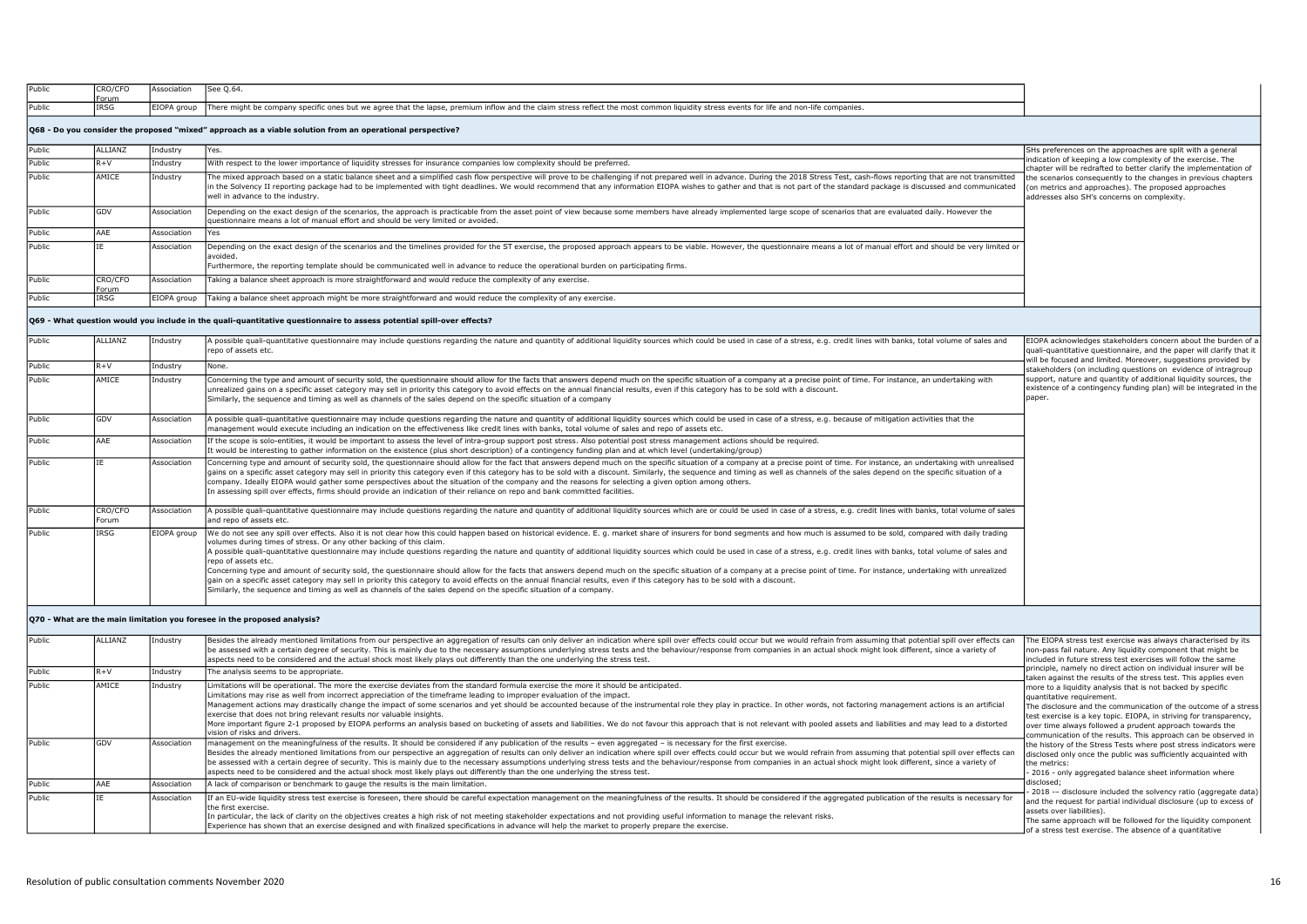| Public | CRO/CFO<br>Forum | Association | It is unclear to us what exactly the objective would be of the overall endeavour and how it adds, or potentially confuses/distorts, already existing liquidity risk management practices. A benchmark liquidity test can only<br>benchmark if it is sufficiently reflective of existing market practices and can capture the risk accurately. The proposed approach is by nature simplified, which is understood and can be handled by a prudent interpretation<br>results, but more importantly it lacks proper assessment of assumptions based on available (historical) evidence. This severely undermines the validity of such a benchmark and raises questions on its added value. It begs t<br>question of such a simplified sector-wide stress test is well-suited for the on-going supervisory dialoque considering current existing practices of insurers already in place via e.g. pillar 2 in Solvency II.                                                                                                                                                                                                                                                                                                                                                                                                                                                                                                                                                                                                                               | requlatory framework will make the communication and the<br>explanation of the outcome even more important to avoid<br>misinterpretations. |
|--------|------------------|-------------|-----------------------------------------------------------------------------------------------------------------------------------------------------------------------------------------------------------------------------------------------------------------------------------------------------------------------------------------------------------------------------------------------------------------------------------------------------------------------------------------------------------------------------------------------------------------------------------------------------------------------------------------------------------------------------------------------------------------------------------------------------------------------------------------------------------------------------------------------------------------------------------------------------------------------------------------------------------------------------------------------------------------------------------------------------------------------------------------------------------------------------------------------------------------------------------------------------------------------------------------------------------------------------------------------------------------------------------------------------------------------------------------------------------------------------------------------------------------------------------------------------------------------------------------------------|--------------------------------------------------------------------------------------------------------------------------------------------|
| Public | <b>IRSG</b>      | EIOPA group | Limitations will be operational. The more the exercise deviates from the standard formula exercise the more it should be anticipated.<br>Limitations may rise as well from incorrect appreciation of the timeframe leading to improper evaluation of the impact.<br>Management actions may drastically change the impact of some scenarios and yet should be accounted because of the instrumental role they play in practice. In other words, not factoring management actions is an artificial<br>exercise that does not bring relevant results nor valuable insights.<br>More important figure 2-1 proposed by EIOPA performs an analysis based on bucketing of assets and liabilities. We do not favor this approach that is not relevant with pooled assets and liabilities and may lead to a distort<br>lyision of risks and drivers.<br>The results to be informative needs to be based on the economic reality of firms, i.e. results should be reported at solo or group level according to an appreciation of each participant.<br>In any case, those sector-wide stress tests cannot capture the true risk profile of individual firms and are therefore less suited for the on-going supervisory dialogue than internal studies.<br>Results may provide a proxy at sector level when aggregated, but interpretation of the results at individual level should be caveated as they would be to some extent artificial (i.e. driven more by the methodology and<br>assumptions of the exercise than by economic risk exposures of firms). |                                                                                                                                            |
|        |                  |             | Q71 - Do you have suggestions for additional analysis to be performed?                                                                                                                                                                                                                                                                                                                                                                                                                                                                                                                                                                                                                                                                                                                                                                                                                                                                                                                                                                                                                                                                                                                                                                                                                                                                                                                                                                                                                                                                              |                                                                                                                                            |
| Public | ALLIANZ          | Industry    | <b>INA</b>                                                                                                                                                                                                                                                                                                                                                                                                                                                                                                                                                                                                                                                                                                                                                                                                                                                                                                                                                                                                                                                                                                                                                                                                                                                                                                                                                                                                                                                                                                                                          |                                                                                                                                            |
| Public | $R+V$            | Industry    |                                                                                                                                                                                                                                                                                                                                                                                                                                                                                                                                                                                                                                                                                                                                                                                                                                                                                                                                                                                                                                                                                                                                                                                                                                                                                                                                                                                                                                                                                                                                                     |                                                                                                                                            |
| Public | AMICE            | Industry    |                                                                                                                                                                                                                                                                                                                                                                                                                                                                                                                                                                                                                                                                                                                                                                                                                                                                                                                                                                                                                                                                                                                                                                                                                                                                                                                                                                                                                                                                                                                                                     |                                                                                                                                            |
| Public | <b>GDV</b>       | Association | The question is if it is only a pass-or-fail exercise or if the liquidity indicator is greater than 1 in stress scenarios. Further analysis could be on the economic effects on the realization of losses due to the realized                                                                                                                                                                                                                                                                                                                                                                                                                                                                                                                                                                                                                                                                                                                                                                                                                                                                                                                                                                                                                                                                                                                                                                                                                                                                                                                       |                                                                                                                                            |

| Public |               | Association | Some NCAs already request a liquidity report (e.g. as prerequisite to use the VA). It would be interesting to have an overview of those reports and see how we can leverage on those. |
|--------|---------------|-------------|---------------------------------------------------------------------------------------------------------------------------------------------------------------------------------------|
| Public |               | ssociation  |                                                                                                                                                                                       |
| Public | <b>RO/CFO</b> | Association |                                                                                                                                                                                       |
|        | Forum         |             |                                                                                                                                                                                       |
| Public | <b>IRSG</b>   | IOPA aroup: |                                                                                                                                                                                       |

## Q72 - What is your view on the alternative approach?

| Public          | ALLIANZ | Industry    | It is not clear how the results from such an alternative approach will be used (and aggregated) for further analyses, which we understand is one overarching goal.                                                                                                                                                                                                                                                                                                                                                                                                                                                                                                                                                                                                                                                                                                                                                                                                                                                                                                                          | EIOPA acknowledges that an approach based on multiple                                                                                          |                                                                                                                                       |
|-----------------|---------|-------------|---------------------------------------------------------------------------------------------------------------------------------------------------------------------------------------------------------------------------------------------------------------------------------------------------------------------------------------------------------------------------------------------------------------------------------------------------------------------------------------------------------------------------------------------------------------------------------------------------------------------------------------------------------------------------------------------------------------------------------------------------------------------------------------------------------------------------------------------------------------------------------------------------------------------------------------------------------------------------------------------------------------------------------------------------------------------------------------------|------------------------------------------------------------------------------------------------------------------------------------------------|---------------------------------------------------------------------------------------------------------------------------------------|
| Public<br>$R+V$ |         | Industry    | With respect to the lower importance of liquidity stresses for insurance companies the approach with lower complexity should be preferred.                                                                                                                                                                                                                                                                                                                                                                                                                                                                                                                                                                                                                                                                                                                                                                                                                                                                                                                                                  | adverse scenarios may seem complex and might not reflect the<br>combined simultaneous impact of the main risk sources.                         |                                                                                                                                       |
| Public<br>AMICE |         | Industry    | This approach is a valuable alternative and is likely to be simpler to implement. The lack of correlation between the shocks will not necessarily prevent to grasp a general idea of the level of risk in the market.<br>Moreover, this simple approach will:<br>- be easier to track over time and allow to foresee potential risk materializing in the market<br>allow to easily identify single undertakings that materially deviate from the industry standards.                                                                                                                                                                                                                                                                                                                                                                                                                                                                                                                                                                                                                        | hetween shocks.<br>However, EIOPA believes that this alternative approach has<br>merit to be kept and explored for internal purposes, e.g. for | especially as it relies on the strong assumption of independence<br>sensitivity or scoring analysis. It can also be used for top-down |
| GDV<br>Public   |         | Association | An analysis on single independent shocks gives other information on the companies' liquidity position. They are potentially useful for an approach to manage different risk drivers independently in a limit and threshold sys<br>with the appropriate proportionality depending on the companies' vulnerabilities.<br>Besides, the remoteness of extreme liquidity risk to the insurance sector could be exemplified.<br>However, it is not clear how the results from such an alternative approach will be used (and aggregated) for further analyses, which we understand is one overarching goal.                                                                                                                                                                                                                                                                                                                                                                                                                                                                                       | stress-testing analyses.                                                                                                                       |                                                                                                                                       |
| Public<br>AAF   |         | Association | The alternative approach could be a simple tool used by insurers to monitor their own liquidity exposures. It will concentrate on the firm's own risks which may not be captured in a market-wide stress test.                                                                                                                                                                                                                                                                                                                                                                                                                                                                                                                                                                                                                                                                                                                                                                                                                                                                              |                                                                                                                                                |                                                                                                                                       |
| Public          |         | Association | Any alternative is likely to be substantially more complex, provide even less insight, and result in even greater costs.                                                                                                                                                                                                                                                                                                                                                                                                                                                                                                                                                                                                                                                                                                                                                                                                                                                                                                                                                                    |                                                                                                                                                |                                                                                                                                       |
| Public<br>Forum | CRO/CFO | Association | The alternative approach does not represent a combined stress and is not suitable for comparing entities.<br>The "area of the pentagon" does not correspond to the probability of the single events. E.g. 30% cash (asset) haircut of company A might be less likely than 50% haircut at company B.<br>We are not in favour to the alternative approach, in the sense that:<br>- This approach does not reflect the combined simultaneous impact of the main risk sources<br>- This approach is costlier from an operational standpoint, due to the numerous separate calculations which are required<br>- In line with the CRO Forum paper published in 2019 on liquidity risk management by insurers, this approach is not commonly used by insurers for internal liquidity risk management<br>It is not clear how the results from such an alternative approach will be used (and aggregated) for further analyses, which we understand is one overarching goal.                                                                                                                         |                                                                                                                                                |                                                                                                                                       |
| Public<br>IRSG  |         | EIOPA group | It doesn't seem to be clear how the results from such an alternative approach would be used (and aggregated) for further analyses, which we understand is one overarching goal.<br>The alternative approach does not represent a combined stress and is not suitable for comparing entities.<br>The "area of the pentagon" does not correspond to the probability of the single events. E.g. 30% cash (asset) haircut of company A might be less likely than 50% haircut at company B.<br>In addition:<br>- This approach does not reflect the combined simultaneous impact of the main risk sources<br>- This approach is costlier from an operational standpoint, due to the numerous separate calculations which are required<br>In line with the CRO Forum paper published in 2019 on liquidity risk management by insurers, this approach is not commonly used by insurers for internal liquidity risk management<br>It is not clear how the results from such an alternative approach will be used (and aggregated) for further analyses, which we understand is one overarching goal |                                                                                                                                                |                                                                                                                                       |

| Public | ALLIANZ    | Industry    | The main limitation we see with this approach is the availability of data. In case there is no sensitivity to the chosen metrics available in the systems this exercise can only be accomplished by scaling the available data<br>For example if the system only contains the impact of x% lapses then the amount of lapses necessary to meet the available cash (the metric in the qiven example) is a simple fraction of these two parameters. Consequently we<br>do not see this technique to be superior to the other presented approach in case data availability is not consistent across companies. More importantly we see the risk that this presentation suggests a real sensitivity ana<br>Jeven though it is based on scaling with the potential of providing a false sense of comfort while the real sensitivity profile can look different. |
|--------|------------|-------------|-----------------------------------------------------------------------------------------------------------------------------------------------------------------------------------------------------------------------------------------------------------------------------------------------------------------------------------------------------------------------------------------------------------------------------------------------------------------------------------------------------------------------------------------------------------------------------------------------------------------------------------------------------------------------------------------------------------------------------------------------------------------------------------------------------------------------------------------------------------|
| Public |            | Industry    | Multiple adverse scenarios seem to be a too complex approach.                                                                                                                                                                                                                                                                                                                                                                                                                                                                                                                                                                                                                                                                                                                                                                                             |
| Public | AMICE      | Industrv    | IN/A                                                                                                                                                                                                                                                                                                                                                                                                                                                                                                                                                                                                                                                                                                                                                                                                                                                      |
| Public | <b>GDV</b> | Association | The main limitation we see with this approach is the availability of data. In case there is no sensitivity to the chosen metrics available in the systems this exercise can only be accomplished by scaling the available data<br>For example if the system only contains the impact of x% lapses then the amount of lapses necessary to meet the available cash (the metric in the given example) is a simple fraction of these two parameters. Consequently we<br>do not see this technique to be superior to the other presented approach. More importantly we see the risk that this presentation suggests a real sensitivity analysis, even though it is based on scaling with the potential<br>providing a false sense of comfort while the real sensitivity profile can look different.                                                            |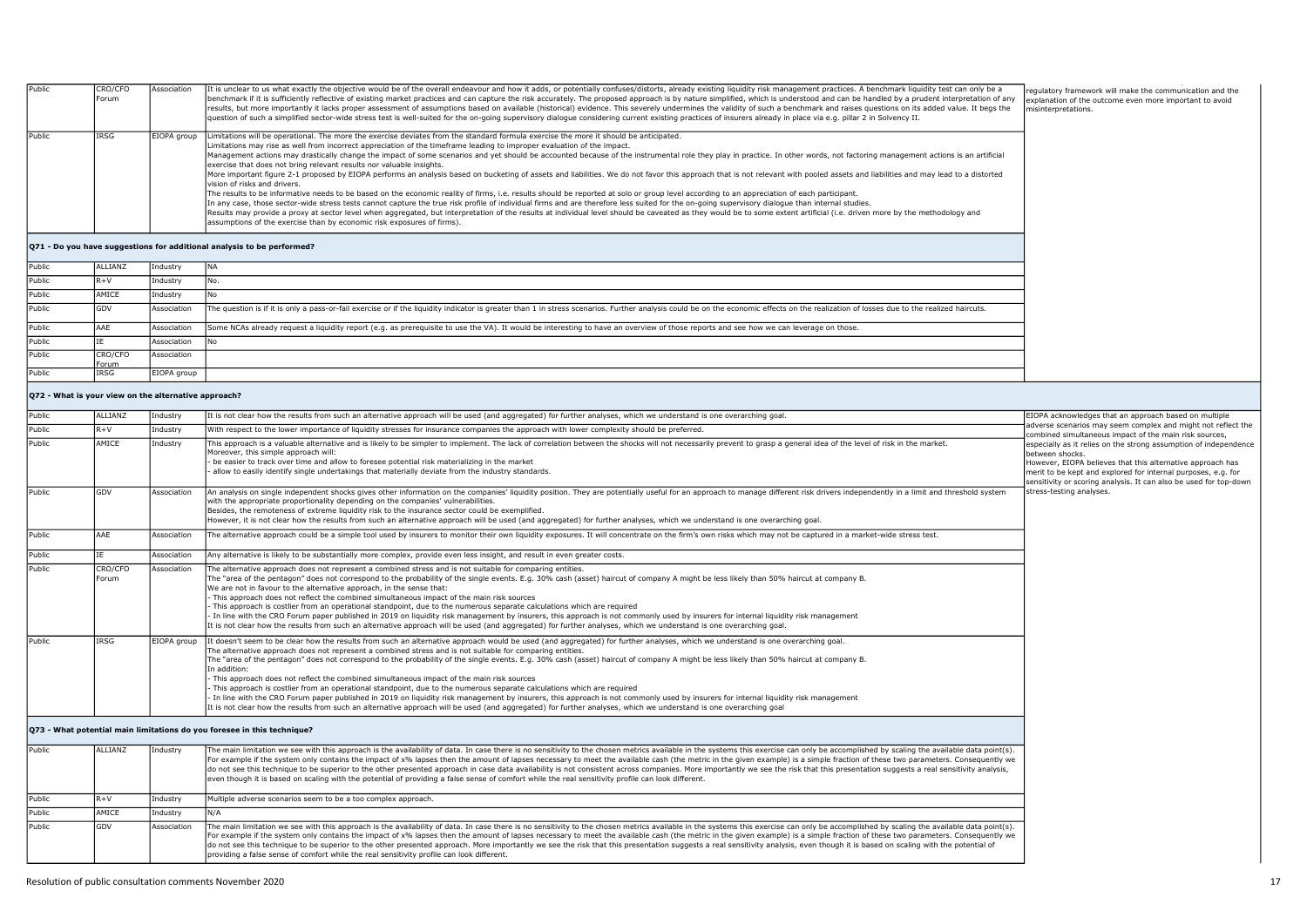| Public                                | AAE              | Association             | The main limitation is the independence of the shocks.                                                                                                                                                                                                                                                                                                                                                                                                                                                                                                                                                                                                                                                                                                                                                                                                                                                                                                                                                                                                                                                                                                                                                                                                                                                                                                                                                                                                                                                                                                                                                                                                                                                                                                                                                                                                                                                                                                                                                                                                                                                                                                                                                                                                                                                                                                                                                                                                                                                                                                                                                                                                                                                                                                                                                                                                                                                                                                                                                                                                                                                                                                                                                                                                                                                                                                                                                                                                                                                                                                                                                                                                                                                                                                                                                                                                                                                                                                                                                                                                                                                                                                                                                                                                                                                                                                                                                                                                                                                                                                                                                                                                                                                                                                                                                                                                                                                                                                                                                                                                                                                                                                                                                                                                                                                                                                                                                                                                                                                                                                                                                                                                                                                                                                                                                                                                                                                                                                           |       |
|---------------------------------------|------------------|-------------------------|------------------------------------------------------------------------------------------------------------------------------------------------------------------------------------------------------------------------------------------------------------------------------------------------------------------------------------------------------------------------------------------------------------------------------------------------------------------------------------------------------------------------------------------------------------------------------------------------------------------------------------------------------------------------------------------------------------------------------------------------------------------------------------------------------------------------------------------------------------------------------------------------------------------------------------------------------------------------------------------------------------------------------------------------------------------------------------------------------------------------------------------------------------------------------------------------------------------------------------------------------------------------------------------------------------------------------------------------------------------------------------------------------------------------------------------------------------------------------------------------------------------------------------------------------------------------------------------------------------------------------------------------------------------------------------------------------------------------------------------------------------------------------------------------------------------------------------------------------------------------------------------------------------------------------------------------------------------------------------------------------------------------------------------------------------------------------------------------------------------------------------------------------------------------------------------------------------------------------------------------------------------------------------------------------------------------------------------------------------------------------------------------------------------------------------------------------------------------------------------------------------------------------------------------------------------------------------------------------------------------------------------------------------------------------------------------------------------------------------------------------------------------------------------------------------------------------------------------------------------------------------------------------------------------------------------------------------------------------------------------------------------------------------------------------------------------------------------------------------------------------------------------------------------------------------------------------------------------------------------------------------------------------------------------------------------------------------------------------------------------------------------------------------------------------------------------------------------------------------------------------------------------------------------------------------------------------------------------------------------------------------------------------------------------------------------------------------------------------------------------------------------------------------------------------------------------------------------------------------------------------------------------------------------------------------------------------------------------------------------------------------------------------------------------------------------------------------------------------------------------------------------------------------------------------------------------------------------------------------------------------------------------------------------------------------------------------------------------------------------------------------------------------------------------------------------------------------------------------------------------------------------------------------------------------------------------------------------------------------------------------------------------------------------------------------------------------------------------------------------------------------------------------------------------------------------------------------------------------------------------------------------------------------------------------------------------------------------------------------------------------------------------------------------------------------------------------------------------------------------------------------------------------------------------------------------------------------------------------------------------------------------------------------------------------------------------------------------------------------------------------------------------------------------------------------------------------------------------------------------------------------------------------------------------------------------------------------------------------------------------------------------------------------------------------------------------------------------------------------------------------------------------------------------------------------------------------------------------------------------------------------------------------------------------------------------------------------------|-------|
| Public                                | IE               | Association             | Using a banking style approach is likely to be disproportionate to the risk for insurance companies.<br>Insurers' business models differ fundamentally from banks' business models. In maturity and liquidity transformation, for instance, insurers and banks usually take offsetting positions. Insurers provide liquidity to the ma<br>transforming longer term and less liquid liabilities into shorter term and more liquid assets. Banks are heavily connected through the interbank market - which in the past often was the source of strain - while insurers op<br>much more on a standalone basis.<br>In the banking sector, there are more short-term fluctuations in liabilities and cash flows. Insurance entities have longer term liabilities, and they take a broader approach to providing a stressed liquidity perspective a<br>level.                                                                                                                                                                                                                                                                                                                                                                                                                                                                                                                                                                                                                                                                                                                                                                                                                                                                                                                                                                                                                                                                                                                                                                                                                                                                                                                                                                                                                                                                                                                                                                                                                                                                                                                                                                                                                                                                                                                                                                                                                                                                                                                                                                                                                                                                                                                                                                                                                                                                                                                                                                                                                                                                                                                                                                                                                                                                                                                                                                                                                                                                                                                                                                                                                                                                                                                                                                                                                                                                                                                                                                                                                                                                                                                                                                                                                                                                                                                                                                                                                                                                                                                                                                                                                                                                                                                                                                                                                                                                                                                                                                                                                                                                                                                                                                                                                                                                                                                                                                                                                                                                                                         |       |
| Public                                | CRO/CFO<br>Forum | Association             | See Q.72.<br>The comparability between companies might be misleading. No understanding of the baseline condition of a company when the baseline should represent 0%.<br>The main limitation we see with this approach is the availability of data. In case there is no sensitivity to the chosen metrics available in the systems this exercise can only be accomplished by scaling the available data<br>Consequently, we do not see this technique to be superior to the other presented approach in case data availability is not consistent across companies                                                                                                                                                                                                                                                                                                                                                                                                                                                                                                                                                                                                                                                                                                                                                                                                                                                                                                                                                                                                                                                                                                                                                                                                                                                                                                                                                                                                                                                                                                                                                                                                                                                                                                                                                                                                                                                                                                                                                                                                                                                                                                                                                                                                                                                                                                                                                                                                                                                                                                                                                                                                                                                                                                                                                                                                                                                                                                                                                                                                                                                                                                                                                                                                                                                                                                                                                                                                                                                                                                                                                                                                                                                                                                                                                                                                                                                                                                                                                                                                                                                                                                                                                                                                                                                                                                                                                                                                                                                                                                                                                                                                                                                                                                                                                                                                                                                                                                                                                                                                                                                                                                                                                                                                                                                                                                                                                                                                 |       |
| Public<br><b>Other considerations</b> | IRSG             | EIOPA group             |                                                                                                                                                                                                                                                                                                                                                                                                                                                                                                                                                                                                                                                                                                                                                                                                                                                                                                                                                                                                                                                                                                                                                                                                                                                                                                                                                                                                                                                                                                                                                                                                                                                                                                                                                                                                                                                                                                                                                                                                                                                                                                                                                                                                                                                                                                                                                                                                                                                                                                                                                                                                                                                                                                                                                                                                                                                                                                                                                                                                                                                                                                                                                                                                                                                                                                                                                                                                                                                                                                                                                                                                                                                                                                                                                                                                                                                                                                                                                                                                                                                                                                                                                                                                                                                                                                                                                                                                                                                                                                                                                                                                                                                                                                                                                                                                                                                                                                                                                                                                                                                                                                                                                                                                                                                                                                                                                                                                                                                                                                                                                                                                                                                                                                                                                                                                                                                                                                                                                                  |       |
| Public                                | ALLIANZ          | Industry                | We would like to highlight the following points, which are crucial in our view when it comes to liguidity stress testing:                                                                                                                                                                                                                                                                                                                                                                                                                                                                                                                                                                                                                                                                                                                                                                                                                                                                                                                                                                                                                                                                                                                                                                                                                                                                                                                                                                                                                                                                                                                                                                                                                                                                                                                                                                                                                                                                                                                                                                                                                                                                                                                                                                                                                                                                                                                                                                                                                                                                                                                                                                                                                                                                                                                                                                                                                                                                                                                                                                                                                                                                                                                                                                                                                                                                                                                                                                                                                                                                                                                                                                                                                                                                                                                                                                                                                                                                                                                                                                                                                                                                                                                                                                                                                                                                                                                                                                                                                                                                                                                                                                                                                                                                                                                                                                                                                                                                                                                                                                                                                                                                                                                                                                                                                                                                                                                                                                                                                                                                                                                                                                                                                                                                                                                                                                                                                                        | Noted |
|                                       |                  |                         | Group vs. Solo: It needs to be understood that liquidity stress testing only delivers reasonable results if it is done on the level on which liquidity is actually managed. While we understand the underlying attempt to prod<br>insights deemed valuable for the whole Group or even for macro prudential analysis this assumption to base this on a Group view is flawed if used as a standard assumption. In case liquidity is managed on a local level, i.e<br>central liguidity management on Group level liguidity stress testing on Group level is not producing any of the advantages stated in the paper. For example if liguidity sources in one company cannot be used to meet liguidi<br>needs occurring in another company, which often is legally even not possible. In that respect there is also no diversification of liquidity within a Group. Liquidity is in this respect fundamentally different to capital or<br>views based on a consolidated Group view. Producing a virtual liquidity position on a consolidated Group level would have nothing to do with how liquidity is managed, where it is situated or how it would behave under a str<br>scenario. Only in case liquidity is managed on a Group basis one could draw reasonable conclusions out of the results. We therefore recommend to base the liquidity stress testing on the level of actual liquidity management<br>Sensitivities for liquidity: The intention to identify parameters liquidity needs are sensitive to and stressing those is necessary and should be part of any prudent liquidity risk management. We question however the added<br>of classifying insurance products according to the lapse sensitivity. Assuming that the aim is to test if lapses can drive an entity into liquidity problems. It is not clear that a detailed analysis with stressing only cer<br>applying different shocks to different product types is superior to applying just one shock to lapse rates across all products. The latter would even increase comparability among participants as the same shock size would b<br>applied consistently to all entities and products. Especially in case approximations would be needed to construct the clustering of products/liabilities due to lacking data granularity the detailed approach could even prod<br>distorted results and misleading conclusions.<br>Classification of liquid assets: Since assets provide the natural source of countermeasures in case of stressed liquidity needs it is necessary to think about the liquidity of the respective assets. It should however not b<br>specified, in which order assets will be used in case of a liguidity stress (which is suggested by the IAIS classification). Also there should be no preclusion of certain assets like committed bank lines or bonds issued by<br>institutions, as this for example might not properly reflect the way liquidity is managed or the respective stress situation. In case entities are explicitly holding credit lines to be prepared for liquidity stresses it wo<br>punish prudent liquidity management if precluded. Also in case of bonds/assets issued by financial institutions, while it is reasonable to assume they cannot be used as liquidity sources in a financial crisis shock it is n<br>they could not be used in an idiosyncratic liquidity shock to the entity. There should rather be the obligation for the entity to justify their assumption why certain liquidity sources are assumed to be available.<br>- Data granularity: As a general statement we would like to highlight, that all envisaged data clustering that is not consistent with those used for SII or GAAP reporting will require additional effort to produce the resul<br>Depending on the requirements and the original IT set up this might not be feasible with given resource constraints and only approximations can be used.                                                                                                                                                                                                                                                                                                                                                                                                                                                                                                                                                                                                                                                                                                                                                                                                                                                                                                                                                                                                                                                                                                                                                                                                                                                                                                                                                                                                                                                                                                                                                                                                                                                                                                                                                                                                                                                                                                                                                                                                 |       |
| Public                                | $R + V$          | Industrv                |                                                                                                                                                                                                                                                                                                                                                                                                                                                                                                                                                                                                                                                                                                                                                                                                                                                                                                                                                                                                                                                                                                                                                                                                                                                                                                                                                                                                                                                                                                                                                                                                                                                                                                                                                                                                                                                                                                                                                                                                                                                                                                                                                                                                                                                                                                                                                                                                                                                                                                                                                                                                                                                                                                                                                                                                                                                                                                                                                                                                                                                                                                                                                                                                                                                                                                                                                                                                                                                                                                                                                                                                                                                                                                                                                                                                                                                                                                                                                                                                                                                                                                                                                                                                                                                                                                                                                                                                                                                                                                                                                                                                                                                                                                                                                                                                                                                                                                                                                                                                                                                                                                                                                                                                                                                                                                                                                                                                                                                                                                                                                                                                                                                                                                                                                                                                                                                                                                                                                                  |       |
| Public<br>Public                      | AMICE<br>GDV     | Industry<br>Association | The more shocks will be sophisticated the more it will complex to implement them and the less the results can be compared. Shocks should remain simple and straightforward in their application.<br>No artificial segmentation of the ways risks are managed should be induced. Diversification and mutualisation where they exist should be properly reflected in STs and/or sensitivity analysis in order to avoid distortions o<br>appreciations of true levels of risks and to avoid wrong incentives in business models where those issues are profoundly embedded and underly the whole concept of insurance.<br>Because of the specific characteristics of the insurance business - long-term orientation, stable financing of liabilities, advance financing of insurance benefits through insurance premiums and the link of most insured ev<br>external causes - the insurance industry is subject to only moderate liquidity risks. In addition, in line with the stated investment principles which include liquidity, insurers' investments include a substantial proporti<br>assets. And because of the required solvency capital (SCR), the total investments clearly exceed the reqistered assets used to cover the technical provisions (Art. 239 SII-Directive). Thus, the liquidity position in the in<br>industry is generally more than sufficient to meet the payment obligations.<br>Therefore, we see little need for liquidity stress testing.<br>Further, we would like to highlight the following points, which are crucial in our view when it comes to liguidity stress testing:<br>group vs. solo: It needs to be understood that liquidity stress testing only delivers reasonable results if it is done on the level on which liquidity is actually managed. We understand the underlying attempt to produce in<br>deemed valuable for the whole group or even for macro prudential analysis. However, the assumption that liquidity is handled on group view is flawed and should not be used as a standard assumption. In case liquidity is<br>managed on a solo level, i.e. there is no central liquidity management on group level, liquidity stress testing on group level is not producing any of the advantages stated in the paper. For example, using liquidity source<br>company to meet liquidity needs occurring in another company is often legally not possible. Thus, there is generally no diversification of liquidity within a group. Liquidity is in this respect fundamentally different to c<br>accounting views based on a consolidated group view. Producing a virtual liquidity position on a consolidated group level would have nothing to do with how liquidity is managed, where it is situated or how it would behave<br>a stress scenario. Only in case liquidity is managed on a group basis one could draw reasonable conclusions out of the results. We therefore recommend to base the liquidity stress testing on the level of actual liquidity<br>management.<br>sensitivities for liquidity: The intention to identify parameters liquidity needs are sensitive to and stressing those is necessary and should be part of any prudent liquidity risk management. We question however the added<br>of classifying insurance products according to the lapse sensitivity. As mentioned above, it is likely to require considerable effort and time to create a classification of all insurance products according to lapse sensiti<br>beyond the implemented SII classifications that are mapped in the IT systems. Assuming the aim is to test if lapses can drive an entity into liquidity problems, it is not clear that a detailed analysis with stressing only<br>products or applying different shocks to different product types is superior to applying just one shock to lapse rates across all products. Especially in consideration with the so far low sensitivities of lapse probabiliti<br>market fluctuations, this approach could lead to more easily interpretable results. It could also possibly increase comparability among participants as the same shock size would be applied consistently to all entities and<br>In particular, in case approximations would be needed to construct the clustering of products/liabilities due to lacking data granularity the detailed approach could even produce distorted results and misleading conclusion<br>classification of liquid assets: Since assets provide the natural source of countermeasures in case of stressed liquidity needs it is necessary to think about the liquidity of the respective assets. It should however not b<br>in which order assets will be used in case of a liquidity stress. Also, there should be no preclusion of certain assets like committed bank lines or bonds issued by financial institutions, as this for example might not pro<br>the way liquidity is managed or the respective stress situation. In case entities are explicitly holding credit lines to be prepared for liquidity stresses it would actually punish prudent liquidity management if precluded<br>Additionally, in case of bonds/assets issued by financial institutions, while it is reasonable to assume they cannot be used as liquidity sources in a financial crisis shock, it is not clear why they could not be used in a<br>liquidity shock to the entity. There should rather be the obligation for the entity to justify their assumption why certain liquidity sources are assumed to be available.<br>data granularity: As a general statement we would like to highlight, that all envisaged data clustering that is not consistent with those used for SII or GAAP reporting will require additional effort to produce the results<br>Depending on the requirements and the original IT set up this might not be feasible with given ressource constraints and only approximations can be used. |       |